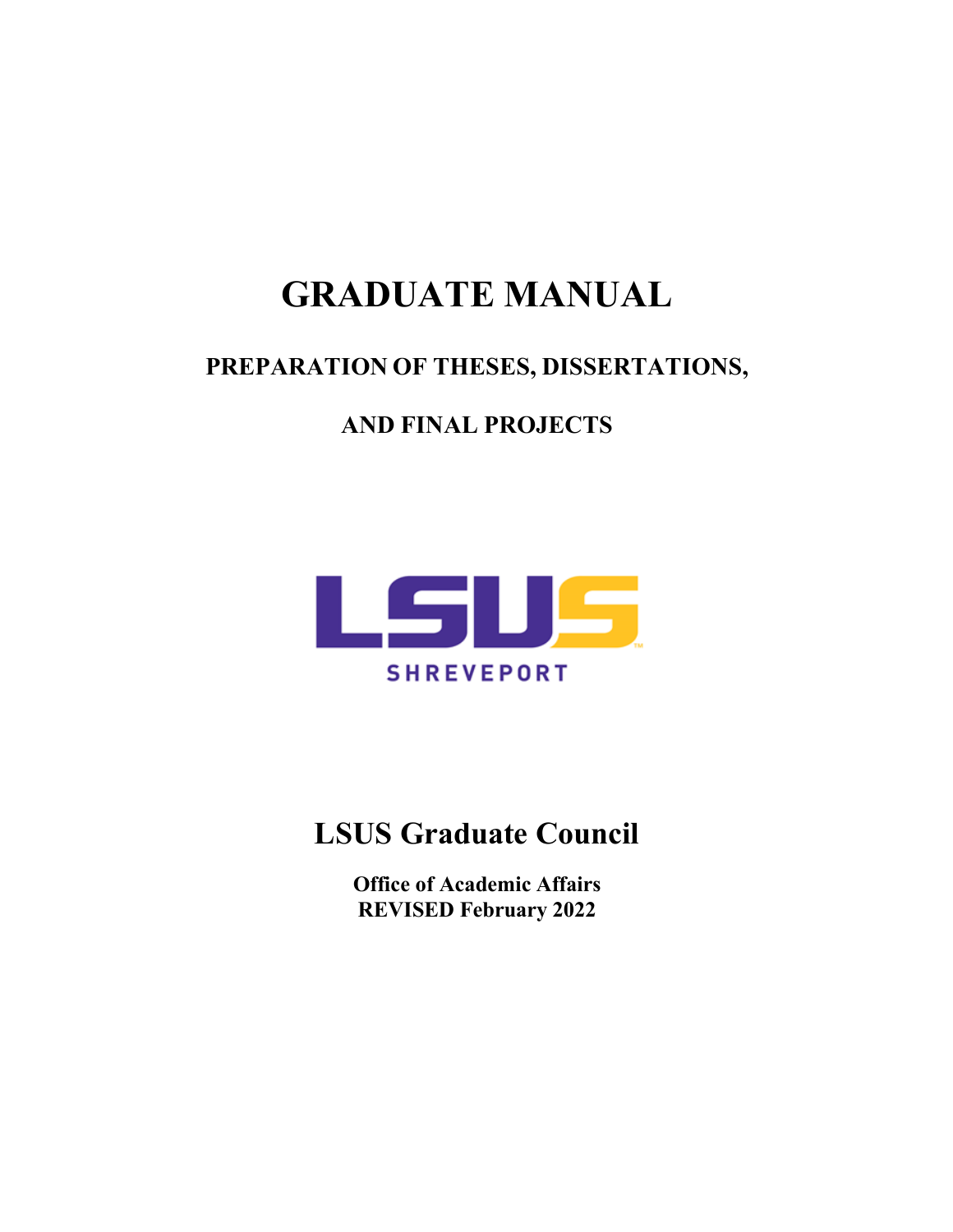# Louisiana State University Shreveport PREPARATION OF THESES, DISSSERTATIONS AND FINAL PROJECTS

# **TABLE OF CONTENTS**

| LEADERSHIP STUDIES DOCTORAL PROCEDURES: FROM REGISTRATION TO POST-DEFENSE  10 |    |
|-------------------------------------------------------------------------------|----|
|                                                                               |    |
|                                                                               |    |
|                                                                               |    |
|                                                                               |    |
|                                                                               |    |
|                                                                               |    |
|                                                                               |    |
|                                                                               |    |
|                                                                               |    |
|                                                                               |    |
|                                                                               |    |
|                                                                               |    |
|                                                                               | 13 |
|                                                                               |    |
|                                                                               |    |
|                                                                               |    |
|                                                                               |    |
|                                                                               |    |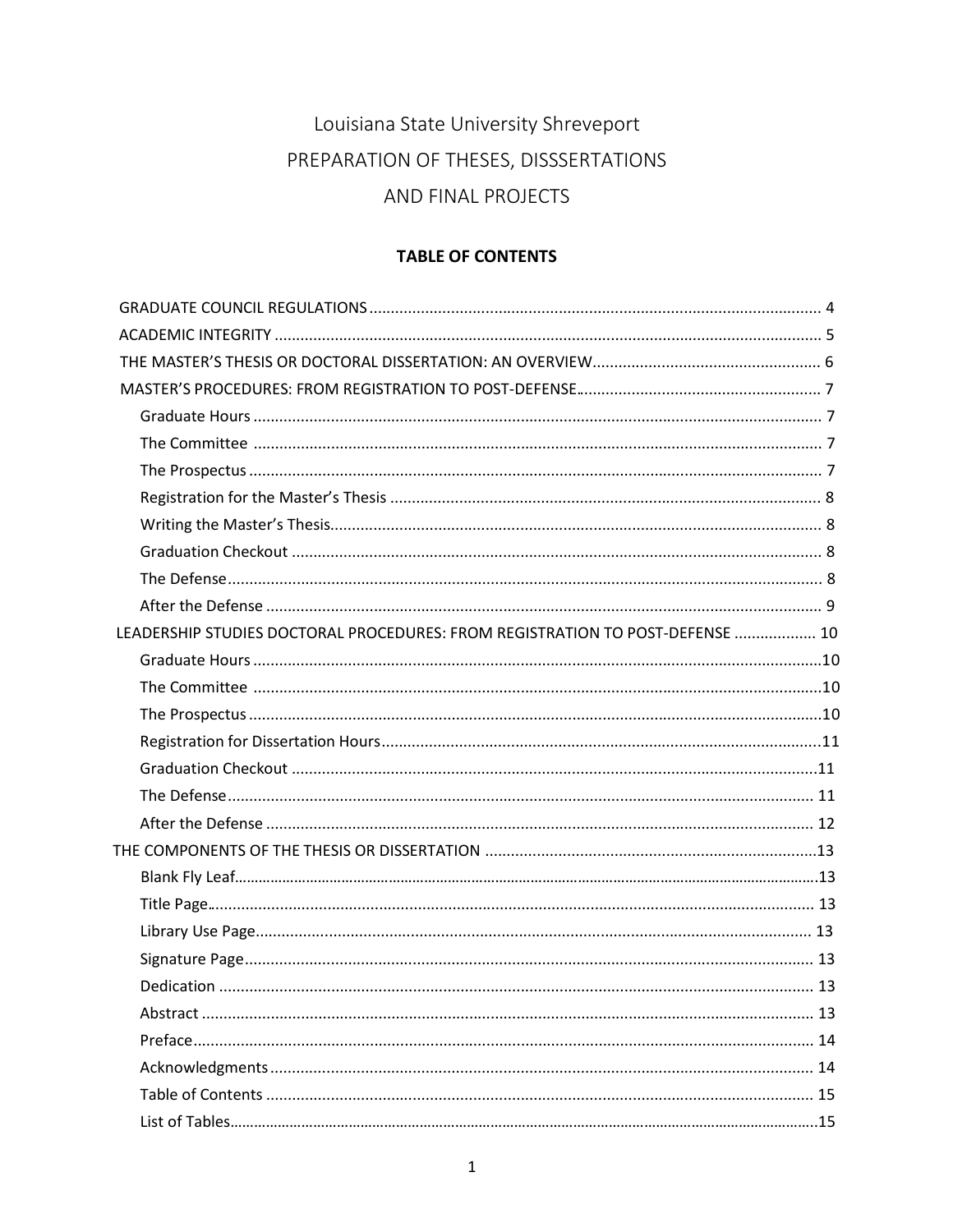| <b>B.</b> |    |                                                                     |  |
|-----------|----|---------------------------------------------------------------------|--|
|           |    |                                                                     |  |
|           | 2. |                                                                     |  |
| $C_{1}$   |    | COMPONENTS OF THE THESIS/DISSERTATION: TEMPLATES AND EXAMPLES24     |  |
|           | 1. |                                                                     |  |
|           | 2. |                                                                     |  |
|           | 3. |                                                                     |  |
|           | 4. |                                                                     |  |
|           | 5. |                                                                     |  |
|           | 6. |                                                                     |  |
|           | 7. |                                                                     |  |
|           | 8. |                                                                     |  |
|           |    |                                                                     |  |
|           |    |                                                                     |  |
|           |    |                                                                     |  |
|           |    |                                                                     |  |
|           |    |                                                                     |  |
|           |    |                                                                     |  |
|           |    |                                                                     |  |
|           |    |                                                                     |  |
|           |    |                                                                     |  |
|           |    |                                                                     |  |
| D.        |    | GUIDE TO PROQUEST ELECTRONIC THESES AND DISSERTATIONS SUBMISSION 45 |  |
|           |    |                                                                     |  |
|           |    |                                                                     |  |
|           |    | 2                                                                   |  |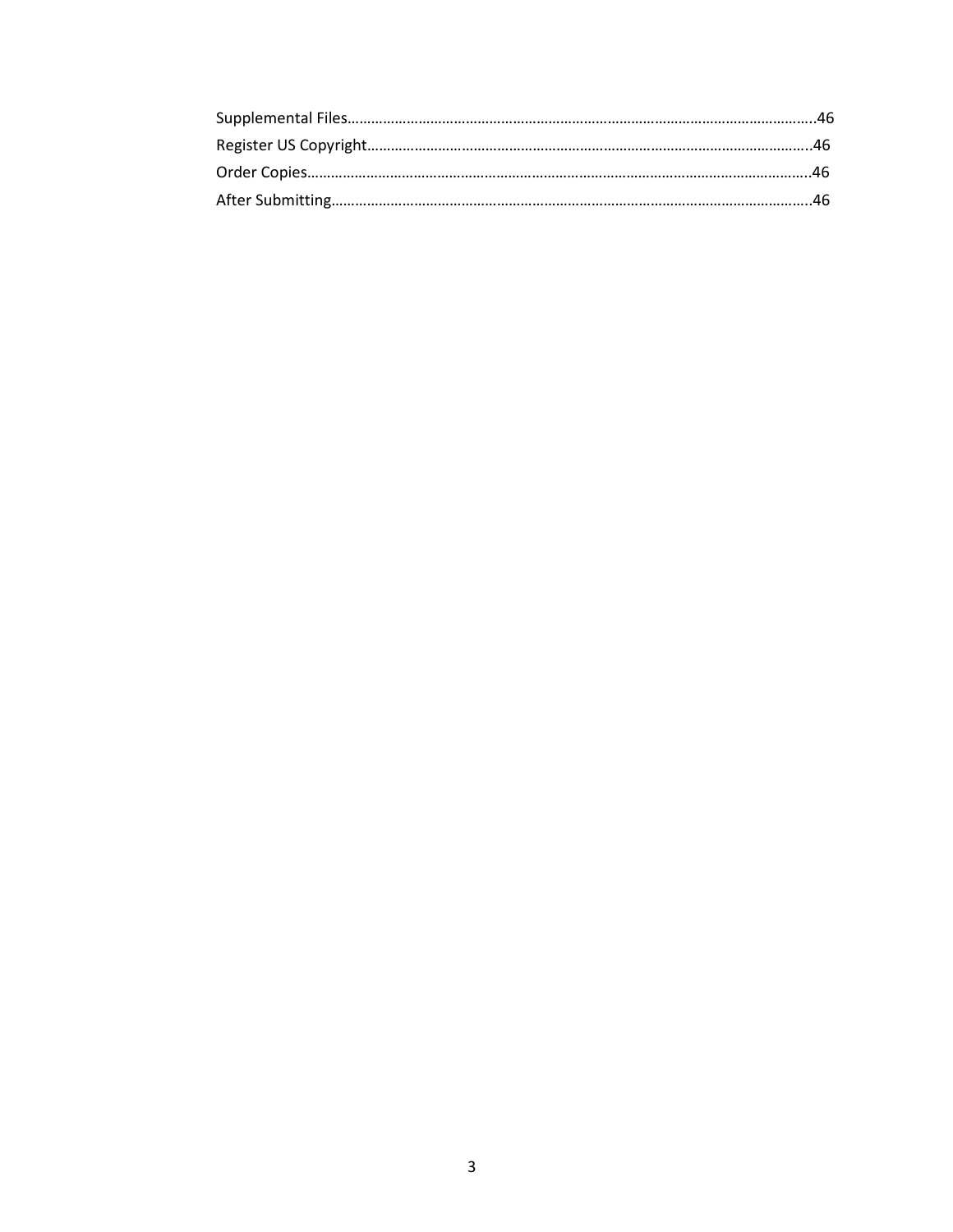# **GRADUATE COUNCIL REGULATIONS**

The materials in this manual offer general information about the preparation of theses and dissertations and is designed to assist candidates seeking graduate degrees at Louisiana State University Shreveport to meet the standards of format, organization, and reproduction which have been established by the Graduate Council. Because the manual will be used by candidates in different disciplines, many of the writing practices and mechanical forms cannot be phrased in specific or absolute terms. The general principles of scholarly communication, however, do apply throughout the academic profession.

The regulations established here by the Graduate Council should be supplemented by the thesis or dissertation manuals adopted by individual departments, which provide the candidate with specific, detailed information relating to the established scholarly writing practices within particular academic areas. Should there be conflict, however, between the recommendations of the specialized manuals and those established in this manual, the candidate will be required to conform to the instructions given here and approved by the Graduate Council of LSUS. For conformity, candidates following APA style should not use running heads and headers as would be used in manuscript submissions.

Should candidates encounter technical problems that are not covered by these instructions or practices that seem to vary from those discussed here, they should seek clarification from their Thesis Director/Dissertation Chair and, in certain instances, consult with the Dean of Graduate Studies.

The proper format for theses or dissertations should be fully understood prior to completing the final draft of the work.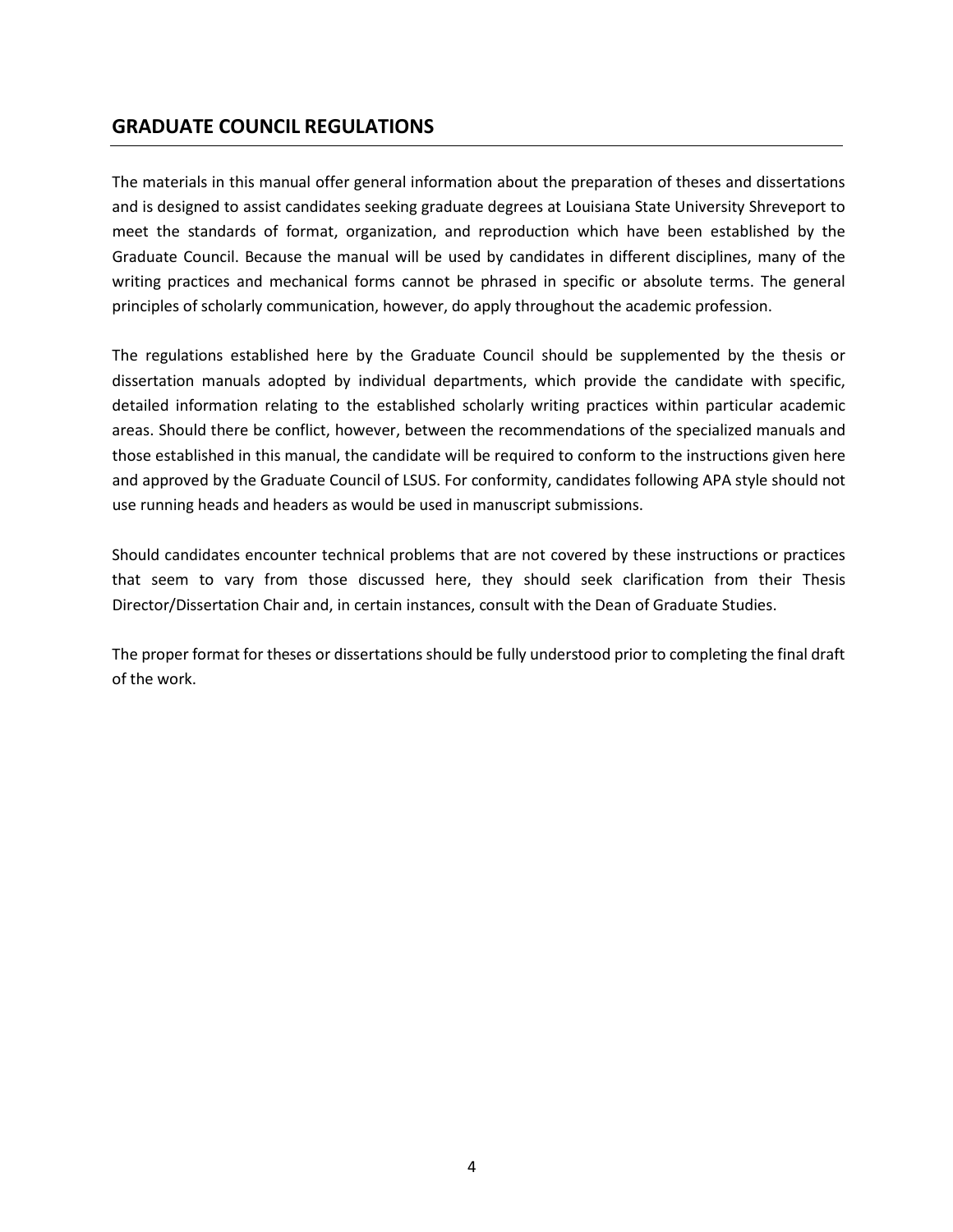# **ACADEMIC INTEGRITY**

It is the cardinal principle in research that one cites the sources of ideas and information, giving credit to other writers for ideas or quotations incorporated in one's own work. Not only does correct documentation of sources provide the reader with easy access to the original for confirmation of accuracy, but these citations also validate one's own argument or presentation.

In addition, use of some materials (such as reproductions of works of art, archival records, and private papers) may necessitate formal permissions from proper authorities. Copyright Law of the United States and Related Laws Contained in Tıtle 17 of the United States Code, dated December 2016, specifically prohibit reproducing copyrighted works without permission (see https:/[/www.copyright.gov/title17\).](http://www.copyright.gov/title17)) This regulation applies to published and non-published works, photographs, drawings, maps, computer programs, and audio and video recordings. The Fair Use Doctrine allows for limited reproduction of some works, depending on the purpose for which they are used, the nature of the copyrighted work, the percentage of the total work that is used, and the effect its use will have on the commercial potential of the original.

Candidates should adopt the style guide for integration of source material generally used within the discipline in which they are working, unless another style is stipulated by the Graduate Program Director. Candidates are cautioned against quoting excessively in theses/dissertations. Instead, quotations should be used only when the actual words of the source are essential to the argument being advanced or when the source states an idea in a definitive form. In other words, quotations are used to capture what is essentially or untranslatably vital to the source text. Wherever possible, long, quotations should be avoided; instead, paraphrases should be used and, if necessary, long quotations should be broken up into short quotations. When in doubt, consult with the Thesis Director/Dissertation Chair about the use, length, and formatting of quotations.

Note that candidates are expected to conduct their own research and run their own statistical analyses. The Thesis/Dissertation Committee's role is strictly advisory.

Breaches of academic honesty can result in disciplinary measures including expulsion from the University. For further information see the LSUS Student Handbook and Section 5 under the Student Conduct Code for clarification: [http://www.lsus.edu/offices-and-services/policies-and-manuals/student-handbook.](http://www.lsus.edu/offices-and-services/policies-and-manuals/student-handbook)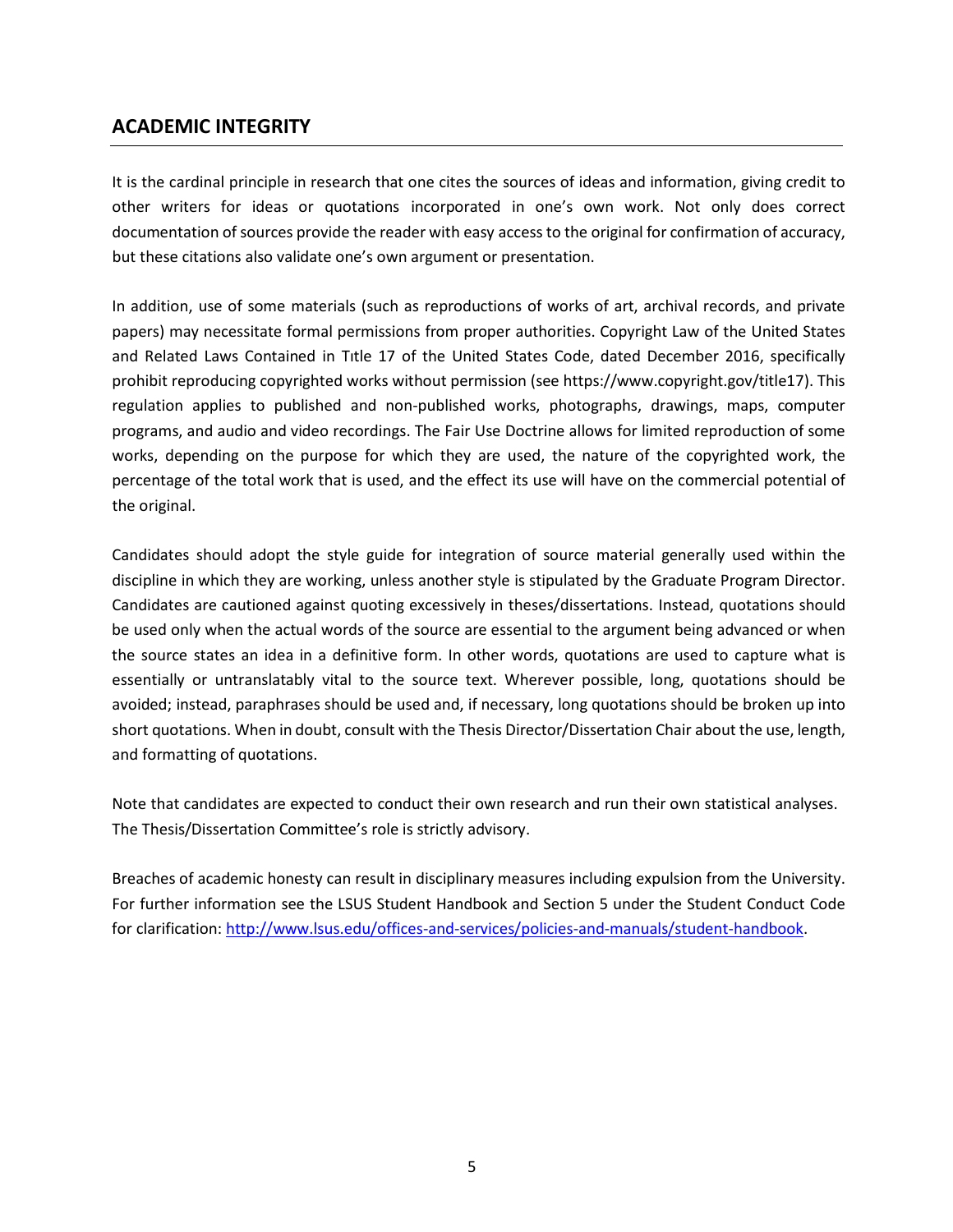# **THE MASTER'S THESIS OR DOCTORAL DISSERTATION: AN OVERVIEW**

The purpose of a Master's thesis or doctoral dissertation is to demonstrate a candidate's competence to investigate a significant research topic and to report findings with full development and proper documentation in a readable style. While the ideal Master's thesis will make an original contribution to knowledge about and/or interpretation of the topic, such a contribution is mandatory for the Doctoral dissertation.

Selecting a subject which is worthy of investigation is an essential first step. Choosing a robust topic requires thoughtful consideration and ongoing consultation with the Thesis Director/Dissertation Chair. Once the subject is chosen, it must be approved by the candidate's Advisory Committee. Most graduate programs require a fully developed prospectus or proposal before the candidate is permitted to begin work on the thesis/dissertation.

The thesis/dissertation itself must reflect a comprehensive understanding of relevant scholarly literature (which must be properly cited) and must express clearly and grammatically the method, significance, and results of the candidate's research. In addition to these expectations, the doctoral dissertation must also address the implications of the study both for future research and (where relevant) professional practice. While the thesis/dissertation should be a single unit of scholarly narrative, generally the candidate will submit chapters as they are completed, so that developing ideas can be can be carefully guided by the Advisory Committee.

## The Thesis-Equivalent or Capstone Project

Some programs allow a candidate to submit a thesis-equivalent project or Capstone project with a written critical introduction rather than the traditional text-only thesis. These projects vary widely according to discipline; examples include a semester of hands-on experience in the field (with appropriate documentation) or a creative project such as a play or short film (again with production notes and a description of the process). The written component of the project should be at least twenty pages submitted in the same format described here for the traditional thesis. The textual evidence of the project (surveys, statistics, graphs, event-programs, etc.) should be included in the Appendix. Where appropriate, DVDs or similar items should be submitted with the bound text.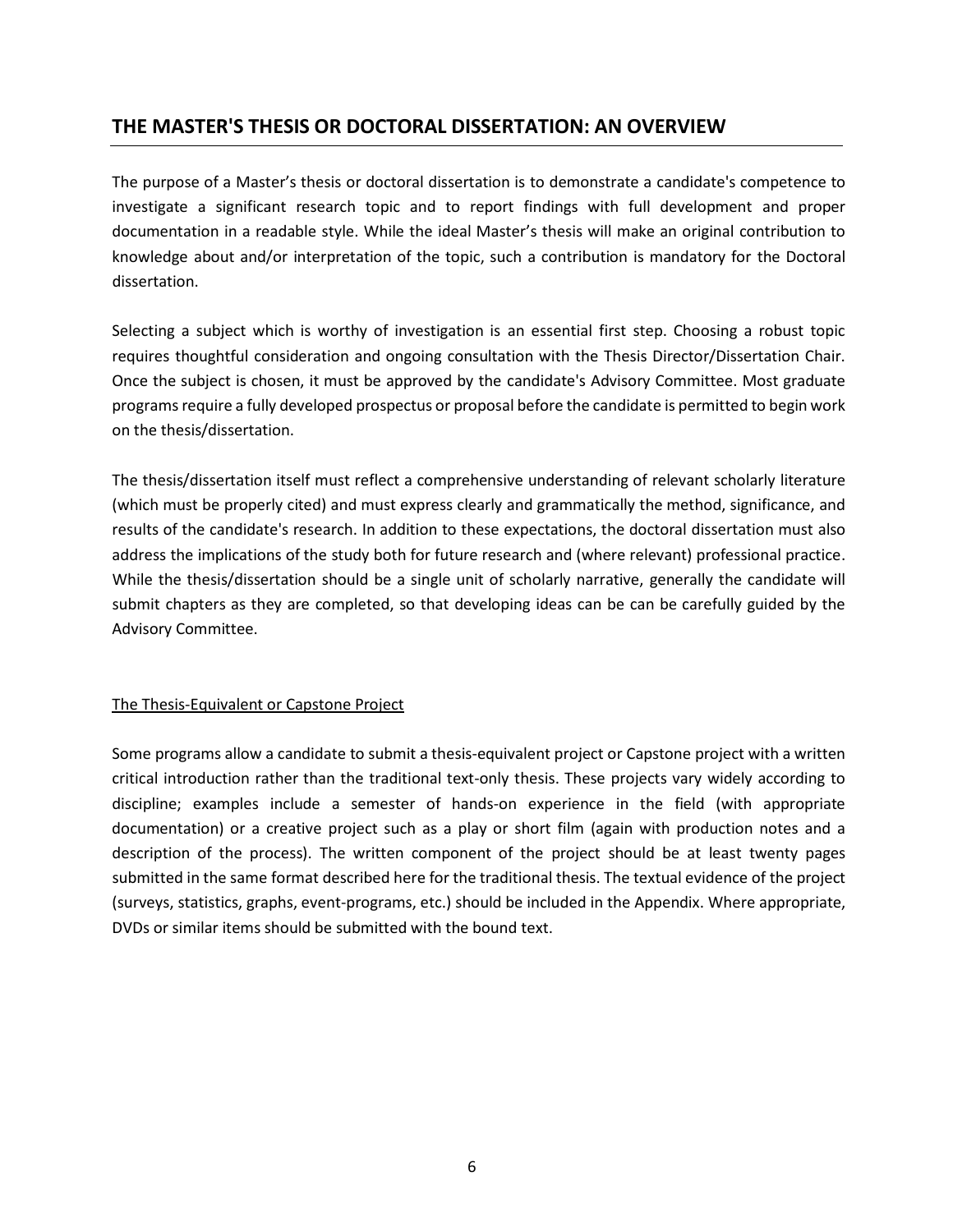# **MASTER'S PROCEDURES: FROM REGISTRATION TO POST-DEFENSE**

## **Graduate Hours**

Most Master's programs require a minimum of 6 thesis hours in the thesis. Once this minimum has been reached, the candidate may register for continuing one-hour thesis courses (within the time limit to complete the degree) until work is completed to the satisfaction of the Committee and the Defense successfully passed.

It is usually possible to register for Master's hours during the summer, but such hours are offered only during Session I (both June and July).

## **The Committee**

An initial step is to constitute a three-person Committee of graduate faculty members who will work closely with the candidate, offering guidance through the thesis process. One of these graduate faculty members will serve as Thesis Director. The candidate's Graduate Program Director or chosen Thesis Director can assist in suggesting and recruiting appropriate faculty for the Committee.

## **The Prospectus**

The Master's prospectus is a concise document that outlines the focus and argument of the thesis. It represents serious, informed thought guided by preliminary research and organized into a coherent plan. While the thesis may develop in ways not entirely anticipated in the prospectus, discovering unexpected insights, it must not deviate markedly from the guiding research questions or established methodology. The Prospectus should be submitted with the *Intent to Complete a Thesis* form (see Appendix B1, p. 22) attached as the first page, followed with a cover page that gives the title of the thesis, the candidate's name, and the names of the Thesis Director and Committee. An IRB may be required, depending on the nature of the proposed study.

The Prospectus must include:

- 1) **Critical Context**. Because the Prospectus is not solely a description of an issue but the framework of a problem or concern that can be proved or defended, the chosen topic must be situated within a critical context. This should include a brief review of scholarship that points to and supports the research question that will guide the thesis.
- 2) **Proposed Methodology**. The Prospectus outlines the primary method of data collection and analysis, demonstrating how this approach differs from those taken by other critics and scholars.
- 3) **Chapter Breakdown**. A brief paragraph (two to three sentences) is given to describe: a) the introduction, b) each chapter, and c) the conclusion. Although each of these sections may change, these descriptions are needed for organization and clarity when beginning the thesis.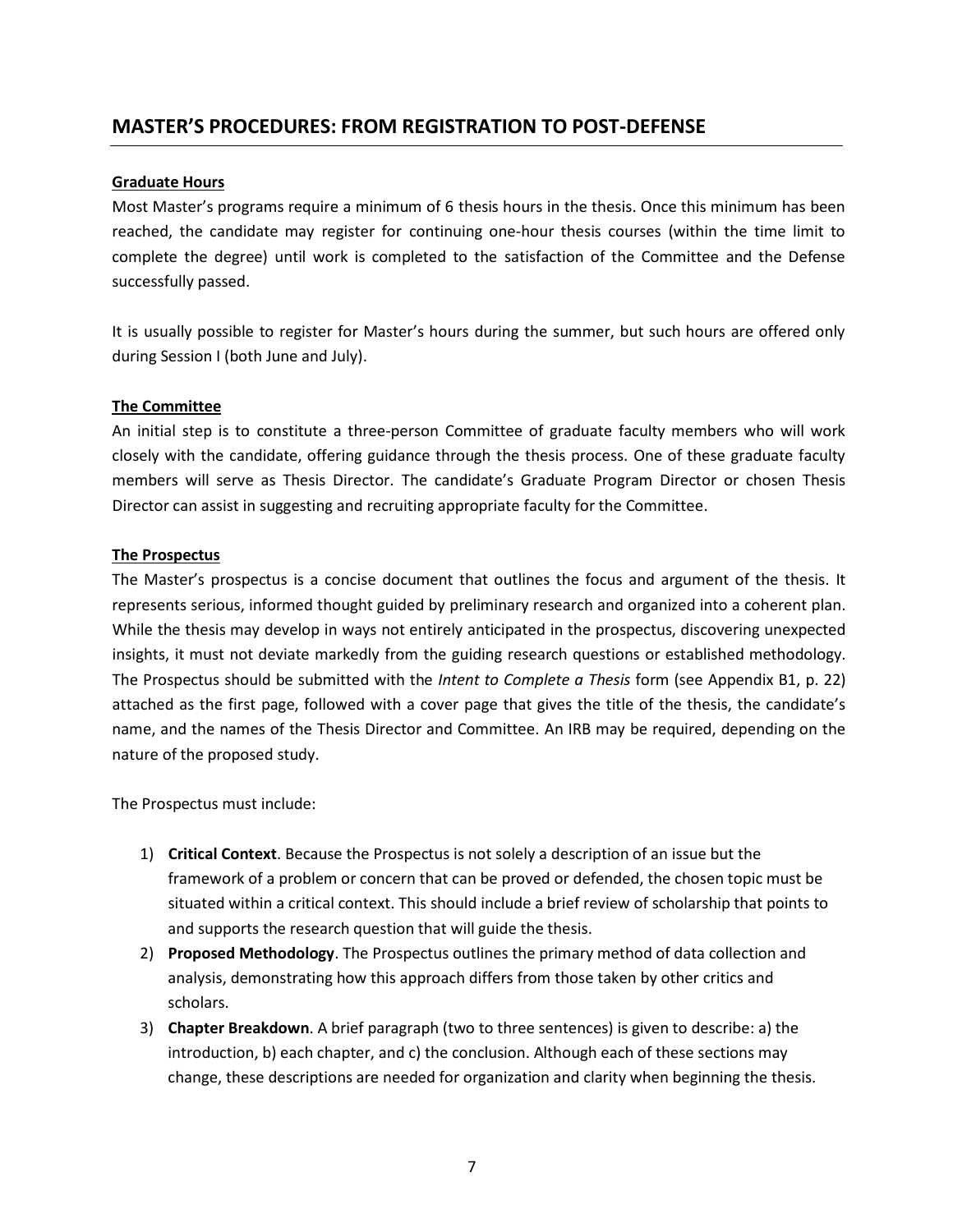4) **Working Bibliography**. The Prospectus concludes with a working bibliography that contains a list of peer-reviewed articles, books, and other documents already read that relate directly to the study.

The Prospectus should be prepared following the style guide used within the candidate's department (MLA, Chicago, APA, etc.).

# **Registration For The Master's Thesis**

Specific prerequisites for each Master's Program are listed in the LSUS Catalog. In addition to meeting these requirements, the Master's candidate must gain the consent of the Graduate Program Director and the Thesis Director before enrolling in thesis hours.

Many departments will require additional paperwork. The *Statement of Intent to Complete a Thesis* form (Appendix B, p.22) is common to all departments, and the candidate may additionally need to complete the form for approval from the Institutional Review Board (Appendix A, p. 20). These documents must be on file no later than midterm of the semester prior to enrolling in the thesis.

# **Writing The Master's Thesis**

Once the Master's Prospectus is approved, the candidate may register for thesis hours and begin work on the thesis in close consultation with the Thesis Director. The candidate should submit completed chapters to the Committee once they are approved by the Thesis Director and can expect them to be returned by the Committee with revision requests within three weeks. During that period, the candidate should begin work on the next chapter or implement suggestions given on previous chapters.

## **Graduation Checkout**

Early in the semester in which the candidate intends to graduate, the Thesis Director or Program Director will initiate the Graduation Checkout forms. The deadlines for submission of these forms are published in the University Calendar and the Enrollment Guide.

## **The Defense**

Once all members of the Committee are satisfied with the candidate's work and require no further corrections or changes, the Thesis Director will contact the Program Director to schedule the Defense. The Defense must be scheduled well in advance of the published university date for the Submission of Thesis, which is generally four weeks before the end of the semester (see Calendar or Enrollment Guide online).

The thesis defense generally lasts an hour. Present at the defense are the Thesis Director, the Committee, the Graduate Program Director, and sometimes the Chair of the Department and/or the Dean or Associate Dean of the College. Guests approved by the Program Director may also be invited to attend but must be made aware that all questions addressed to the candidate must be answered by the candidate and the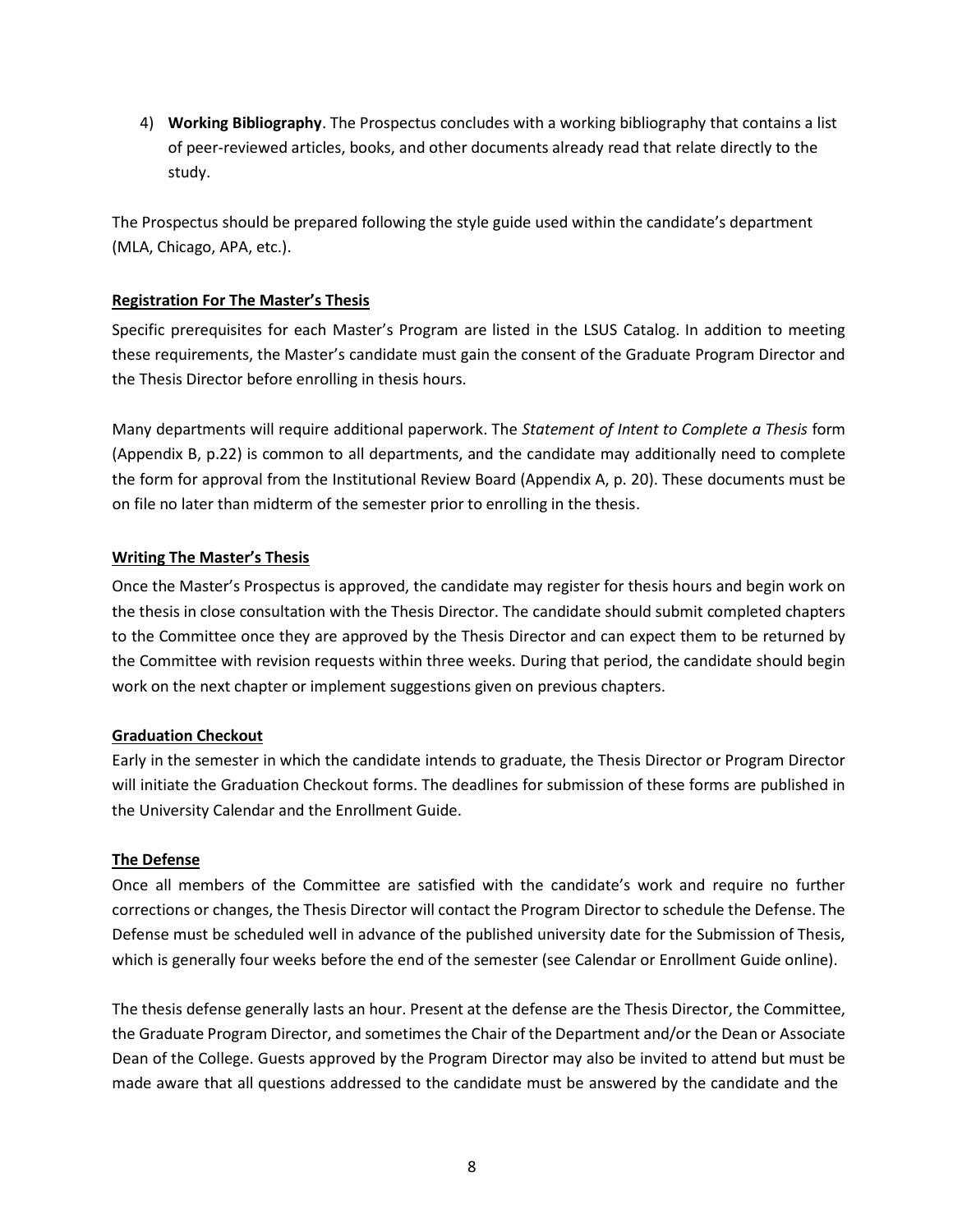candidate alone. The defense begins with a brief presentation by the candidate about the thesis and its central ideas, after which the Committee asks questions about issues arising from the candidate's work. The Committee will then excuse the candidate from the room and discuss the conferral of the degree based on the quality of the thesis and the defense.

The candidate should take three copies of the signature page on good paper (see p. 17) to the defense. If the thesis is approved, these pages will be signed by all the Committee.

**After the Defense**: Upon completion of a successful defense, the candidate will review and implement any final changes required by the Committee and submit the resulting copy, together with the signed signature pages, first to the Program Director and then to the Dean of the College for review. If the Program Director or the College Dean require further corrections, these must be fully implemented and their signatures secured before the final, corrected draft (accompanied by all the signature pages) can be sent to Office of Graduate Studies. There, it will be reviewed one final time by the Thesis Reader. Once again, the candidate must make any changes required by the Thesis Reader. The Dean of Graduate Studies will then sign the signature pages, and the candidate will make the required number of copies ofthe thesis on good paper (for the physical production of the thesis, see pp. 17-18).

NB: An additional copy of the Abstract must be submitted to the Office of Graduate Studies after the Defense.

Once the thesis has been approved, the candidate must submit all hard copies to the Dean of the Library and upload a digital copy to ProQuest's Electronic Theses and Dissertations Platform (see pp. 46-47). The thesis will be made available digitally through ProQuest and through the Louisiana Digital Library. If the candidate wishes to set an embargo on the digital availability of the thesis, he/she can set this when uploading the thesis to ProQuest. The Noel Memorial Library and LSUS will abide by any embargo term set by the candidate.

This sequence of review, correction, and promotion to the next level of review means that the candidate must remain accessible to the Program Director, College Dean, and Graduate Dean until the thesis receives its final validation.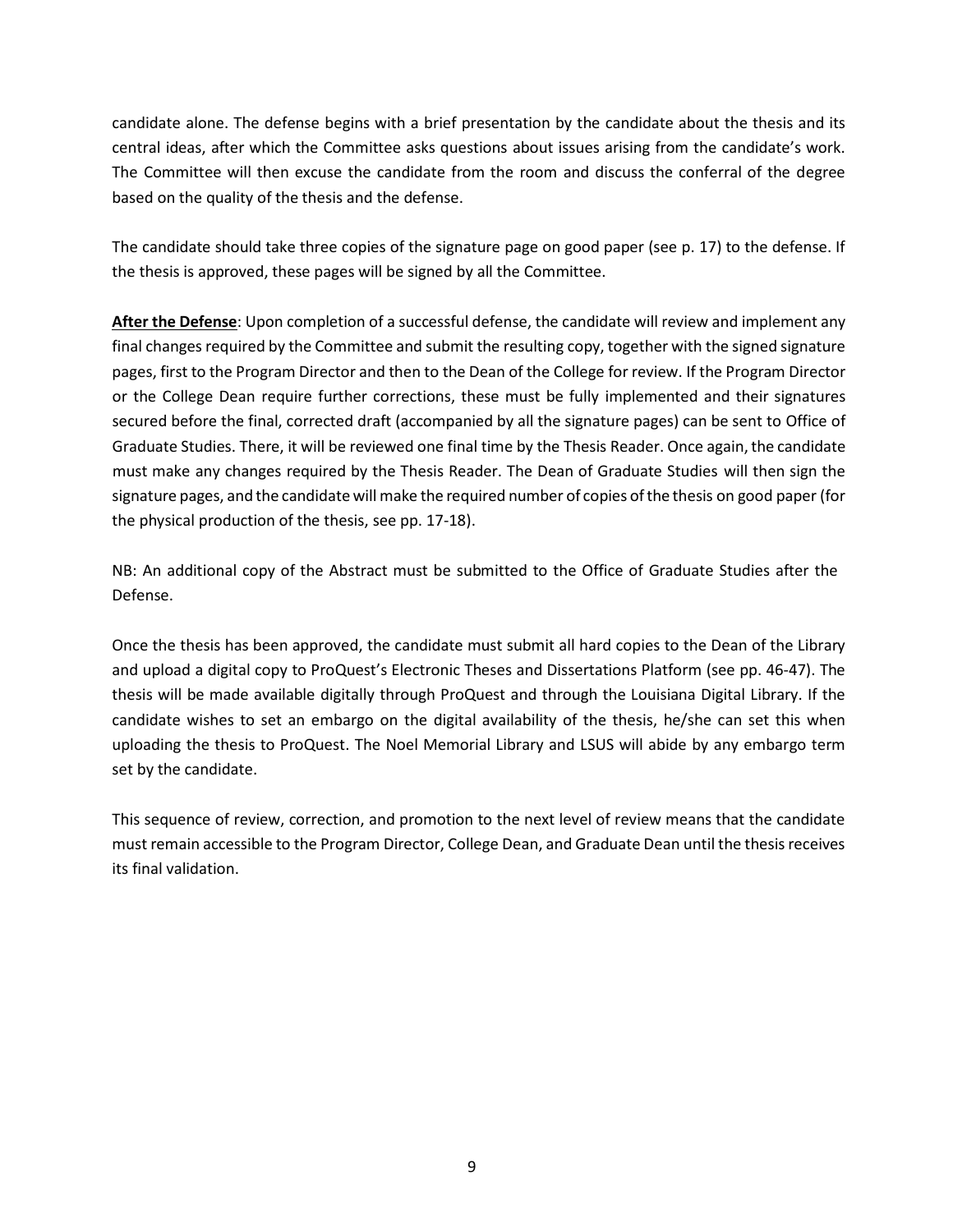# **LEADERSHIP STUDIES DOCTORAL PROCEDURES: FROM REGISTRATION TO POST-DEFENSE**

# **Graduate Hours**

The Doctor of Education in Educational Leadership (Ed.D) program require a dissertation with a minimum of 9 dissertation hours. Once this minimum has been reached, the candidate must continue to register for dissertation hours every semester (within the time limit to complete the degree) until the Dissertation has been successfully defended as determined by the candidate's Dissertation Committee.

Dissertation hours are available in the Summer session; however, faculty availability may be sporadic, and students should contact their Dissertation Committee Chair to confirm faculty availability prior to registering for Summer dissertation hours.

For Leadership Studies research project requirements, please contact the Ed. D. Program Director.

# **The Committee**

After identifying the focus for the dissertation research, the student identifies a Dissertation Committee Chair, who will serve as the advisory authority regarding all remaining dissertation activities. In addition to the Dissertation Committee Chair, two LSUS graduate faculty members will be identified to work closely with the candidate, offering guidance through the dissertation process. One of the committee members may serve as faculty at another regionally accredited institution, provided that person is approved by the Dissertation Committee Chair and has been granted graduate status by the LSUS Graduate Council, if serving as a content member of the committee. The candidate's Dissertation Committee Chair may assist in suggesting and recruiting appropriate faculty.

## **The Prospectus**

The Doctoral Prospectus outlines the focus and argument of the dissertation. It represents serious, informed thought guided by preliminary research and organized into a coherent plan. The Prospectus is defended under the direction of the Dissertation Committee Chair and Committee Members upon completion of the Research Development Course. It should include:

- 1) **Critical Context**. An abbreviated version of Chapter 1 that outlines the Statement of the Problem and an abbreviated version of the Chapter 2 Literature Review provide critical context.
- 2) **Proposed Methodology**. A full version of Chapter 3 that thoroughly outlines the proposed Research Methodology and includes any applicable survey forms.
- 3) **Working Bibliography**. The working bibliography contains a list of peer-reviewed articles, books, and other documents that relate directly to and are cited in the study.
- 4) **IRB Form**. This may be required, depending on the nature of the proposed study. Following the successful Prospectus Defense, a revised and amended copy of the IRB form should be submitted to the LSUS IRB officer.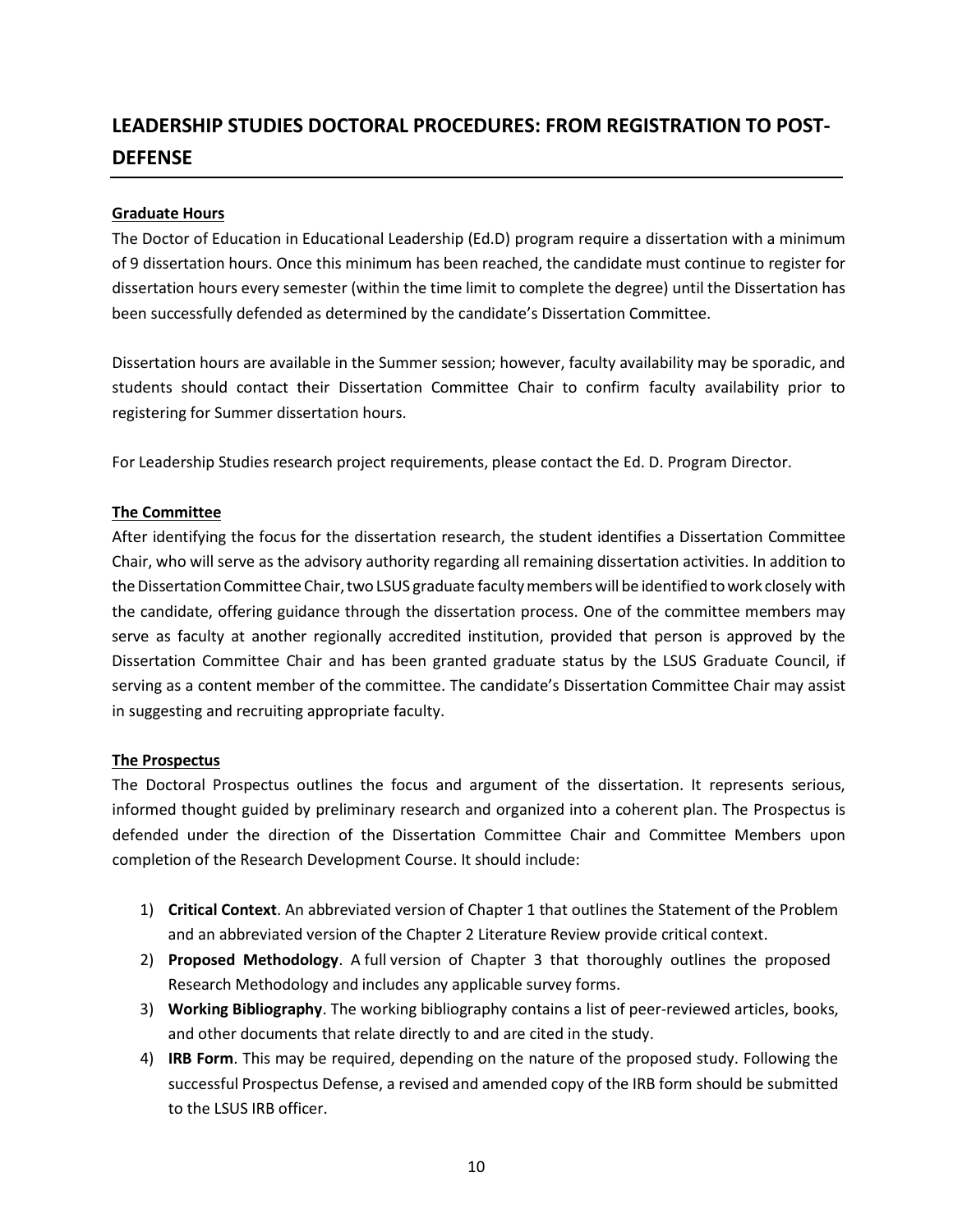The Doctoral Prospectus should be prepared following the APA Style Guide.

# **Registration for the Dissertation Hours**

Unlike the Master's candidate, the Doctoral student must complete two distinct steps before registering in Dissertation hours:

- i. **Comprehensive Exam.** Students must successfully pass the Comprehensive Exam in order to move forward with the Prospectus and Prospectus Defense and then register for Dissertation Hours.
- ii. **Prospectus Defense**. Once Committee approval is granted, students will consult with the Dissertation Committee Chair to determine readiness for the Prospectus Defense. The first step is to submit an error-free copy of the Prospectus, together with the Prospectus Defense Request Form, to the Dissertation Committee Chair and Ed.D. Program Director. These materials must be submitted at least 10 business days before the desired defense date. Exceptions to the submission timeline may be made in rare cases and at the discretion of the Dissertation Committee Chair under the guidance of the Ed.D. Program Director. Only after receiving approval from the Ed.D. Program Director can the defense be scheduled. All members of the Committee are obliged to attend the Defense, either in person or virtually. Guests (i.e., LSUS graduate faculty and LSUS doctoral students) can also be invited as agreed upon by the student and the Dissertation Committee Chair.

After successfully defending the Dissertation Prospectus, the student is promoted to candidate status and may register for Dissertation hours. At this stage and in consultation with the Dissertation Committee Chair, a revised IRB form should be forwarded for University approval.

# **Graduation Checkout**

Early in the semester in which the candidate intends to graduate, the Program Director will complete a Graduation/Course Checkout Form. The deadlines for submission of these forms are published in the University Calendar and the Enrollment Guide.

## **The Defense**

Once all members of the Committee are satisfied with the candidate's work and require no further corrections or changes, the Dissertation Committee Chair will contact the Program Director to schedule the Dissertation Defense. The Defense must be scheduled approximately four weeks in advance of the published university date for the Submission of Dissertations, which is generally four weeks before the end of the semester (see Calendar or Enrollment Guide online).

The Dissertation Defense generally lasts two hours. Present at this defense are the Dissertation Committee Chair, the Committee, and the Graduate Program Director. The Chair of the Department, the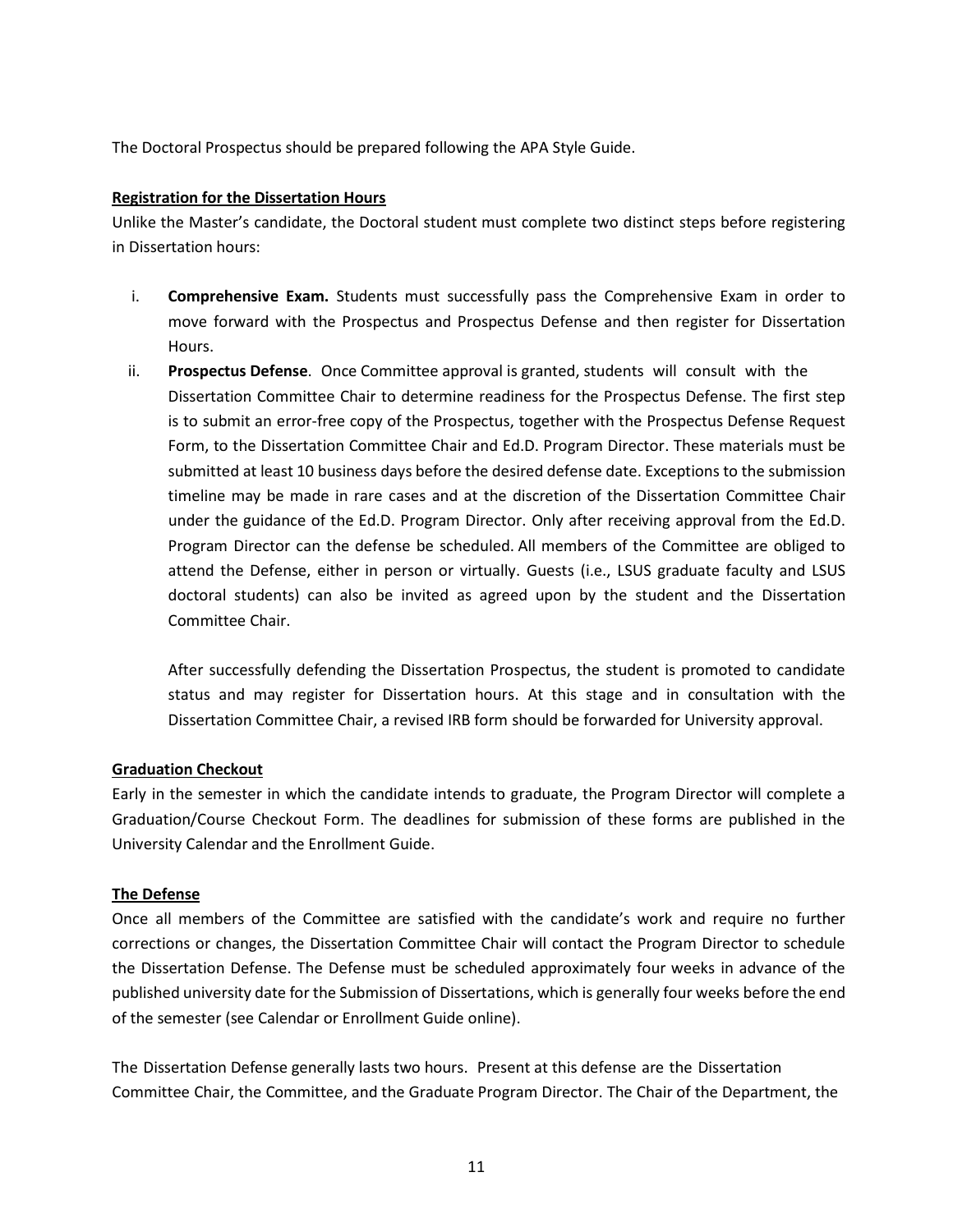Deans of the College, the Graduate Dean, and other University administrators (e.g., Chancellor, Provost) may be invited. Other LSUS graduate faculty and LSUS doctoral students may also attend. The defense begins with a thirty-minute presentation by the candidate about the dissertation, including background, methodology, findings, and implications, following the template provided by the Ed.D. Program Director. Following the candidate's presentation, the committee will ask questions about issues arising from the candidate's work. The College Dean and other LSUS administrators may also ask questions. All attendees other than the Committee and the candidate will then leave the presentation room for the Committee's deliberation. After deliberation, the Committee will excuse the candidate from the room while they discuss his/her performance.

The candidate should take three copies of the dissertation signature page on good paper (see p. 17) to the defense. If the dissertation is approved (by majority vote), these pages will be signed by all the Committee.

**After the Defense**: Upon completion of a successful defense, the candidate will review and implement any final changes required by the Committee and submit the resulting copy, together with the signed signature pages, first to the Ed.D. Program Director and then to the Dean of the College for review. If the Program Director or the College Dean require further corrections, these must be fully implemented and their signatures secured before the final, corrected draft (accompanied by all the signature pages) can be sent to Office of Graduate Studies. There, it will be reviewed one final time by the Thesis Reader. Once again, the candidate must make any changes required by the Thesis Reader. The Dean of Graduate Studies will then sign the signature pages, and the candidate will make the required number of copies of the dissertation on good paper (for the physical production of the dissertation, see pp. 17-18).

NB: An additional copy of the Abstract must be submitted to the Office of Graduate Studies after the Defense.

Once the dissertation has been approved, the candidate must submit all hard copies to the Dean of the Library and upload a digital copy to ProQuest's Electronic Theses and Dissertations (see pp. 45-46). The dissertation will be made available digitally through ProQuest and through the Louisiana Digital Library. If the candidate wishes to set an embargo on the digital availability of the dissertation, he/she can set this when uploading the dissertation to ProQuest. The Noel Memorial Library and LSUS will abide by any embargo term set by the candidate.

This sequence of review, correction, and promotion to the next level of review means that the candidate must remain accessible to the Program Director, College Dean, and Graduate Dean until the dissertation receives its final validation.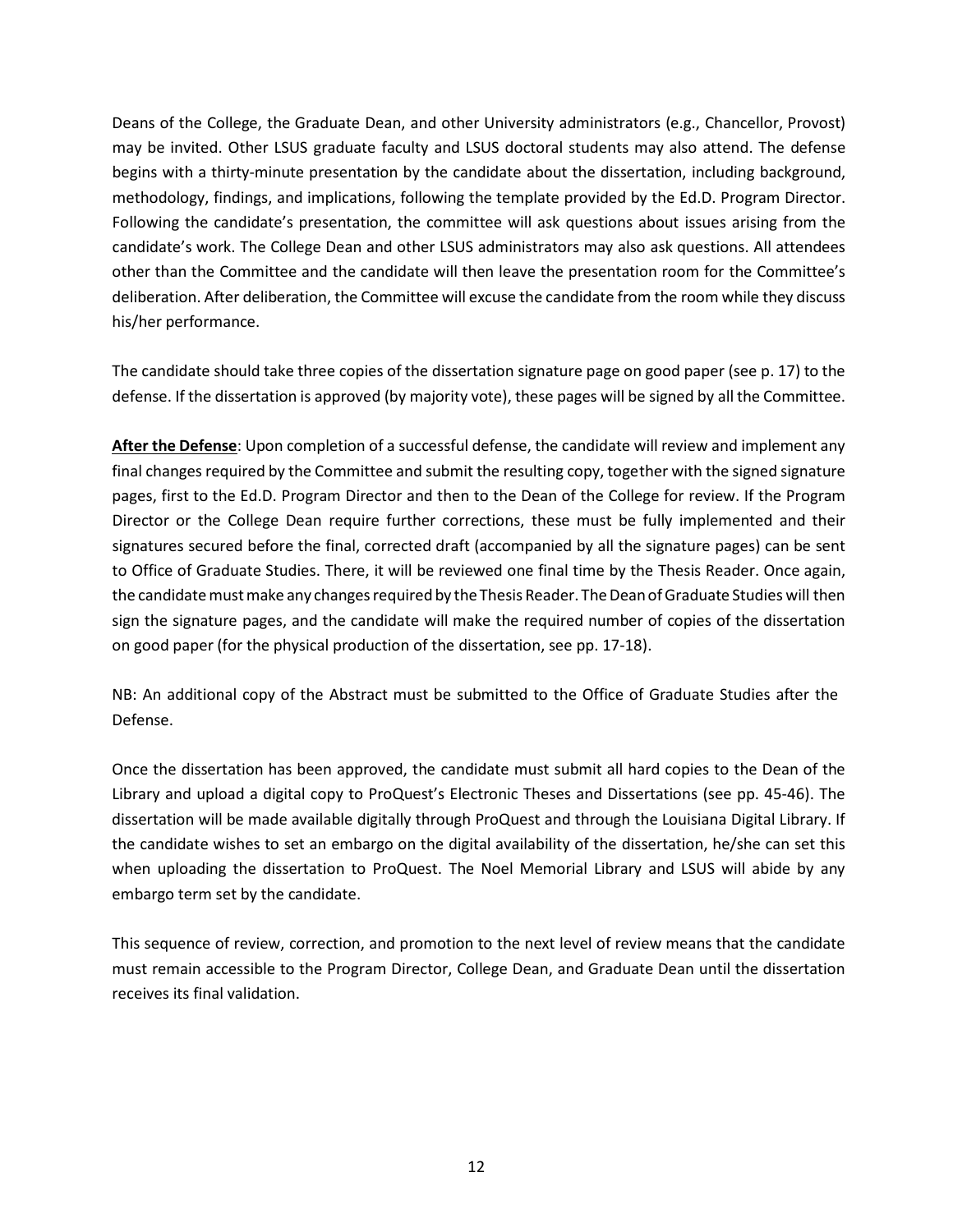# **THE COMPONENTS OF THE THESIS OR DISSERTATION**

The various sections of the completed thesis/dissertation should be collated in the order listed below. Each section of the completed thesis/dissertation begins on a new page.

NB: Individual section requirements for pagination are given below, but as a general rule all material preceding the Introduction or first Chapter is assigned a number in lower case Roman numerals, while the body of the thesis/dissertation is numbered using Arabic numerals. All numbers are centered at the bottom of the page.

**Blank fly leaf**: Must be included but is not a part of the thesis/dissertation and is not counted in the page numbering.

**Title page**: The title page must conform to the working and formatting established in the templates for the Master's Thesis (Appendix C1, p. 25) or the Doctoral Dissertation (Appendix C2, p. 26). No number appears on the title page but is counted as if it were numbered *i*.

**Library Use page**: The Library Use page must conform to the *Use of Manuscript Theses and Materials*  template as given in Appendix C3 (p. 27). No number appears on this page, but it is counted as if it were numbered *ii.*

**Signature page**: The Signature page templates are given in Appendix C4 for the Master's Thesis (p. 28) and Appendix C5 for the Doctoral Dissertation (p. 29). No number appears on this page, but it is counted as if it were numbered *iii*. As explained in "Thesis Defense" (pp. 7-8) and "Doctoral Defense" (p. 11), copies of the Signature page must be taken to the Defense, where they will be signed by the Committee following the determination of a successful Defense. These pages must then accompany the draft copy of the thesis/defense as it is reviewed by the Program Director, the Dean of the College, and the Graduate Dean. Care should be taken to ensure that the titles and names of the Committee, Directors, and Deans are correct.

**Dedication:** Except in unusual circumstances, Master's theses do not include a dedication. Dissertations may include a very brief dedication, at the discretion of the candidate and his/her Chair. The dedication page, when it appears, follows the signature page. No number appears on the dedication page but it is counted as if it were numbered sequentially to the signature page.

**Abstract**: The abstract presents a brief summary (no more than two pages) of the research question or the problem that motivated research, as well as the discoveries of the thesis/dissertation. It should conform to the templates given for theses (Appendix C6, p. 30) and dissertations (Appendix C7, p. 31), including the following information in this order and single-spaced: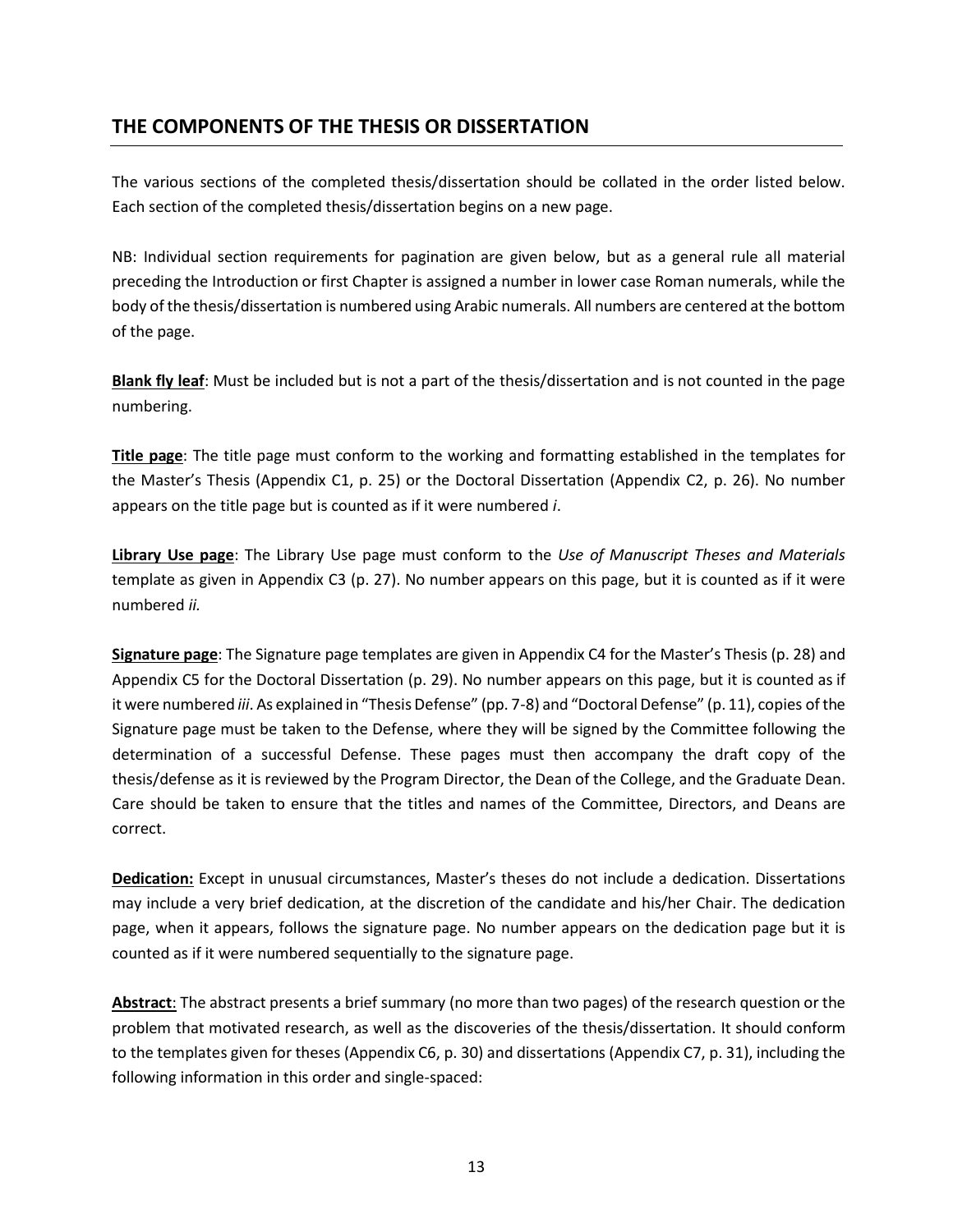- $\Box$  The exact name of the candidate in upper case letters, with the surname first
- $\Box$  For Master's theses: the exact name of the candidate's undergraduate degree, the name of the institution conferring this degree, and the date of the degree. For Doctoral dissertations: the exact name of the candidate's undergraduate *and* Master's degree(s), the names of the institutions conferring these degrees, and the dates of the degrees
- $\Box$  The name of the graduate degree the candidate expects to receive (do not include the department major)
- $\Box$  "Louisiana State University Shreveport" to indicate the institution granting the degree
- $\Box$  The year in which the degree is to be conferred
- $\Box$  The title of the thesis/dissertation in upper-case letters
- $\Box$  For Master's theses: the phrase "Thesis directed by..." followed by the name, including initials or first name of the director of the thesis. For Doctoral dissertations: the phrase "Dissertation directed by…" followed by the name, including initials or first name of the director of the dissertation
- $\Box$  The number of pages in the thesis/dissertation (including the biographical sketch) and the number of words in the abstract

The abstract is the first numbered page of the thesis/dissertation and is numbered (iv) or (v) if a Dedication page is included and is centered at the bottom of the page.

NB: An additional copy of the Abstract must be submitted to the Office of Graduate Studies following the thesis/dissertation defense.

**Preface**: A Preface is not generally included in a thesis or dissertation unless the author wishes (a) to make statements about the reasons for undertaking the work, (b) to include a brief history or discussion of the development of the research that would aid the reader in understanding the significance, argument, or import of the subsequent text, or (c) to make some general remarks about the historical perspective of this contribution to existing literature. A Preface may also include permissions granted to use previously published material or manuscripts. However, if the Preface consists only of such acknowledgments, it should be entitled *Acknowledgments*. The Preface is signed only when there might be some doubt about its authorship. An example of a Preface is given in Appendix C8 (p. 32)

The first page of a Preface is numbered in sequence after the Abstract; the number is centered at the bottom of the page.

**Acknowledgments**: In the Acknowledgments, the author recognizes his or her indebtedness and expresses appreciation to persons, publishers, or institutions for assistance in the preparation or development of the thesis/dissertation. It is customary for the author to mention the contributions of the Committee and the thesis/dissertation Director and to state permissions received to use or examine privileged material. The author also acknowledges financial assistance from grant funds, fellowships, or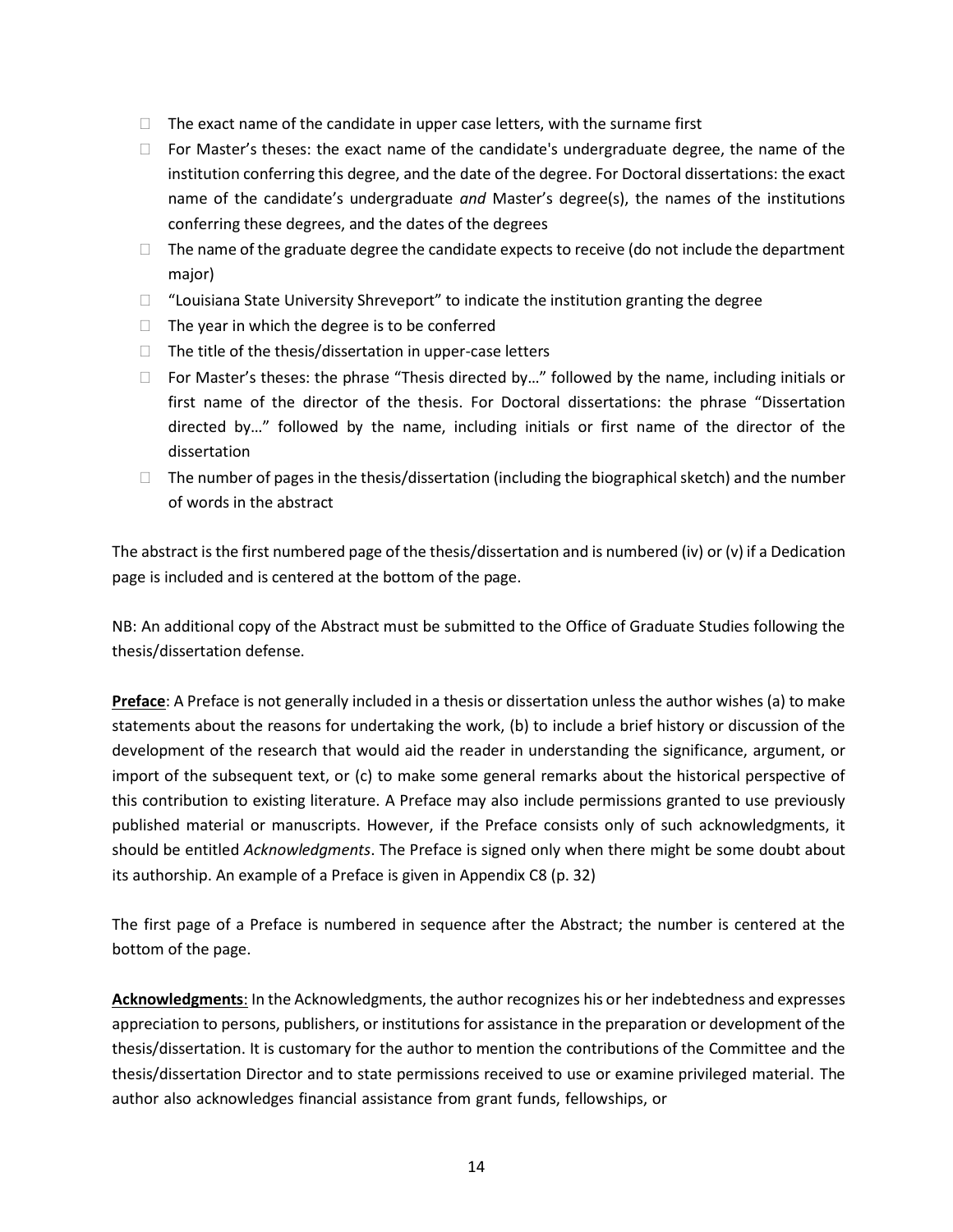assistantships that contributed to his or her research. Acknowledgments are usually not signed. An example of Acknowledgements is given in Appendix C9 (p. 33).

The first page of the Acknowledgements is numbered in sequence after the Preface or the Abstract, if the work contains no Preface; the number is centered at the bottom of the page.

**Table of Contents**: The Table of Contents lists all sections of the thesis/dissertation that follow the Table of Contents page. Thus, the title page, library use page, signature page, dedication, preface, and acknowledgements do *not* appear in the Table of Contents. The Table of Contents should conform to the templates given for theses (Appendix C10, p. 34) and dissertations (Appendix C11, p. 35). Note, however, that not all theses require subheadings within chapters; when subheadings are not used, the Table of Contents lists only the chapter titles.

Capitalization should be consistent throughout the Table of Contents. Dots or periods between titles and the page number column should align (a space precedes each dot), and indentation should be uniform. Unlike the rest of the thesis/dissertation, which is prepared with margins of one inch, the Table of Contents has a top margin of two inches.

The first page of the Table of Contents is numbered in sequence after the Acknowledgments; the number is centered at the bottom of the page.

NB: The "Table of Contents" has a different top margin from every other page of the thesis: the title "Table of Contents" must be set beneath a top margin of *two* inches, not one.

**List of Tables**: Not all thesis/dissertations include a List of Tables. If one is included, it should be formatted following the instructions given above for the Table of Contents. An example is given in Appendix C12 (p. 37). The first page of a List of Tables is numbered in sequence after the Table of Contents; the number is centered at the bottom of the page.

**List of Figures**: Not all thesis/dissertations include a List of Figures. If one is included, it should be formatted following the instructions given above for the Table of Contents. An example is given in Appendix C13 (p. 38). The first page of a List of Figuresis numbered in sequence after the List of Tables or Table of Contents; the number is centered at the bottom of the page.

**Introduction/Chapter I**: While prefatory statements about the author's reasons for undertaking the work are presented in the Preface, any materials that are essential to the reader's understanding of the thesis must be reserved for the Introduction that serves as the opening chapter to the body of the work. In the dissertation, this opening chapter will be titled "Chapter I: Introduction."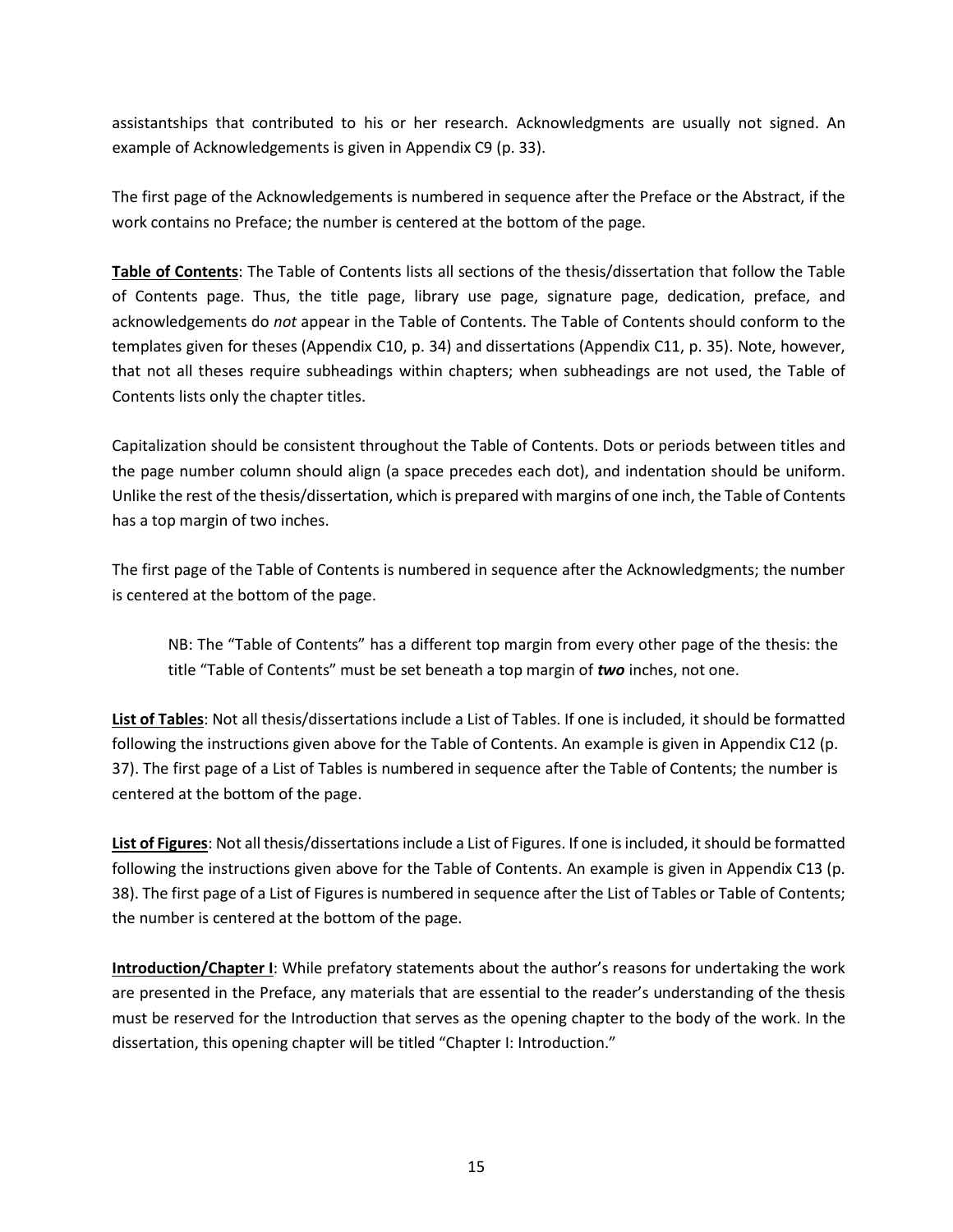The Introduction and all following pages of the thesis/dissertation are given Arabic numerals; the number is centered at the bottom of the page. See the examples in Appendix C14 (pp. 39-40).

**Bibliography/References/Works Cited:** This documentary section is presented after the body of the thesis/dissertation. Its title should follow meticulously the style guide used by the department in which the candidate is undertaking his/her graduate degree. Common errors in this section include the failure to alphabetize entries and inconsistency in observing details of style, such as italicization, spelling, capitalization, and formatting for volume and page numbers.

The first page of the Bibliography/References/Works Cited is numbered in sequence after the last page of the Conclusion; the number is centered at the bottom of the page. Examples are given in APA (Appendix C15, p. 41) and MLA (Appendix C16, p. 42).

**Appendices**: If only one appendix is included, it should be titled simply "Appendix." If multiple appendices are included, they should be identified as "Appendix A," "Appendix B," and so on. Note that in sciencerelated theses, the Abbreviations page is usually the first page of the Appendix. The formatting of any Appendix should follow the template given in Appendix C17 (p. 43). The first page of the Appendix is numbered in sequence after the last page of the Bibliography/References/Works Cited; the number is centered at the bottom of the page.

**Biographical Sketch of the Author**: The final section of the work presents a biographical sketch of the author, written in the third person. Although considerable latitude is permitted in the selection of appropriate material for this sketch, the following information should be included:

- $\Box$  Full name of the candidate
- $\Box$  Master's theses: high school(s) and college(s) attended with dates of degrees; for Doctoral dissertations: college(s) attended with dates of degrees
- $\Box$  Honors and major interests
- **Nilitary and work experience**
- □ Career and career objectives

An example is provided in Appendix C18 (p. 44). The first page of the Biographical Sketch is numbered in sequence after the last page of the Appendices; the number is centered at the bottom of the page.

**Blank fly leaf**: Must be included but is not a part of the thesis/dissertation and is not counted in the page numbering.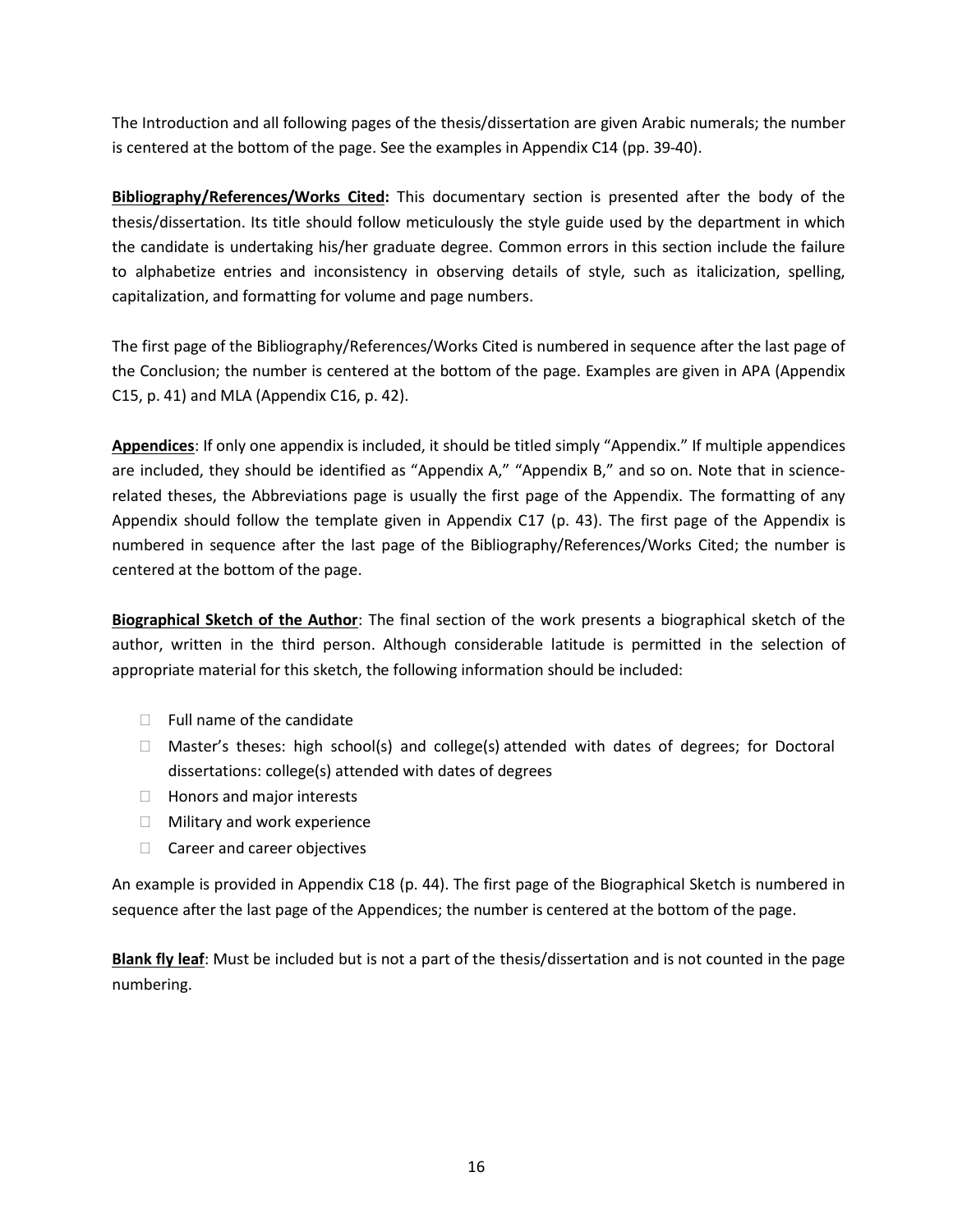# **PHYSICAL PREPARATION AND MANUSCRIPT PRODUCTION**

# **Font, Margins, and Visual Materials**

The text should be printed in black ink on one side of the paper only in Times New Roman 12 point and double-spaced throughout. To achieve consistent double-spacing in Microsoft Word, you must change the "before" and "after" spacing settings in the Paragraph Formatting options to "0." If you leave them at the default setting ("auto"), your manuscript will be incorrectly spaced.

All titles are centered, while all text is left-margin justified (right-margin justification is not recommended unless proportional spacing is used).

All margins must be one inch, with the exception of thesis/dissertations that exceed 250 pages, when the left-hand margin of all print copies must be set to one-and-a-half inches to allow for binding. A second electronic copy of such theses/dissertations must be produced with one-inch margins for submission to digital repositories.

Avoid having the first line of a paragraph alone at the bottom of a page or the last line of a paragraph alone at the top of a page. Likewise, do not have a heading as the last line of a page.

Graphs, tables, and illustrations should be digitized and included in the text or Appendix. If the illustrations consist of both plates and figures, the list may be divided under the sub-headings "Plates" and "Figures" with individual numbers, titles, and page numbers shown for each kind. Graphs, tables, and illustrations can be given in color, if the candidate wishes.

The print must be of high, consistent quality through the entirety of the thesis/dissertation.

## **Proofreading**

The candidate is responsible for proofreading the thesis/dissertation meticulously. This means more than just checking for typographical errors; it includes, for example, verifying the accuracy of quotations and page references. Any errors discovered by the candidate or by the Committee must be corrected by the candidate before the thesis/dissertation is submitted to the next level of review. As stated earlier in "After the Defense" (pp. 9, 12), candidates must remain available to make any necessary corrections until the final draft is approved by the Office of Graduate Studies.

Any corrections which are noticeable on the final printed copy are not acceptable.

**Paper**: The paper for all final copies of the thesis/dissertation should be twenty-pound white bond paper of twenty-five per cent rag (cotton fiber) content. The paper size should be eight and one-half by eleven inches. These requirementsfor paper govern all pages of the thesis/dissertation, including signature pages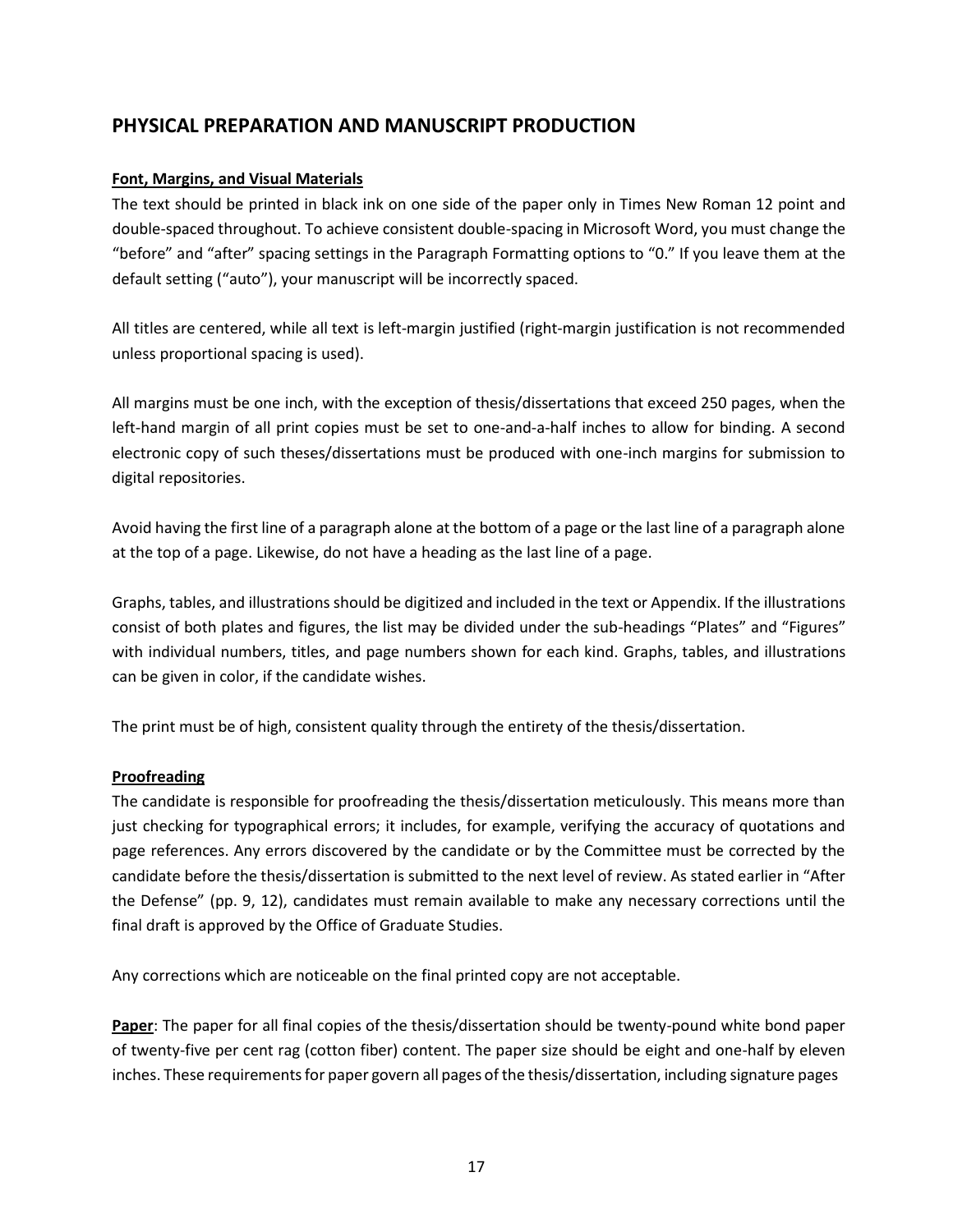and Appendices. Original documents, such as letters or questionnaires, should be photocopied onto the correct paper for inclusion in an Appendix.

**Oversized items**: The Table of Contents should list and identify any appendices which cannot be found within the text, such as audio and video recordings, art work, or materials in pockets inside the cover boards. While the Master's thesis permits such items, they should be avoided in dissertations.

# **Printing, Copying, and Binding**

The thesis/dissertation should not be printed on the required twenty-pound white bond paper until the final draft has been approved by the Office of Graduate Studies. At that time, copies of the thesis/dissertation should be made on the required paper and deposited in person with the Dean of the Library. Paperwork for binding must be completed at that time and the binding fee paid.

Two copies of the thesis or the dissertation must be deposited: one for the Library and one for the candidate's college, program, or department. In addition to the required copies, the candidate may print additional copies to have bound for his or her personal use.

The candidate must also upload a digital copy of his/her thesis/dissertation to ProQuest's Electronic Theses and Dissertations Platform (see pp. 45-46).

Distribution is as follows, not counting the number of copies a candidate requests for personal use.

| Distribution                         | Master's Theses/Final Project   Doctoral Dissertation |  |
|--------------------------------------|-------------------------------------------------------|--|
| Library                              |                                                       |  |
| Candidate's College                  |                                                       |  |
| Total (not counting personal copies) |                                                       |  |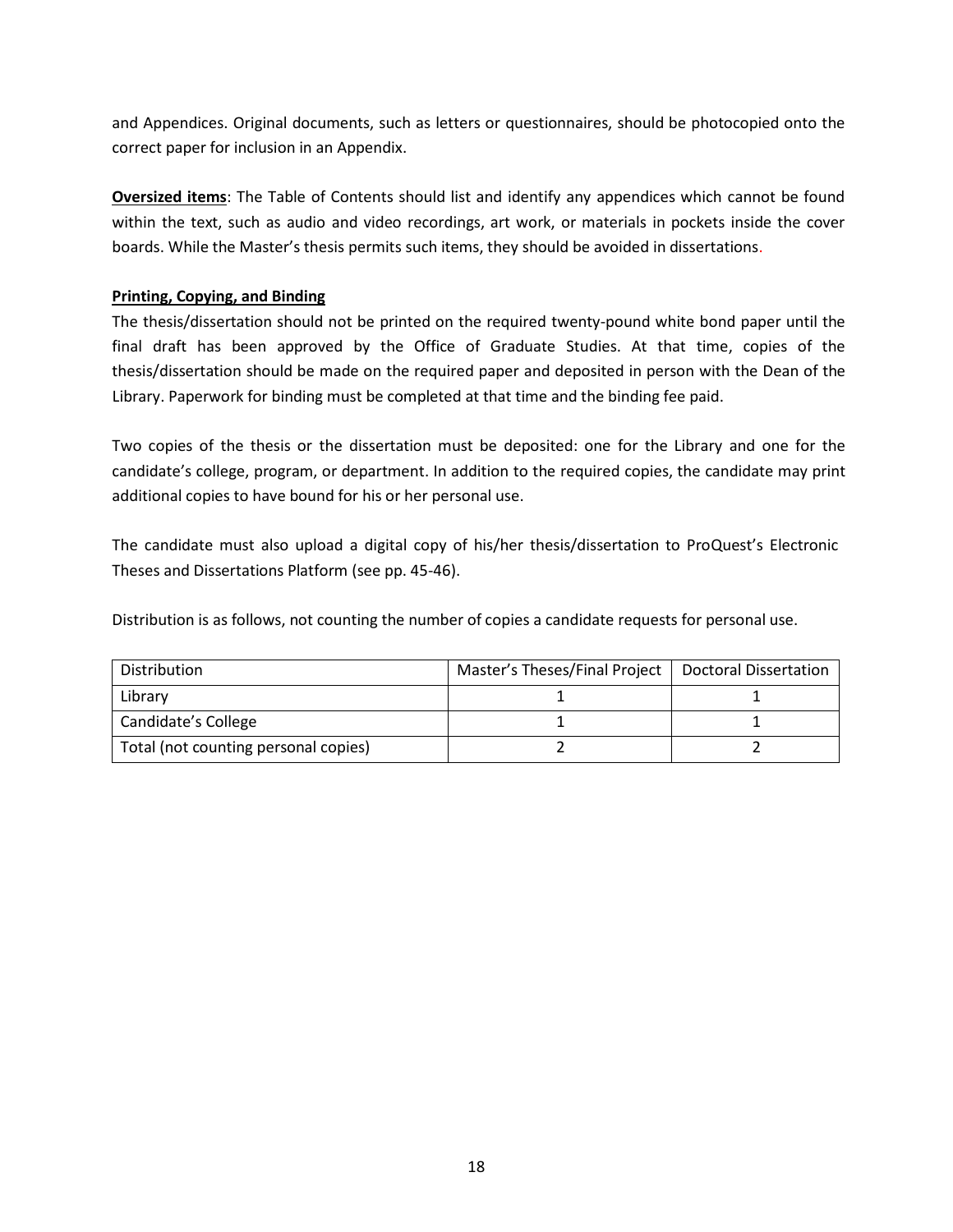# **APPENDICES TABLE** OF CONTENTS

| А.      |                |                                                                     |  |
|---------|----------------|---------------------------------------------------------------------|--|
| B.      |                |                                                                     |  |
|         |                |                                                                     |  |
|         | 2.             |                                                                     |  |
| $C_{1}$ |                | COMPONENTS OF THE THESIS/DISSERTATION: TEMPLATES AND EXAMPLES24     |  |
|         | $\mathbf{1}$ . |                                                                     |  |
|         | 2.             |                                                                     |  |
|         | 3.             |                                                                     |  |
|         | 4.             |                                                                     |  |
|         | 5.             |                                                                     |  |
|         | 6.             |                                                                     |  |
|         | 7.             |                                                                     |  |
|         | 8.             |                                                                     |  |
|         | 9.             |                                                                     |  |
|         |                |                                                                     |  |
|         |                |                                                                     |  |
|         |                |                                                                     |  |
|         |                |                                                                     |  |
|         |                |                                                                     |  |
|         |                |                                                                     |  |
|         |                |                                                                     |  |
|         |                |                                                                     |  |
|         |                |                                                                     |  |
| D.      |                | GUIDE TO PROQUEST ELECTRONIC THESES AND DISSERTATIONS SUBMISSION 45 |  |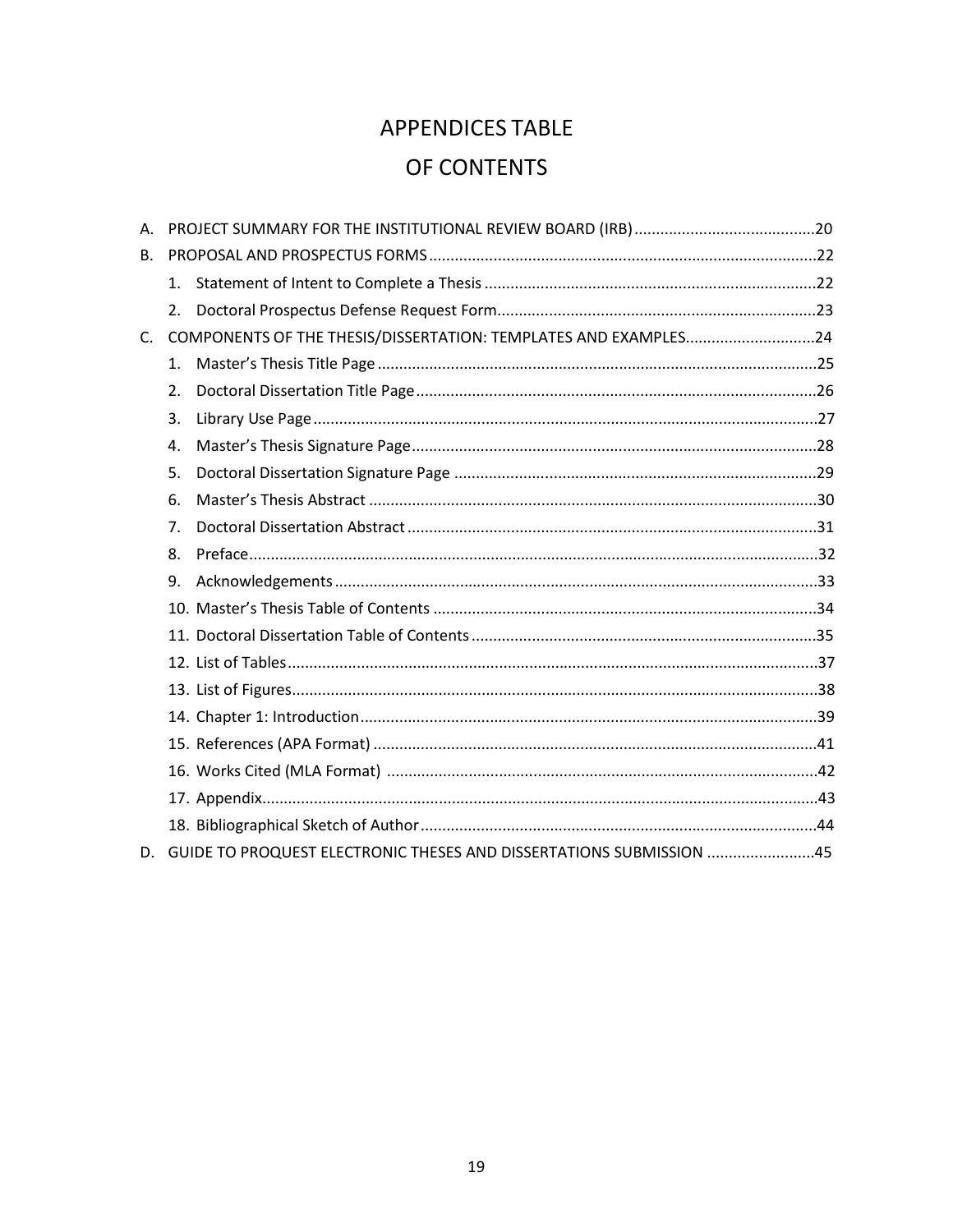

# **Project Summary for the Institutional Review Board (IRB)**

**Project Title:**

| This is a (check one):<br><b>New Project</b> | Renewal*      | <b>Revised Project Summary*</b> |
|----------------------------------------------|---------------|---------------------------------|
| <b>Principal Investigator:</b>               | Title:        | <b>Phone No.</b>                |
|                                              | <b>Email:</b> |                                 |
| <b>Other Investigators:</b>                  | <b>Title</b>  | <b>Phone No.</b>                |
|                                              | <b>Title</b>  | <b>Phone No.</b>                |
| <b>Funding Agency (if appropriate):</b>      |               |                                 |
| <b>Project starting date:</b>                |               |                                 |
| <b>Duration of project:</b>                  |               |                                 |

**Objectives:**

**How will humans, human tissues, or animals be used?**

**How many subjects will be used?**

**How much time will be required of each human subject?**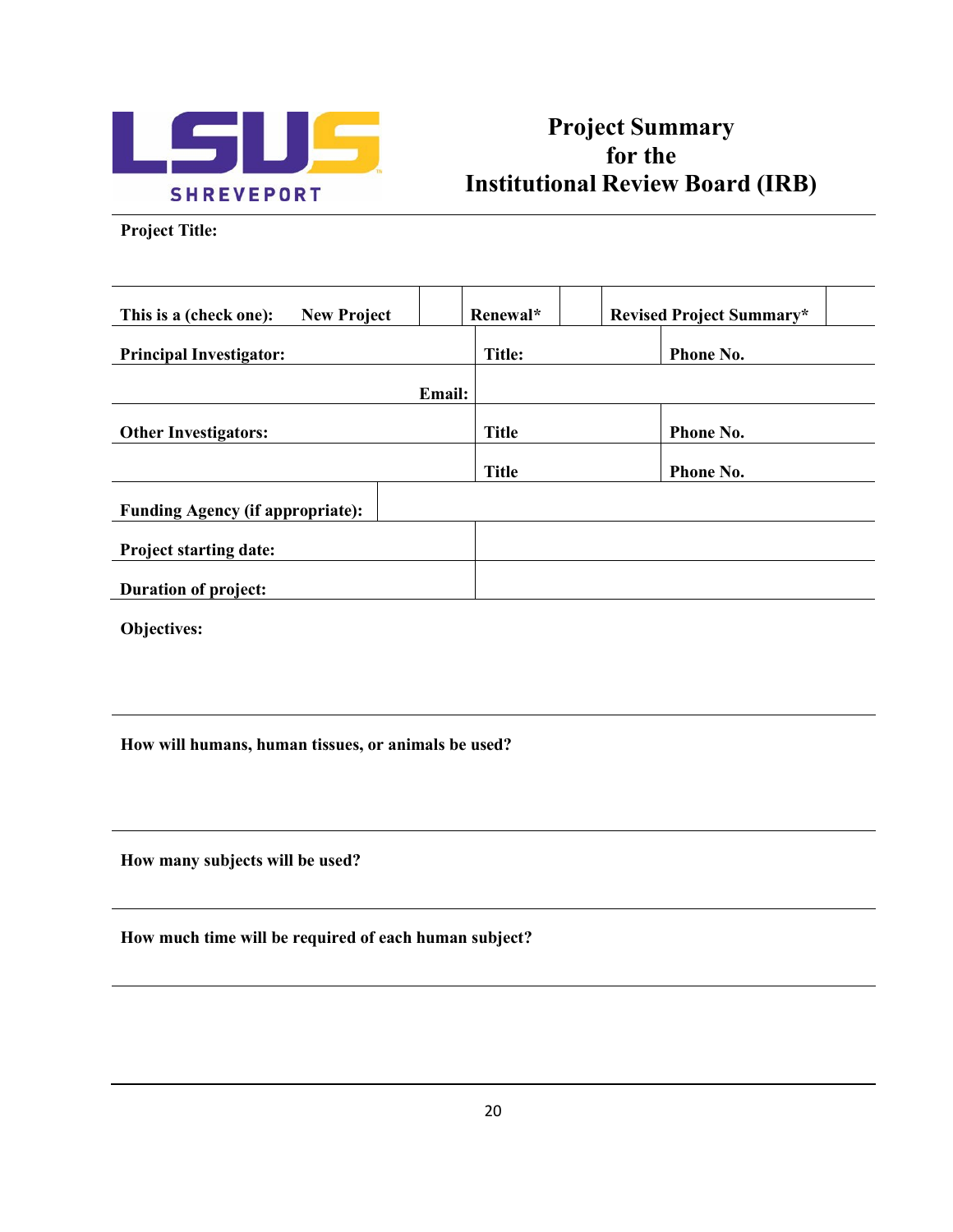**Principal Investigator**

 $\ddot{\phantom{a}}$ 

 $\epsilon$ 

 $\ddot{\phantom{a}}$ 

| Dates:                                                 |                                 |
|--------------------------------------------------------|---------------------------------|
| <b>Received by Chair of IRB</b>                        |                                 |
| <b>IRB</b> review not needed<br>П                      | <b>IRB</b> approval needed<br>П |
|                                                        | <b>Submitted</b><br>to IRB      |
|                                                        | <b>Reviewed</b><br>by IRB       |
| <b>Unconditional Approval</b><br>□                     |                                 |
| <b>Recommendations</b>                                 |                                 |
| <b>Conditional Approval</b><br><b>Required Changes</b> |                                 |
|                                                        |                                 |
| <b>Approval of Chair of the IRB</b>                    | Date<br>(v.08.2016)             |

l.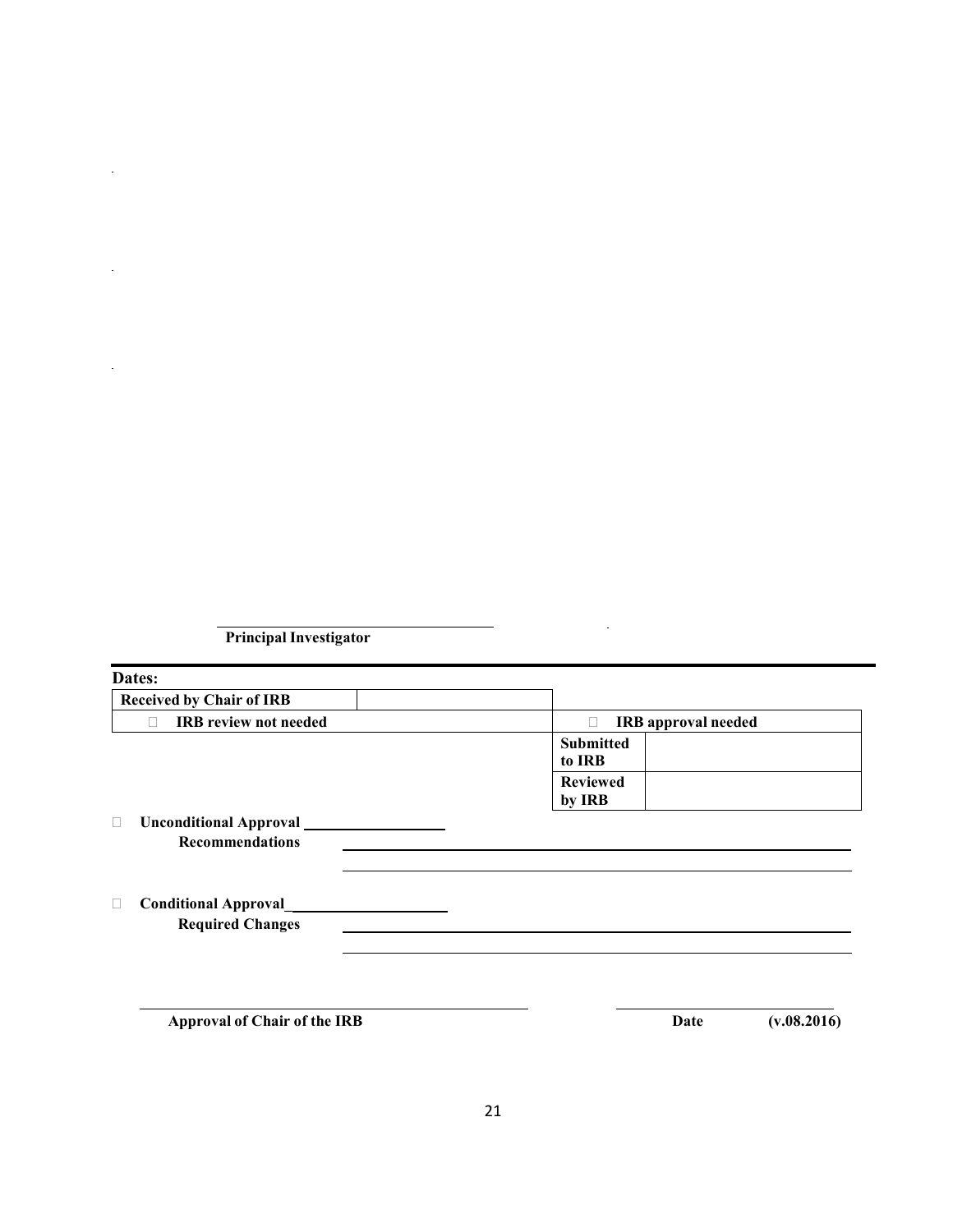# APPENDIX B **STATEMENT OF INTENT TO COMPLETE A THESIS**

Louisiana State University Shreveport

\_Program

## **THESIS PROPOSAL COVER SHEET**

| Name:                  | <b>Student Number:</b> |
|------------------------|------------------------|
| <b>Specialty Area:</b> | Date:                  |

#### **Anticipated Title of Thesis:**

First semester enrolled in Thesis hours: \_\_\_\_\_\_\_\_\_\_\_\_\_\_Credit hours taken this semester: \_\_\_\_\_\_\_\_\_\_\_\_\_Second Semester to be enrolled in Thesis hours, if applicable: Anticipated Graduation Date: Candidate's Signature

NB: Candidates may take 3 hours during the summer term, but this applies only to Session I (June and July).

| SIGNATURE | DEPARTMENT | <b>MEMBER</b>                 |
|-----------|------------|-------------------------------|
|           |            | <b>Committee Chair</b>        |
|           |            | <b>Committee Member</b>       |
|           |            | <b>Committee Member</b>       |
|           |            | <b>Program Director</b>       |
|           |            | Dean, College                 |
|           |            | <b>Dean, Graduate Studies</b> |

**Signaturesindicate that the thesis proposal has been approved. Candidates will not be allowed to defend the thesis unless they have this form on file prior to their defense date.**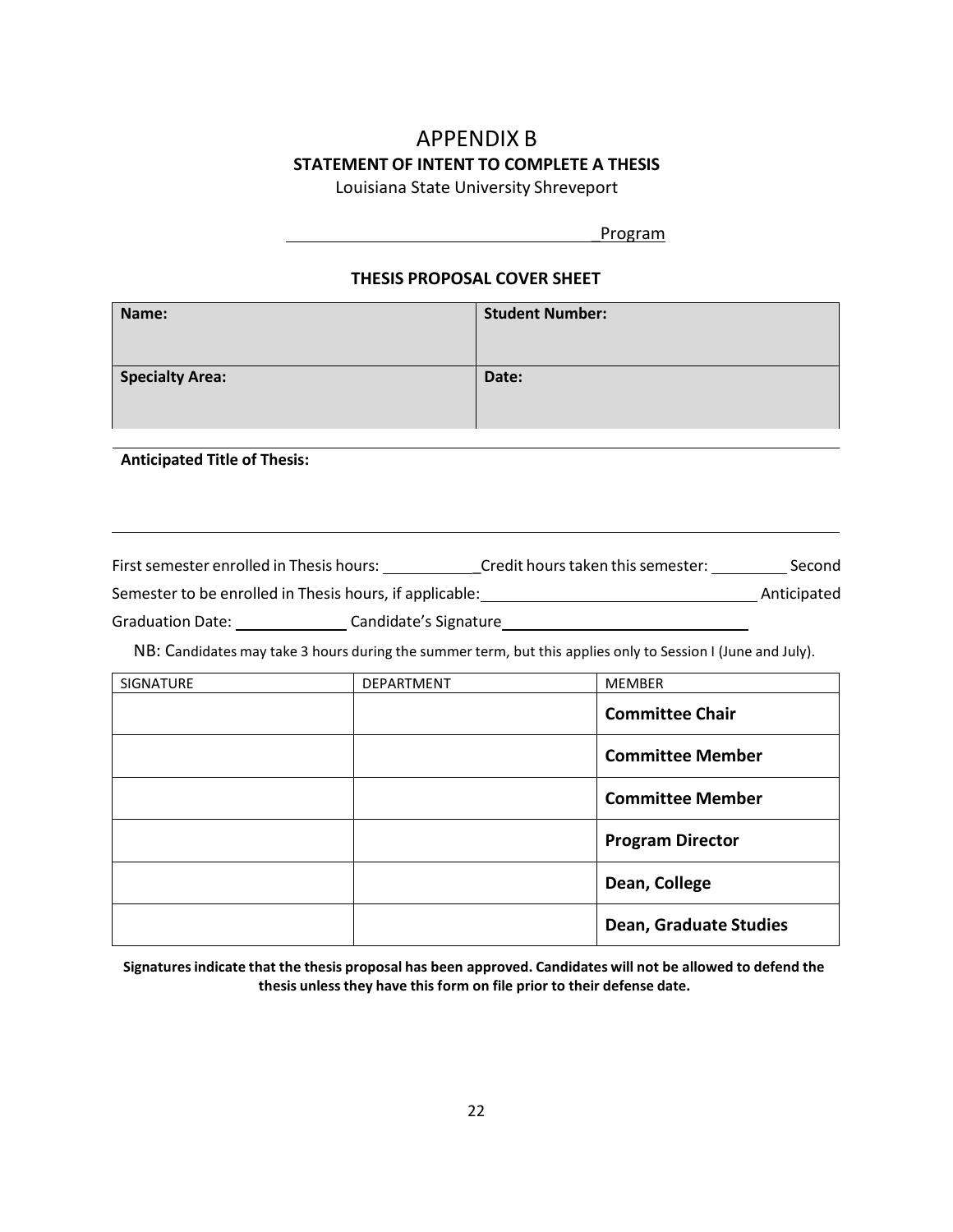# **DOCTORAL PROSPECTUS DEFENSE REQUEST**

Louisiana State University Shreveport

# PLACE HOLDER ONLY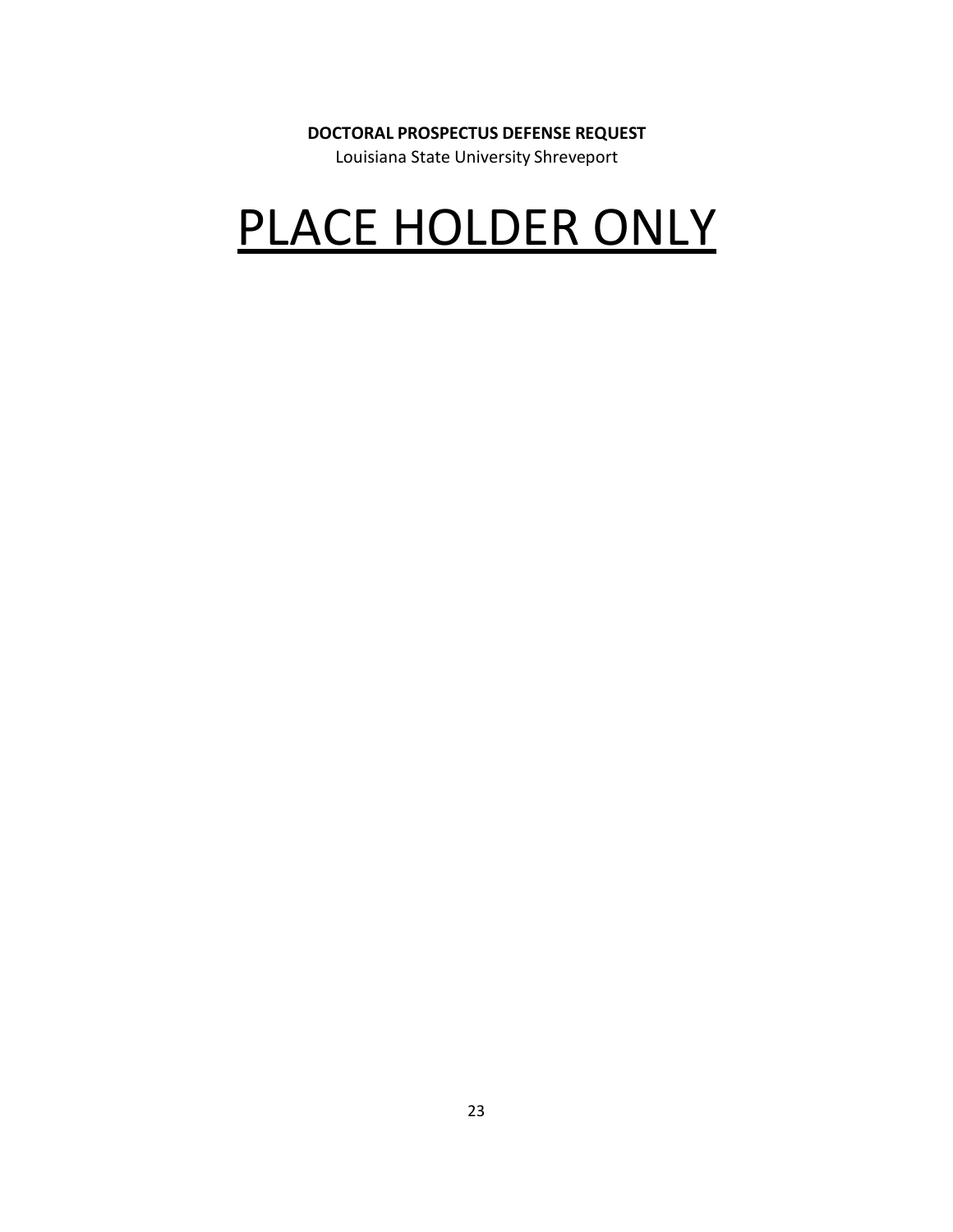# Appendix C

# COMPONENTS OF THE THESIS/DISSERTATION: TEMPLATES AND EXAMPLES

Formatting details for the following pages can be found in the sections "The Components of the Thesis or Dissertation" (pp. 13-16) and in "Physical Preparation and Manuscript Production" (pp. 17-18). Follow these templates and the written instructions meticulously.

NB: Not all Master's theses have subheadings within chapters. If this is the case, simply list the chapter titles in the Table of Contents and omit all reference to "Centered headings" and "Side Headings."

| a. |  |
|----|--|
| b. |  |
| c. |  |
| d. |  |
| e. |  |
| f. |  |
| g. |  |
| h. |  |
| i. |  |
| j. |  |
| k. |  |
| I. |  |
| m. |  |
| n. |  |
| о. |  |
| p. |  |
| q. |  |
| r. |  |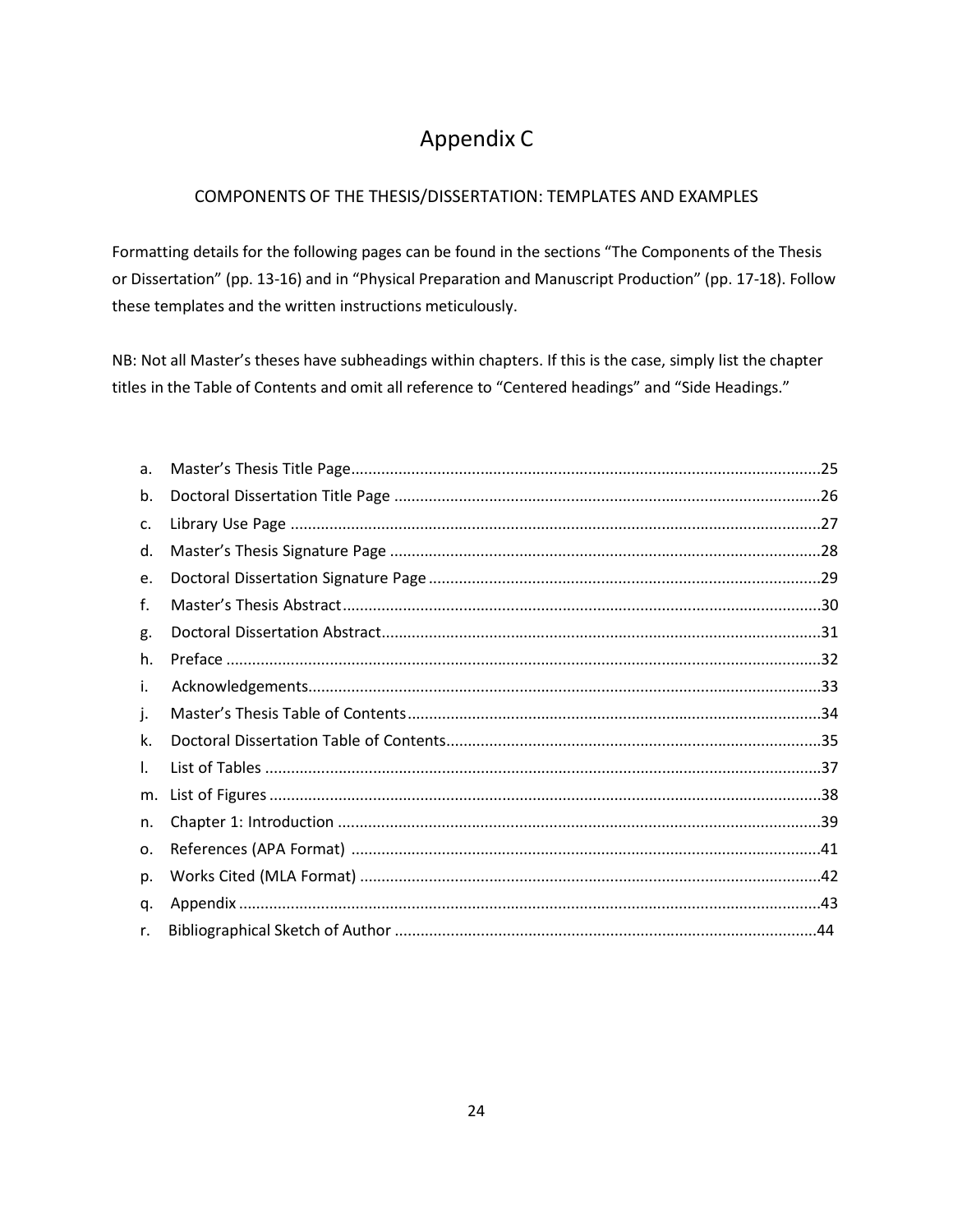# THE LANGUAGE OF MYSTICISM

A Thesis

# Presented to

The Graduate Faculty

# LOUISIANA STATE UNIVERSITY SHREVEPORT

In Partial Fulfillment

of the Requirements for the Degree

Master of Arts in Liberal Arts

By

Elise R. Parker

May 2009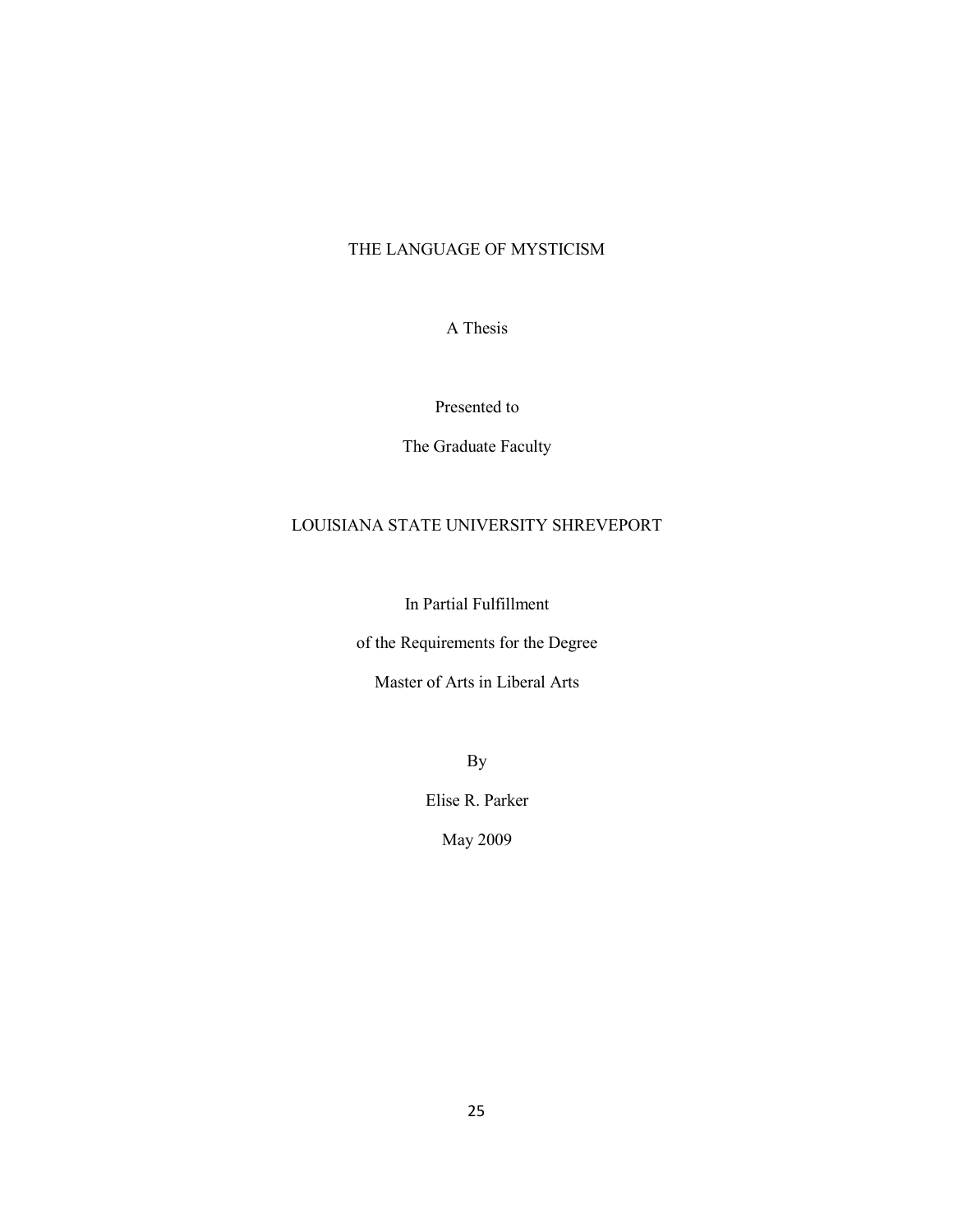# TEACHERS' PERCEPTION OF PRINCIPALS AS TRANSFORMATIVE LEADERS AND IMPACT ON THEIR JOB COMMITMENT

A Dissertation

Presented to

The Graduate Faculty

# LOUISIANA STATE UNIVERSITY SHREVEPORT

In Partial Fulfillment

of the Requirements for the Degree

Doctor of Education in Leadership Studies

By

Iris H. Jones B.S., LSUS, 1993 M.S., LSUS, 2008

December 2017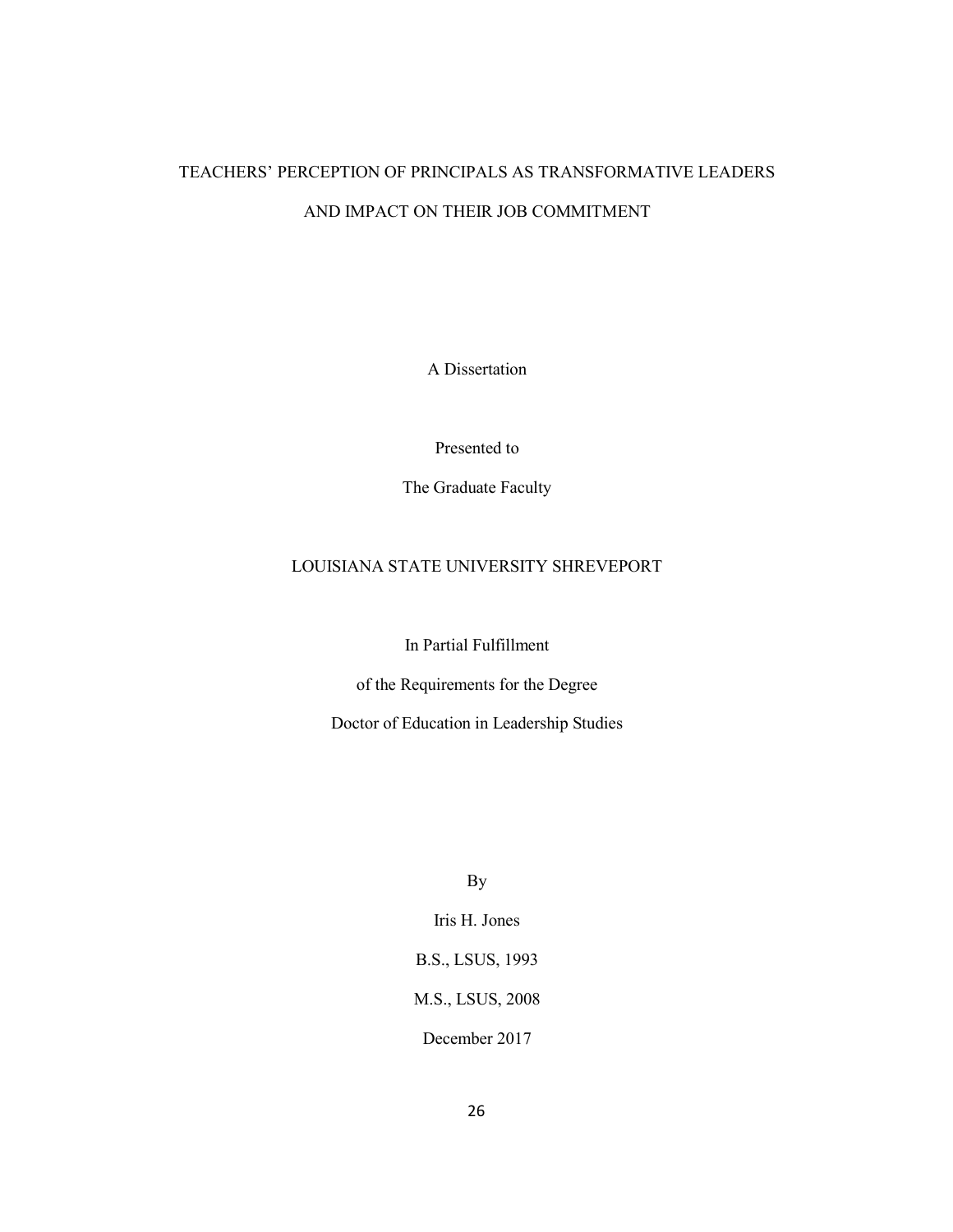#### USE OF MANUSCRIPT THESES AND MATERIALS

Unpublished theses, dissertations, and materials submitted for the Master's, Specialist, and Doctoral Degrees and deposited in the Noel Memorial Library of Louisiana State University Shreveport are available for inspection. Use of such material is limited by the rights of the author. Additionally, digital copies are available through ProQuest Theses and Dissertations and the Louisiana Digital Library. While general use of such material is limited by the rights of the author, LSUS asserts prior claim on theses, dissertations, and materials submitted for Master's, Specialist, and Doctoral degrees to the extent that LSUS reserves a nonexclusive paid-up, royaltyfree right to distribute copies of these materials, both internally and to third parties, by any appropriate means.

Biographical references may be noted, but passages may not be copied uless the author has given permission. Videotapes may not be copied without specific permission. Credit must be given in subsequent written or published work. A library which borrows this thesis, dissertation, or material for use by its clientele is expected to make sure that the borrower is aware of these restrictions.

#### NOEL MEMORIAL LIBRARY LOUISIANA STATE UNIVERSITY SHREVEPORT

(Students wishing to register their work for copyright purposes should contact the Copyright Office, Library of Congress, Washington, D.C. 20559.)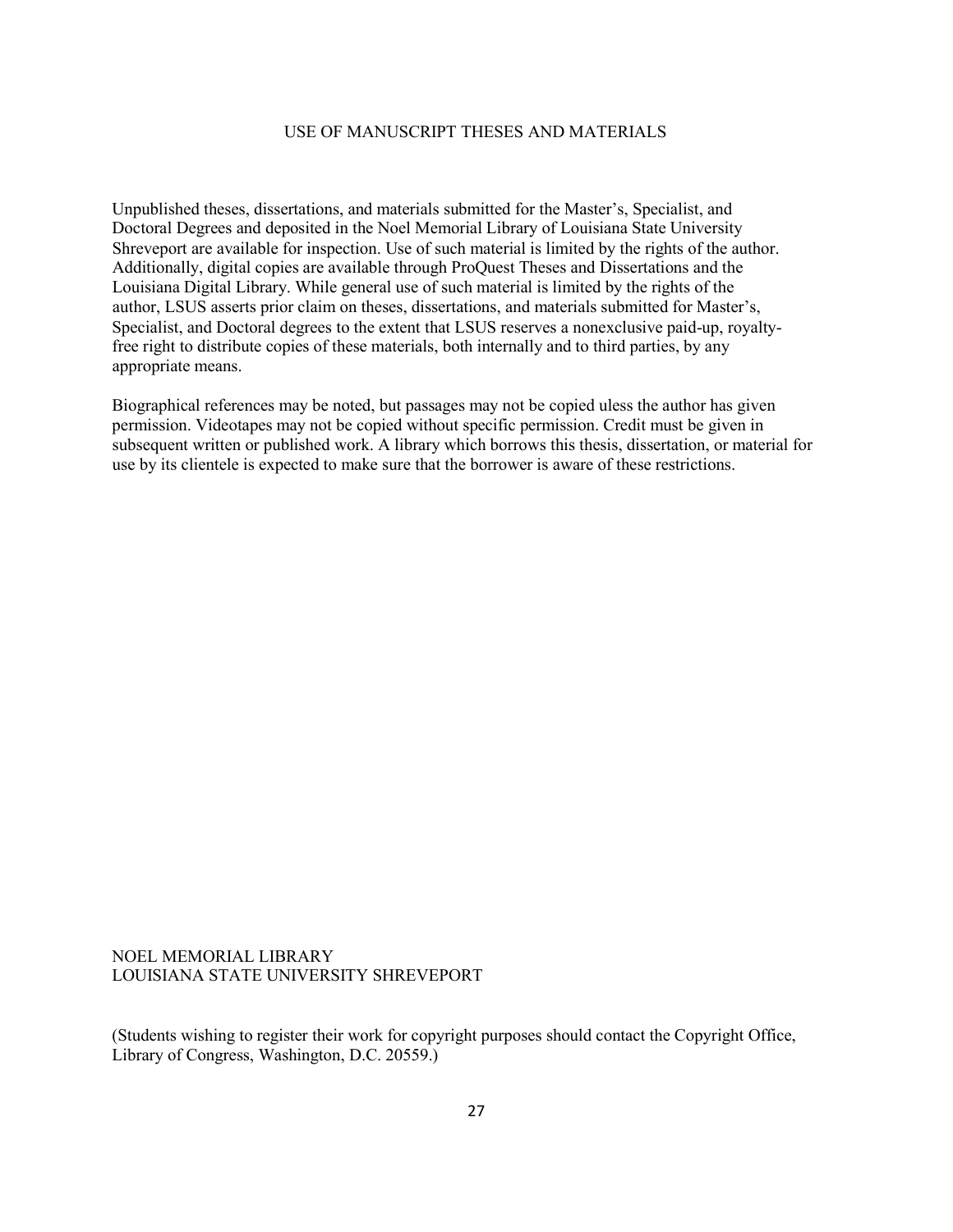# QUILTMAKING TRADITIONS IN LOUISIANA

# PRIOR TO 1945

By

Judith A. Godfry

Approved:

| $Dr.$ [name]<br>Director of Graduate Program | Date | $Dr.$ [name]<br>Chair, Thesis Committee  | Date |
|----------------------------------------------|------|------------------------------------------|------|
| Dr.[name]<br>Dean of [College]               | Date | $Dr.$ [name]<br>Member, Thesis Committee | Date |
| Dr. [name]<br>Dean of Graduate Studies       | Date | $Dr.$ [name]<br>Member, Thesis Committee | Date |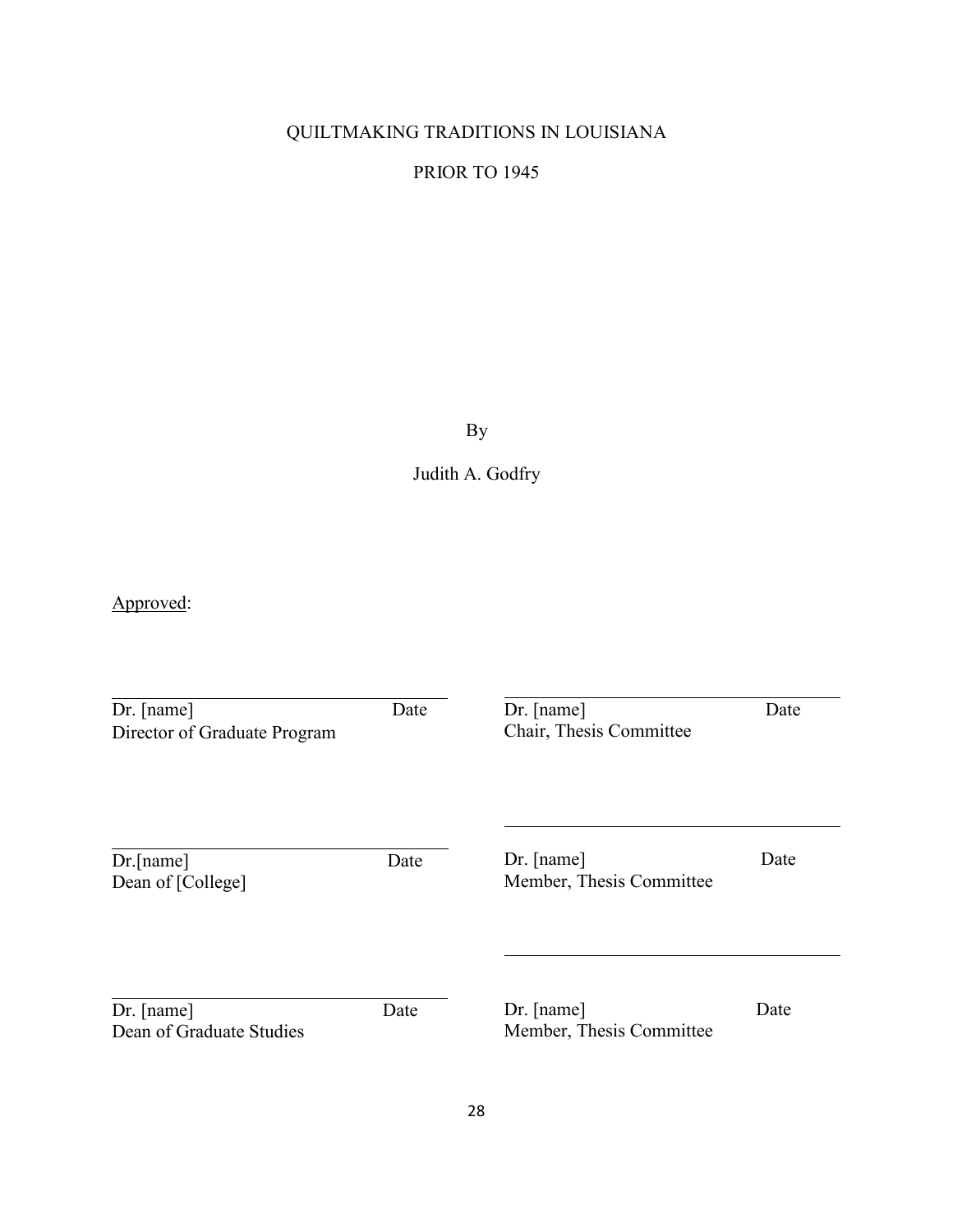# SITUATIONAL LEADERSHIP OF NURSE SUPERVISORS AND ORGANIZATIONAL CLIMATE AS PERCEIVED BY NURSING STAFF

By

Mark Me Victorious

Approved:

| [name], PhD.<br>Director of Doctoral Program | Date | [name], PhD.<br>Chair, Dissertation Committee  | Date |
|----------------------------------------------|------|------------------------------------------------|------|
| [name], PhD.<br>Dean of [College]            | Date | [name], PhD.<br>Member, Dissertation Committee | Date |
| [name], PhD.<br>Dean of Graduate Studies     | Date | [name], PhD.<br>Member, Dissertation Committee | Date |

[name], PhD. Date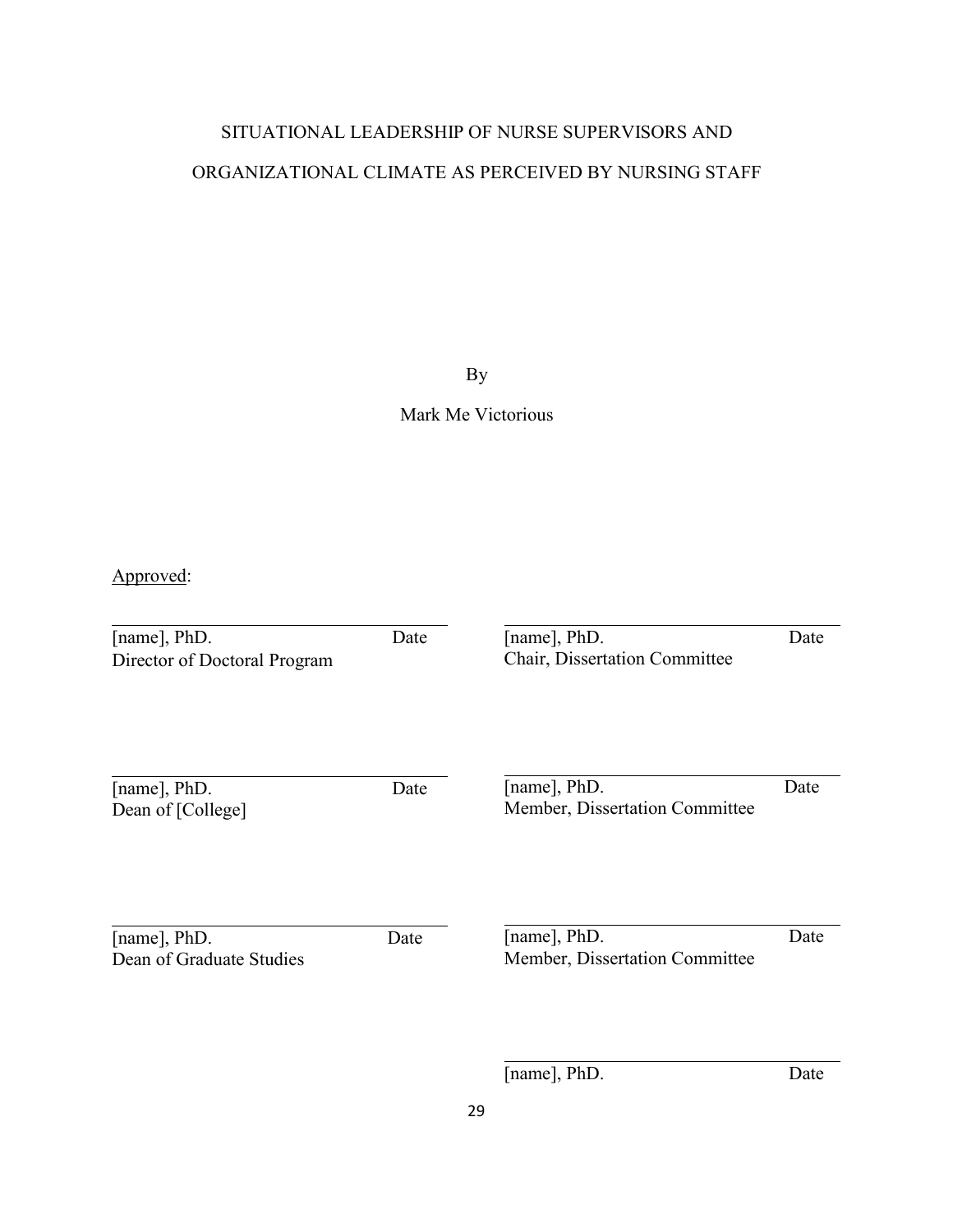Member, Dissertation Committee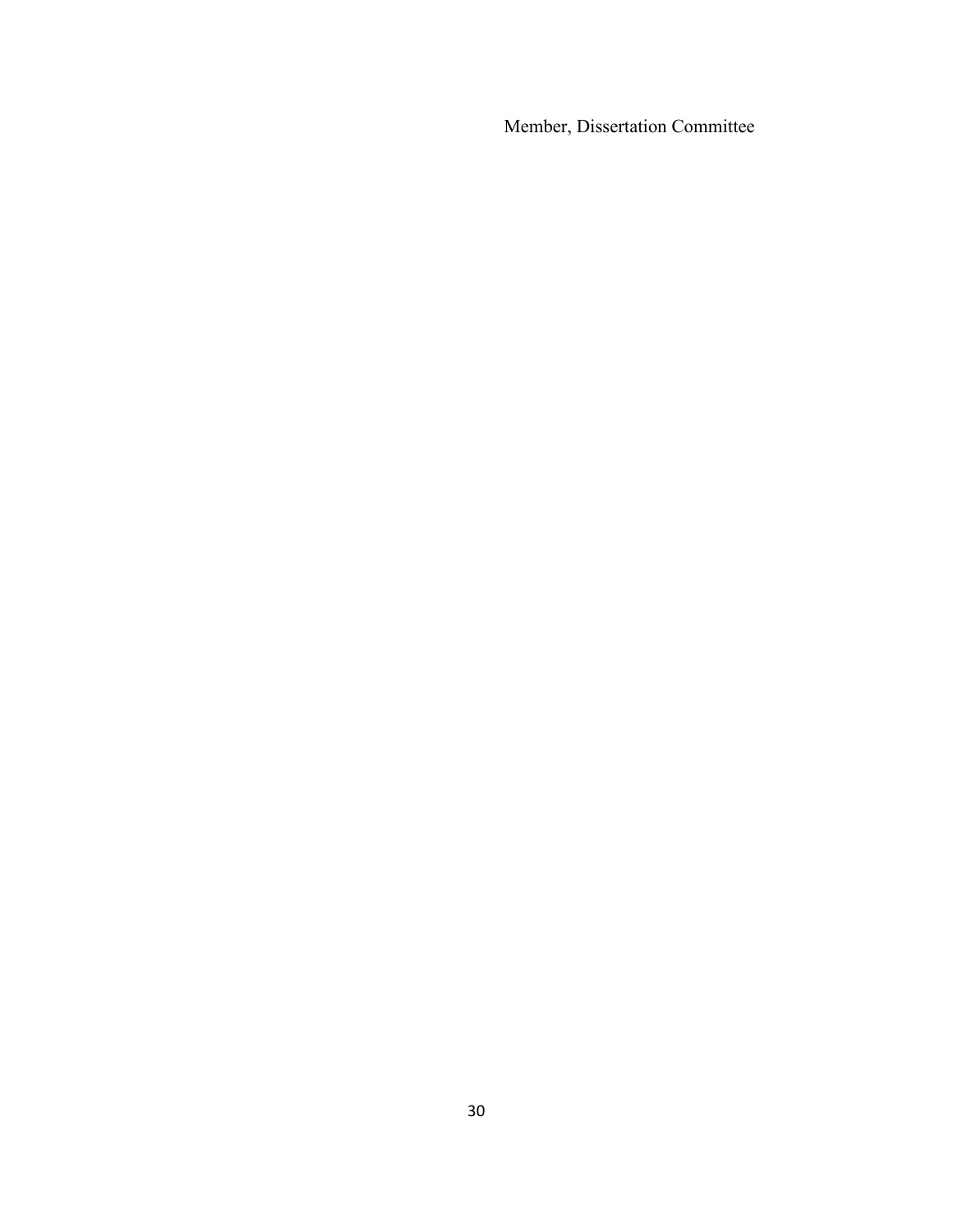FLANAGAN, BRIAN C. B.M., Berklee College of Music, 2005 Master of Arts, Louisiana State University Shreveport, Spring Commencement 2010. Title of Project: FROM COTTONFIELDS TO CLASSROOMS: THE FOUNDING OF LSU IN SHREVEPORT Thesis directed by Dr. Laura L. McLemore Pages in Thesis: 53 Words in abstract: 170

#### ABSTRACT

The lengthy and controversial campaign to establish a branch of Louisiana State University in Shreveport began in the 1930s and persisted for nearly thirty years. During this time, the vision for the college changed several times, from a two-year junior college, to a full four-year university, to finally a two-year-commuter college. This issue incited passionate debate among many Louisiana state legislators, governors, colleges, civic organizations, and private citizens all invovled in a tug-of-war to influence the outcome. Ultimately, these efforts came to a successful conclusion during th legislative session on June 27, 1964 when Governor John McKeithen signed Act No. 41 into law, thereby authorizing the creation of a twy-year branch of LSU in the Shreveport area. With expanded detail and more thorough research, this project is intended to not only broaden, but replace an essay of the same title completed by the author in March 2009. This thesis equivalent final project is intended to be a narrative account of the efforts that led to the eventual establishment of LSU-Shreveport.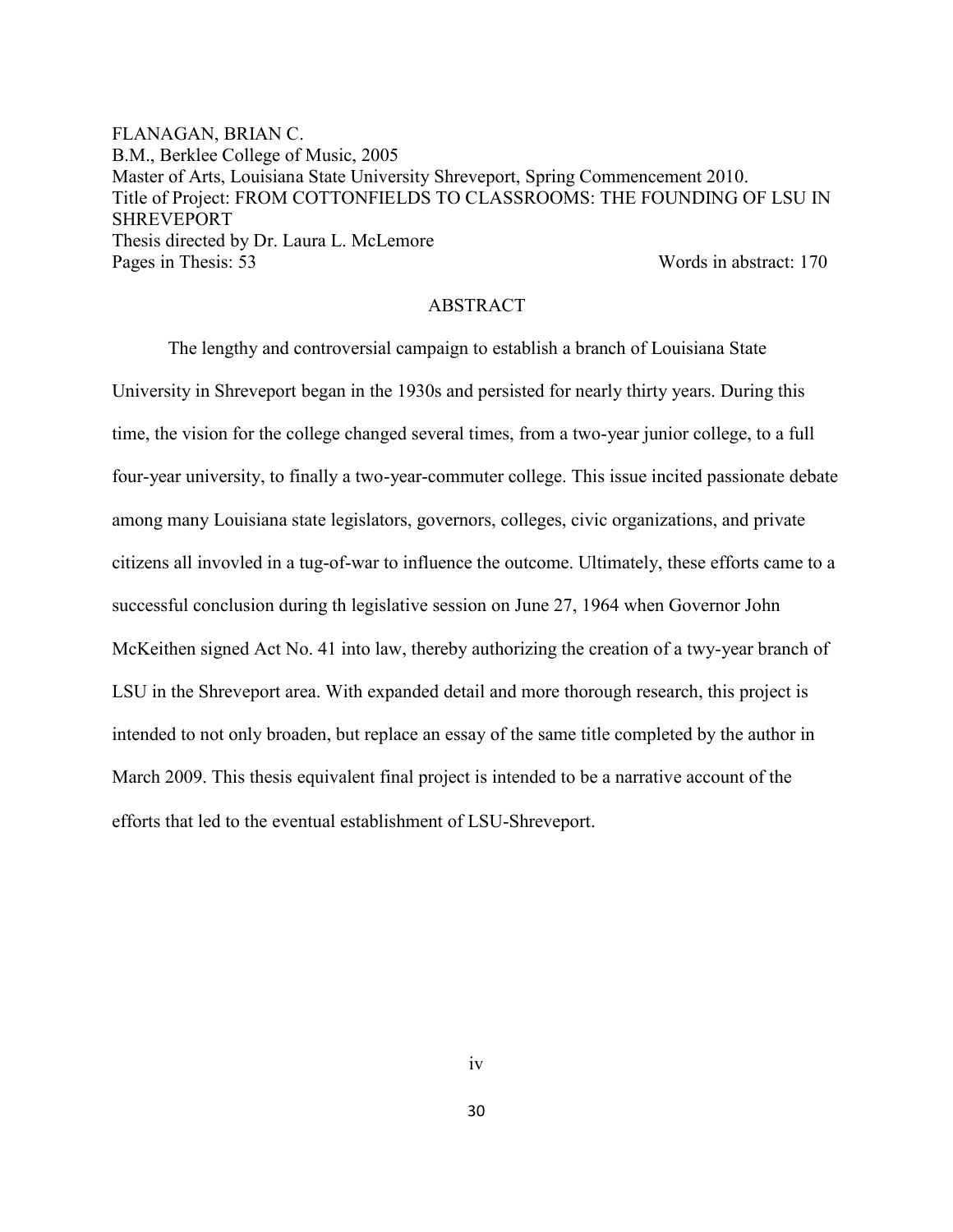DOMINGUES-PEREZ, CATARINA G. B.A., Centenary College, 1994 M.Ed., Louisiana State University Shreveport, 2001 Doctor of Education, Louisiana State University Shreveport, Fall Commencement, 2017 Title of Project: SECONDARY TEACHERS' PERCEPTION OF PRINCIPALS AS TRANSFORMATIONAL LEADERS AND IMPACT ON THEIR JOB SATISFACTION AND INTENT TO STAY IN CURRENT SCHOOL Dissertation directed by Dr. Arina Harkness Pages in Dissertation: 194 Words in abstract: 205

#### ABSTRACT

The purpose of this quantitative, correlational study was to examine secondary teachers' job satisfaction and intent to stay in their current school based on their perceptions of their principals' transormational leadership behaviors. The Pearson's *r* found a statistically significant correlation between transformational leadership behaviors and secondary teachers' job satisfaction ( $r = .83$ ,  $p = .002$ ). Secondary teachers who perceived their principals as transformational leaders had higher job satisfaction. The point bi-serial correlation found a statistically significant positive correlation among secondary teachers' job satisfaction and intent to stay in the current school ( $r = .61$ ,  $p < .001$ ). These results would suggest that secondary teachers who have higher job satisfaction are less liekly to transfer to another school. The results from the binomial logistic regression determined a statistically significant correlation between principals' transformational leadership and secondary teachers' intent to stay (β = .032, *SE* = .12,  $p = .008$ ; secondary teachers' job satisfaction and their intent to stay ( $\beta = .174$ ,  $SE = .078$ ,  $p =$ .026); and years with the principal and secondary teachers' intent to stay ( $\beta$  = 1.491, *SE* = .568, *p*  $= 0.011$ ). Findings from this sutdy suggest that principals perceived as transformational leaders may have less employee turnover and more satisfied teachers.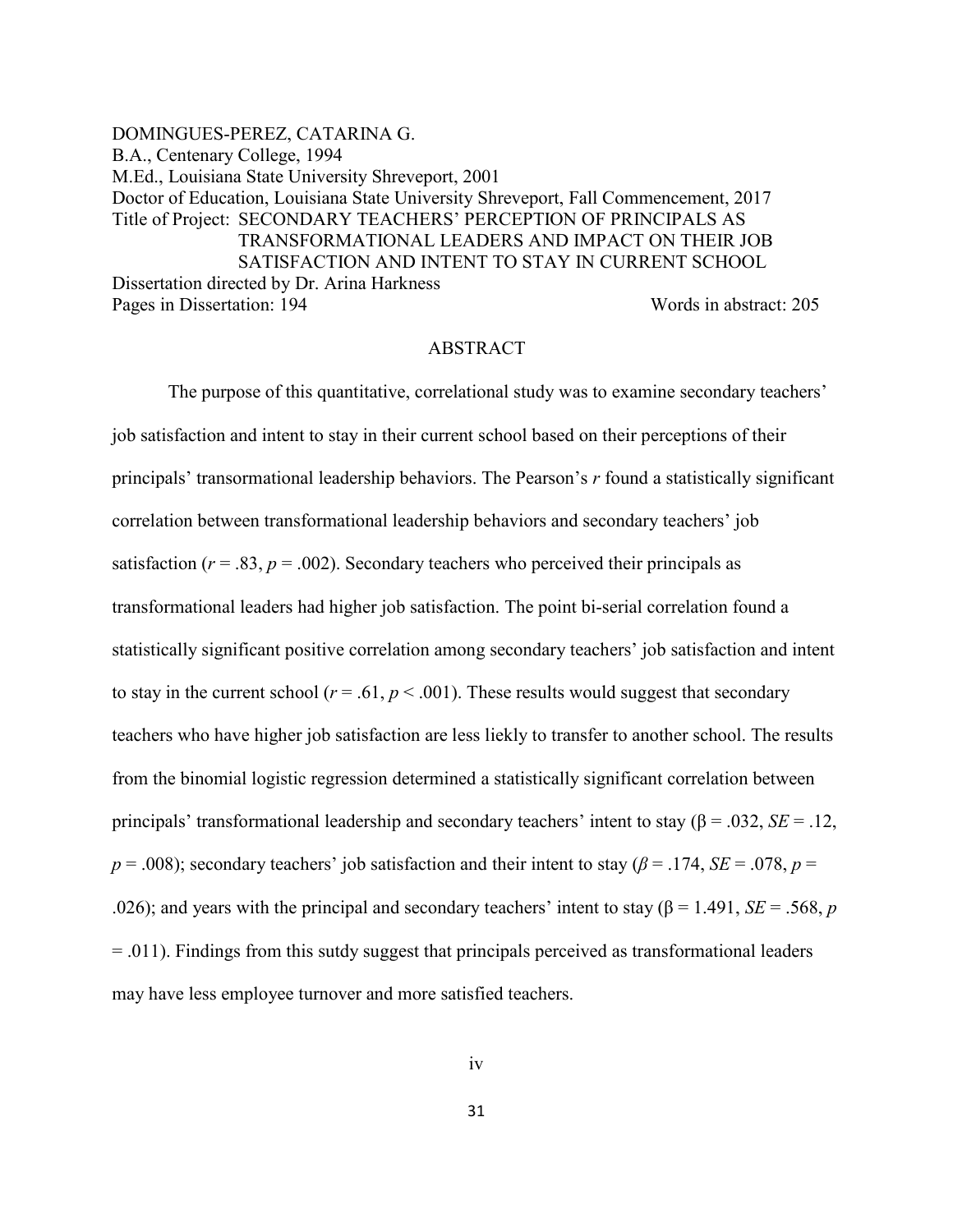#### PREFACE

I have always been a gifted child. I went the first nineteen years of my life, however, with a sketchy and barely discernible understanding of what that meant. It is true that I knew that I was different, but I understood more clearly that it was also abnormal and shameful to be brighter and faster and cleverer than my classmates. I downplayed my understanding, I stepped back from intellectual confrontation, and I chose to hide my unusual interests from my teachers and parents; when I did all of this to fit in with my classmates and please the adults in my life, I didn't realize then that I would never get to remake those choices or that bending to social pressure would be, in the end, regrettable. In the years of adolescence, one's interest and imagination will never be stronger, and one's ideas will never be weirder or more fantastic. As I get older it is harder and harder to get back to that magical, ingenious world.

With this in mind, I present research with the hope that a surplus of information and research will somehow counteract the social pressure and harmful myths that quiet the intellectuals, frighten the imaginative, stigmatize the geniuses, and contain the disobedient, irrepressible excitement of gifted children and adolescents in the name of *fitting in* and *getting along*.

32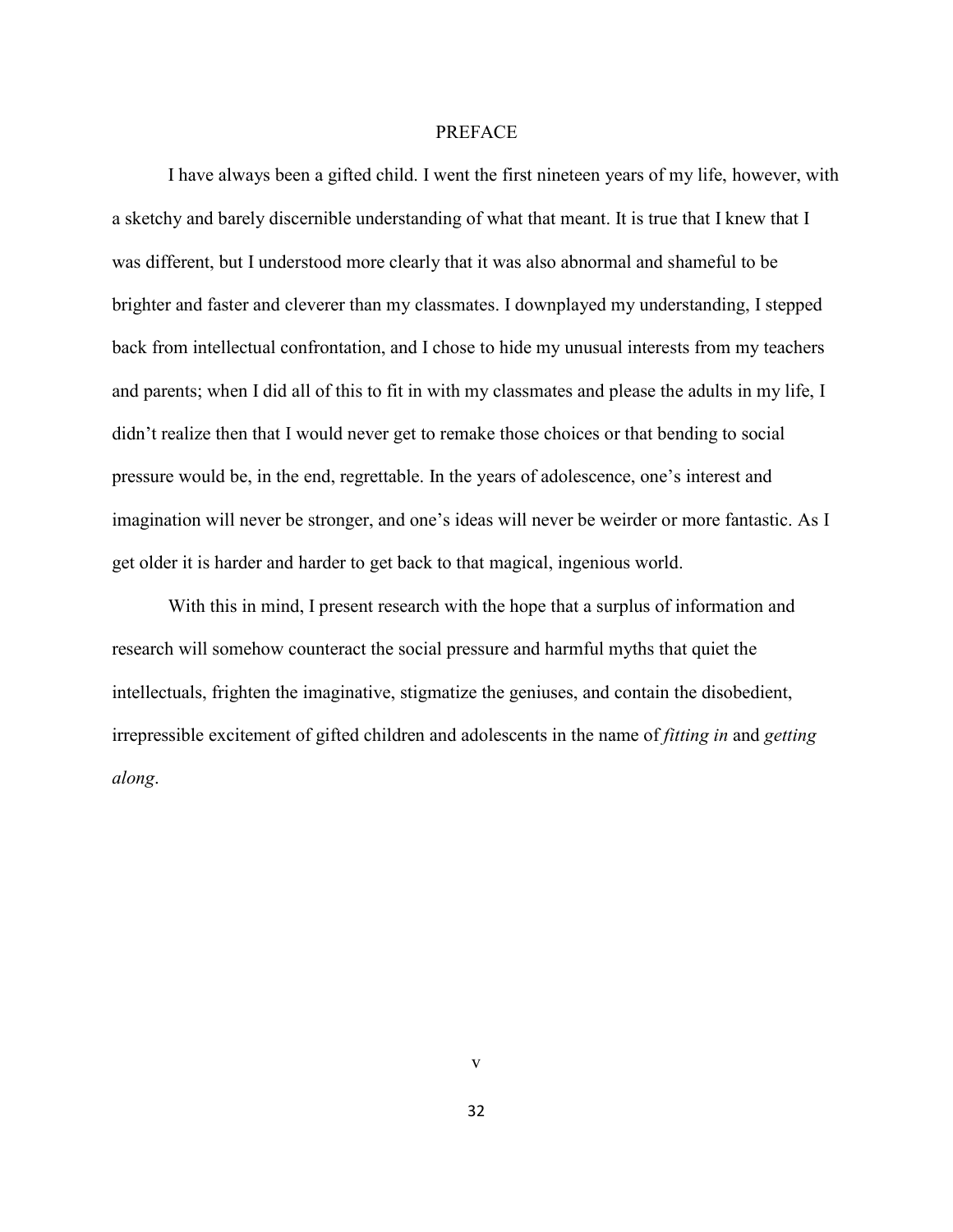## ACKNOWLEDGEMENTS

I would like to thank Dr. J. Steven Alexander, Dr. Stephen Banks, and Dr. Dalton Gossett for agreeing to serve as my advisory committee. I would particularly like to thank Dr. Dalton Gossett and Dr. Stephen Banks for their guidance and assistance during my thesis research and Dr. J. Steven Alexander for providing advice as well as necessary materials to complete my research. I would also like to thank my family including my parents Delbert and Judy Babin, who have always inspired me to pursue my dreams and M. Shane Smith who has tolerated me through the many hours it has taken to pursue my degree. I am greatly indebted to my friends at work who have provided tremendous support and invaluable suggestions during the preparation of my thesis. This thesis is dedicated to my son, William P. Smith, who has brought me endless joy since the day he entered my life.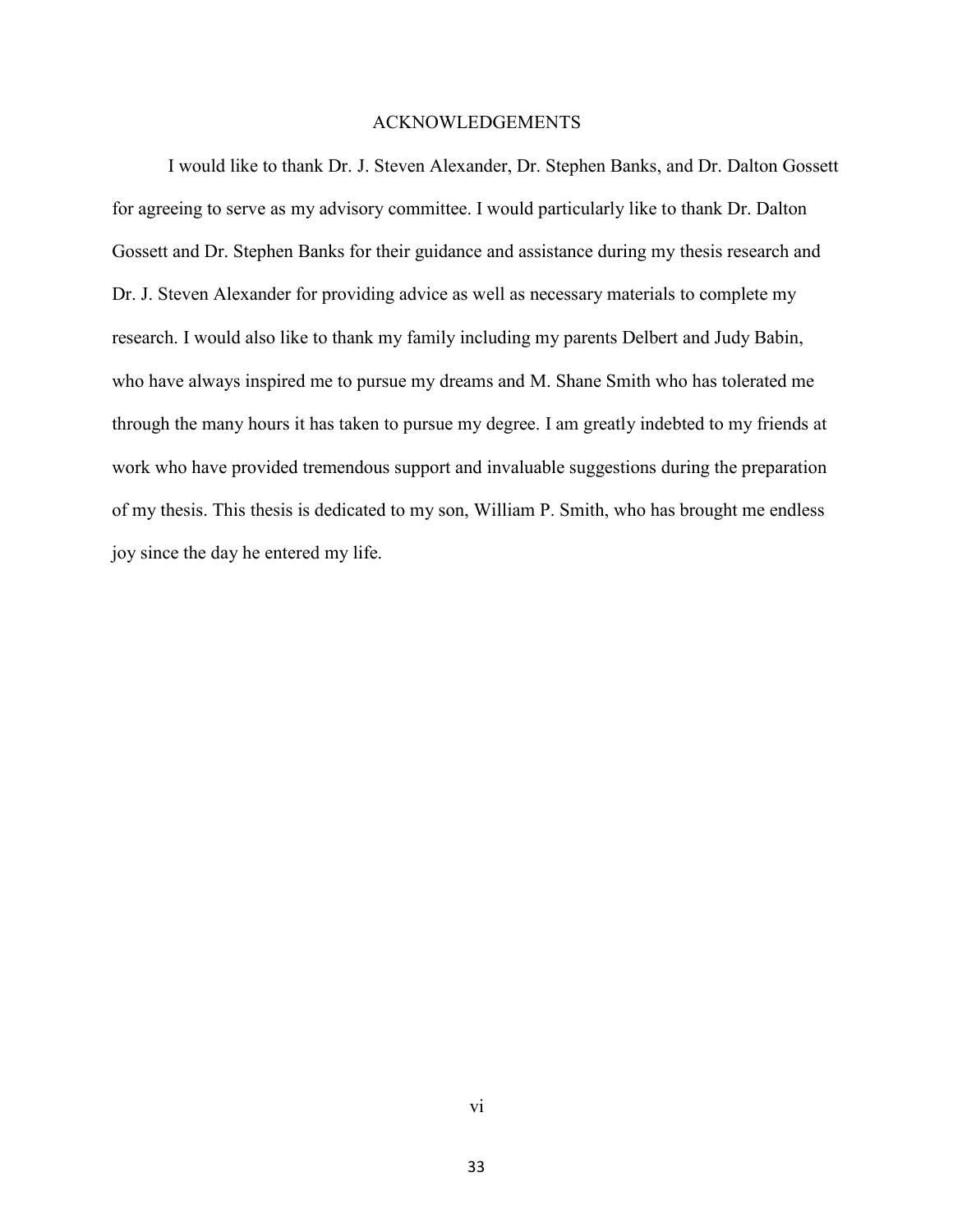# TABLE OF CONTENTS

| Chapter |  |  |  |  |  |
|---------|--|--|--|--|--|
|         |  |  |  |  |  |
|         |  |  |  |  |  |
|         |  |  |  |  |  |
|         |  |  |  |  |  |
|         |  |  |  |  |  |
|         |  |  |  |  |  |
|         |  |  |  |  |  |
|         |  |  |  |  |  |
|         |  |  |  |  |  |
|         |  |  |  |  |  |
|         |  |  |  |  |  |
|         |  |  |  |  |  |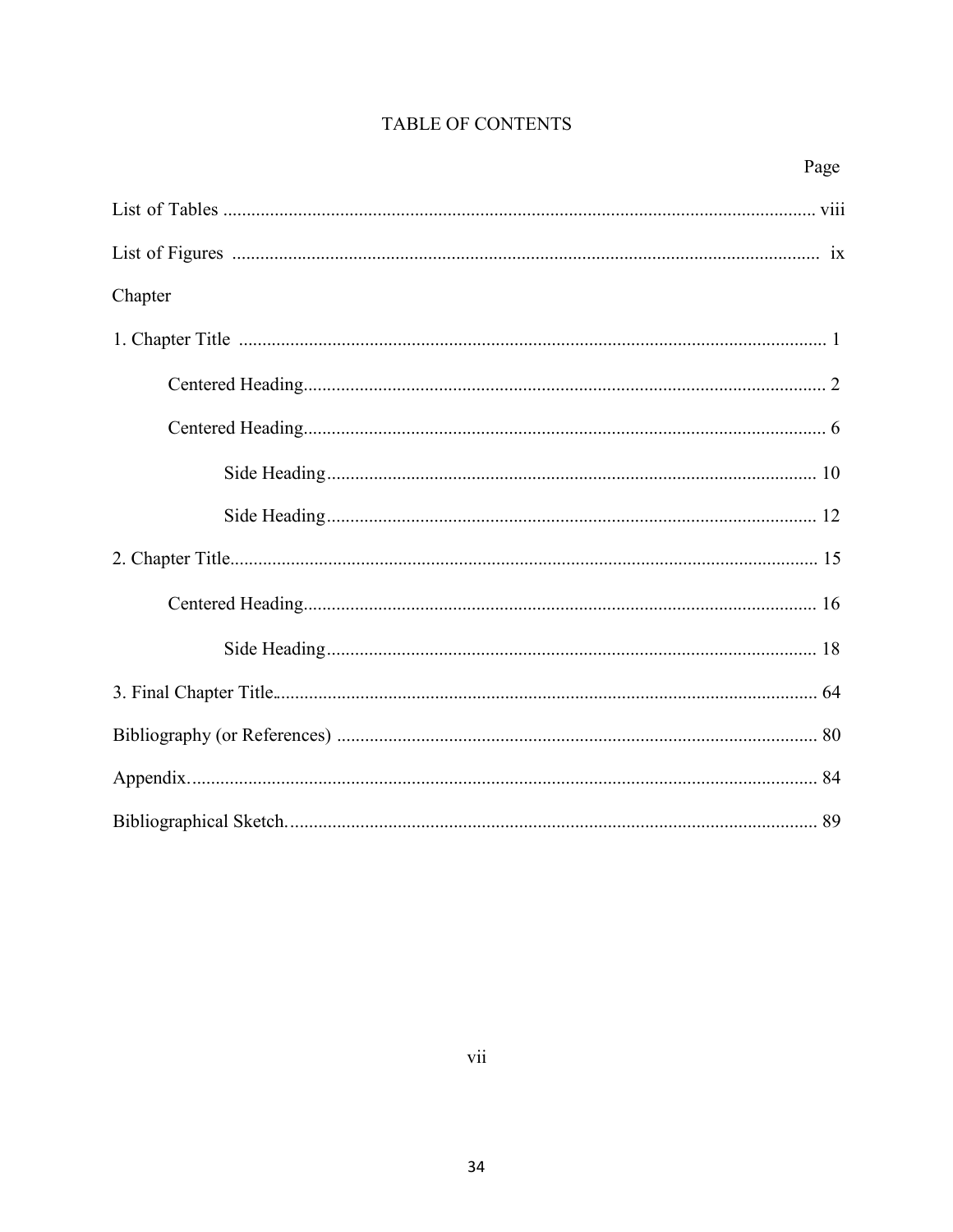# TABLE OF CONTENTS

| Page    |  |  |  |  |
|---------|--|--|--|--|
|         |  |  |  |  |
|         |  |  |  |  |
| Chapter |  |  |  |  |
|         |  |  |  |  |
|         |  |  |  |  |
|         |  |  |  |  |
|         |  |  |  |  |
|         |  |  |  |  |
|         |  |  |  |  |
|         |  |  |  |  |
|         |  |  |  |  |
|         |  |  |  |  |
|         |  |  |  |  |
|         |  |  |  |  |
|         |  |  |  |  |
|         |  |  |  |  |
|         |  |  |  |  |
|         |  |  |  |  |
|         |  |  |  |  |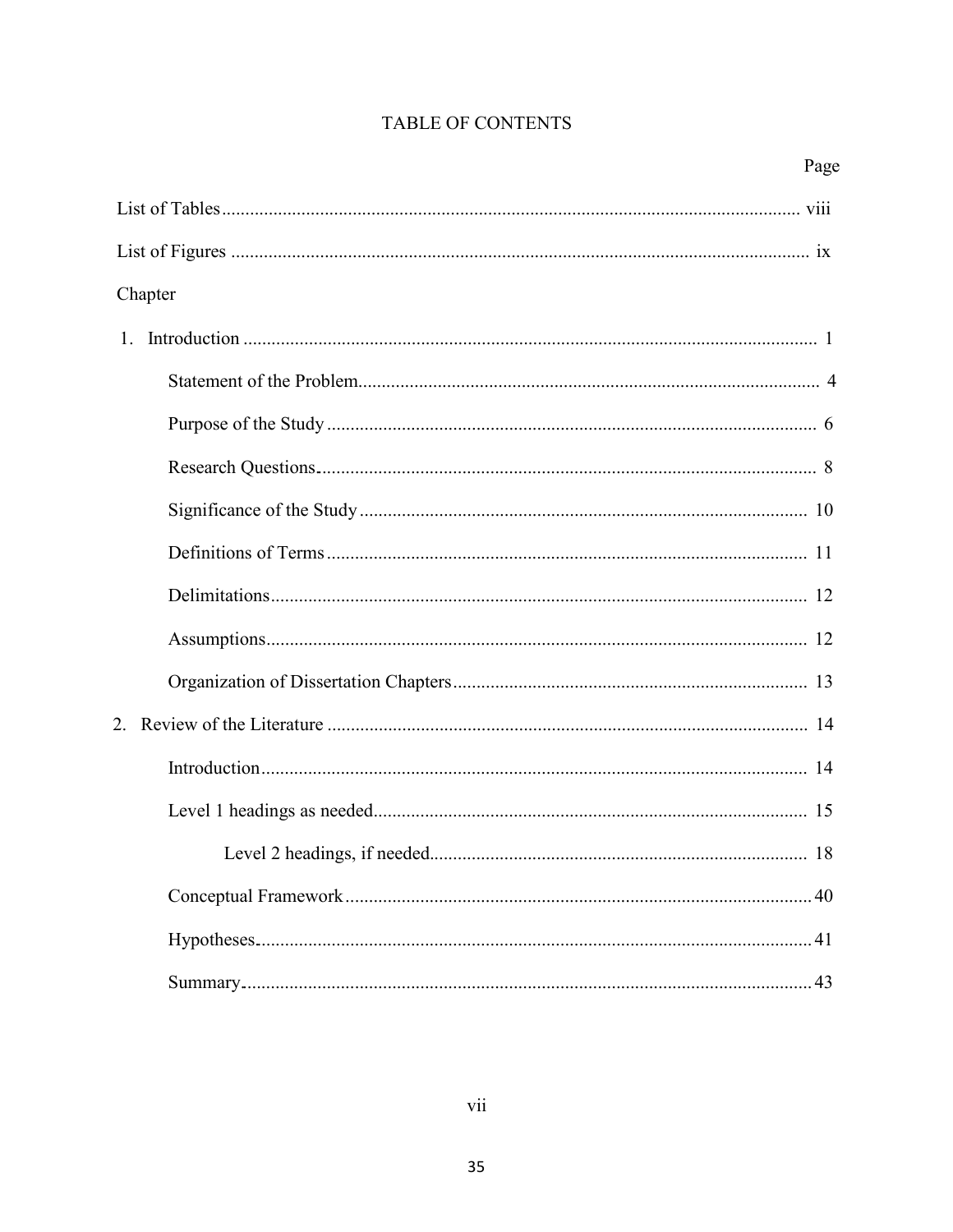| 5. | Summary, Conclusions, etc. |  |  |  |  |
|----|----------------------------|--|--|--|--|
|    |                            |  |  |  |  |
|    |                            |  |  |  |  |
|    |                            |  |  |  |  |
|    |                            |  |  |  |  |
|    |                            |  |  |  |  |
|    |                            |  |  |  |  |
|    |                            |  |  |  |  |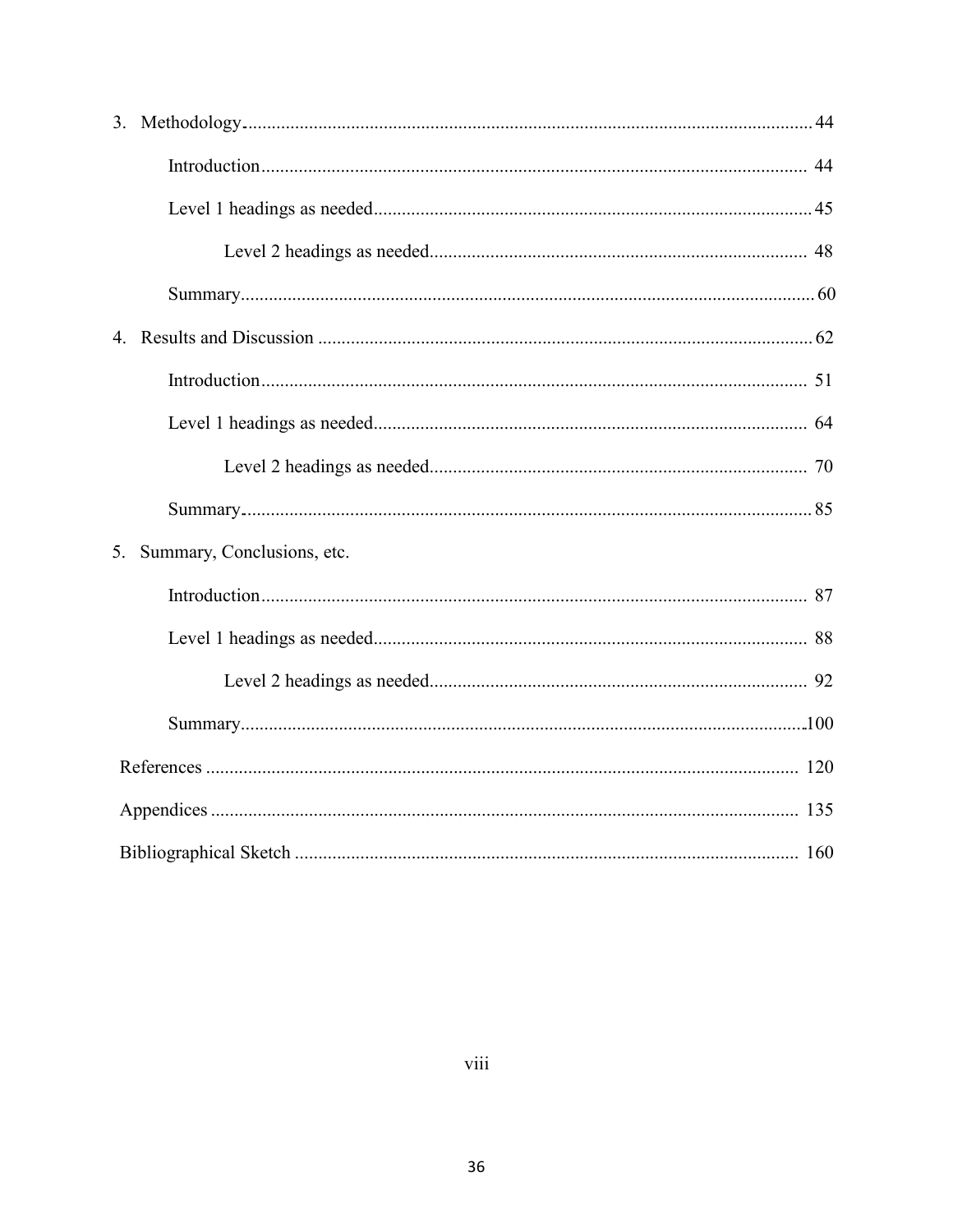# LIST OF TABLES

| Table |                                                                          | Page |
|-------|--------------------------------------------------------------------------|------|
| 1.    |                                                                          |      |
| 2.    |                                                                          |      |
| 3.    |                                                                          |      |
| 4.    |                                                                          |      |
| 5.    |                                                                          |      |
| 6.    |                                                                          |      |
| 7.    |                                                                          |      |
| 8.    |                                                                          |      |
| 9.    |                                                                          |      |
|       |                                                                          |      |
|       |                                                                          |      |
|       |                                                                          |      |
|       | 13. Correlations between Three Tests of Social Competence/Depression  31 |      |
|       |                                                                          |      |
|       |                                                                          |      |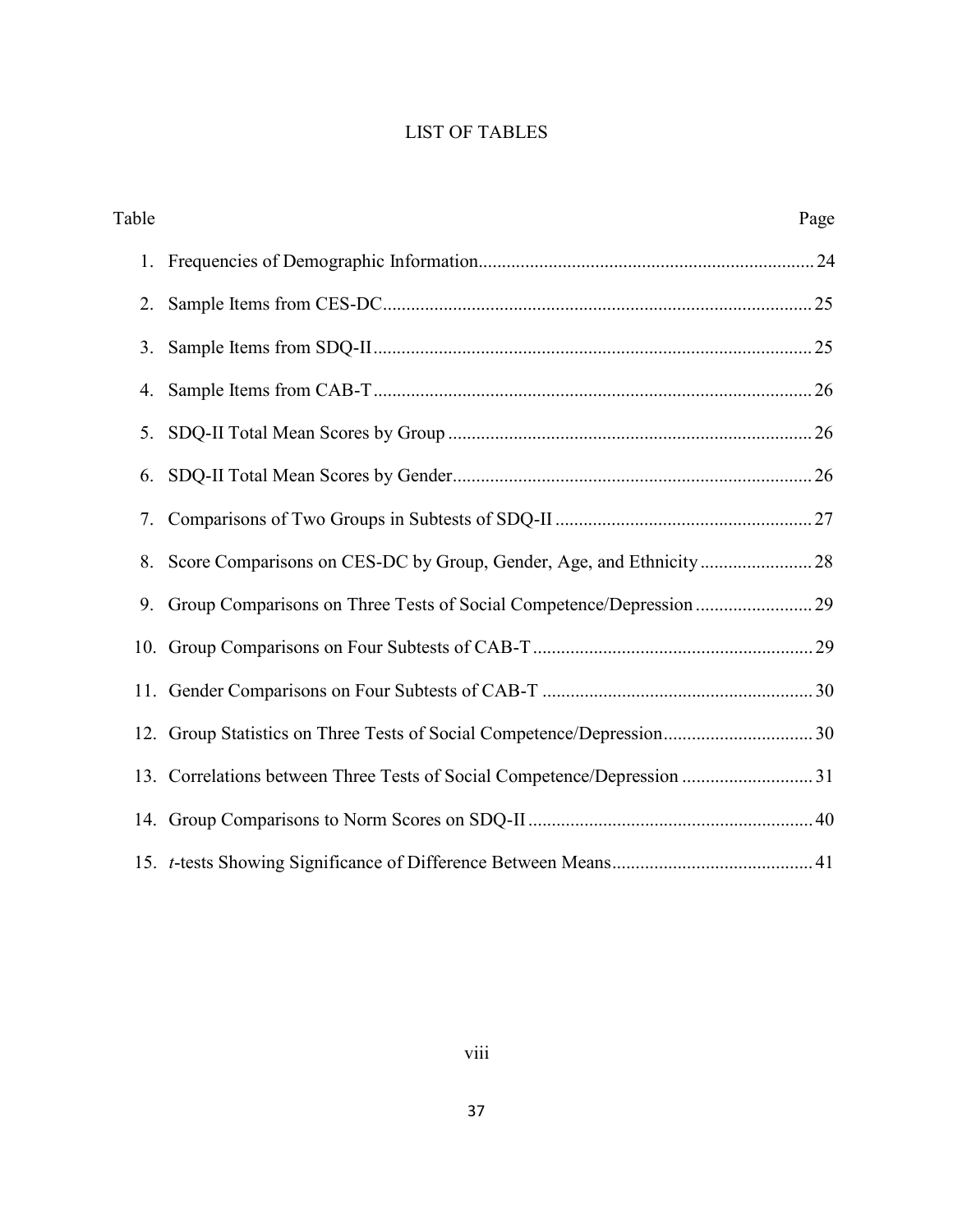# LIST OF FIGURES

| Figure | Page |
|--------|------|
|        |      |
|        |      |
|        |      |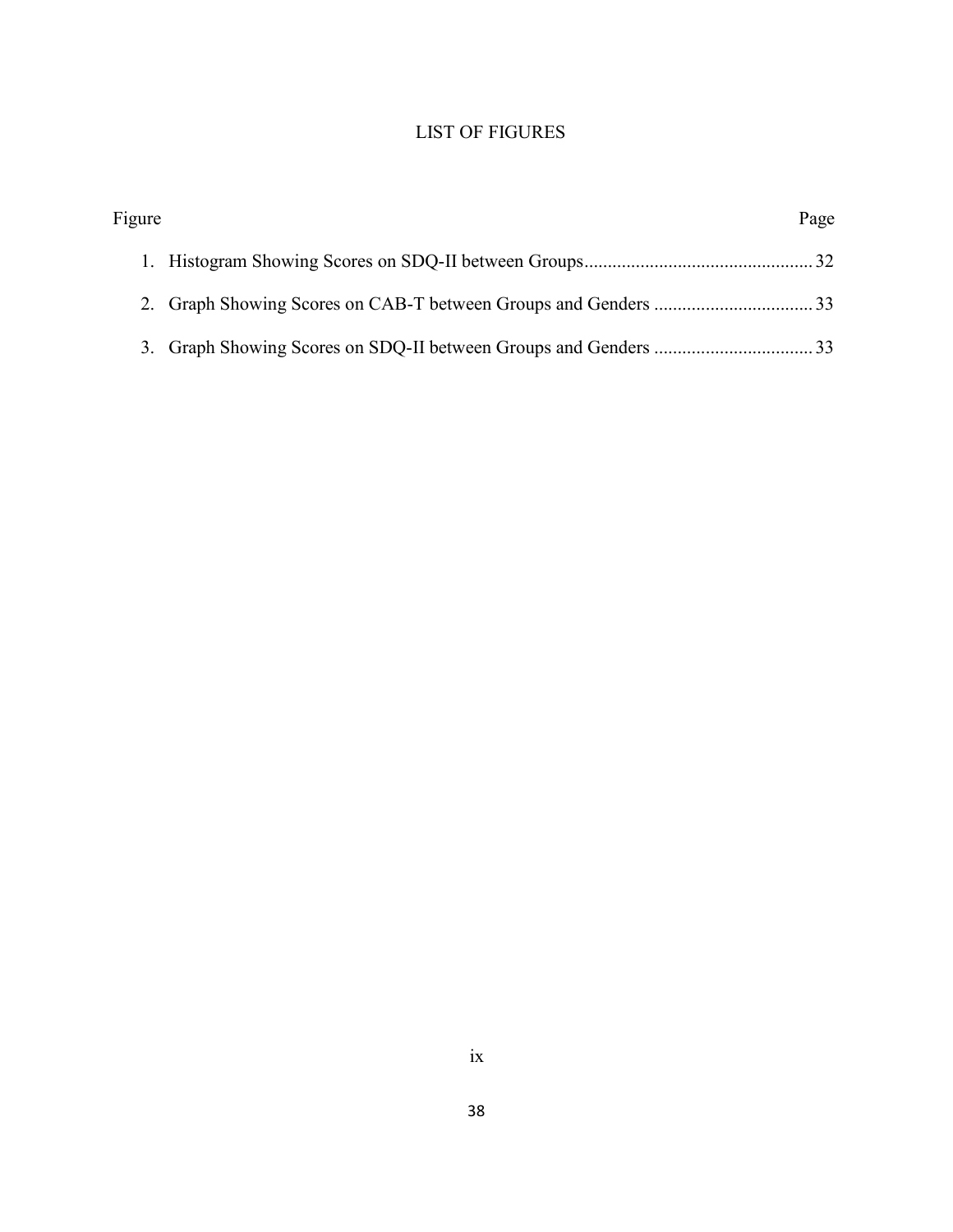#### CHAPTER I: INTRODUCTION

*"Gifted and talented" is not something you can take up lightly on free weekends. It's something that's going to affect everything about your life, twenty-four hours a day, 365- 1/4 days a year. It's something that can force you into being mature before you might be ready; it's something that can go all wrong on you and leave you torn apart.*

*– a gifted child, from The American Association for Gifted Children (1979)*

Adolescence is a time of physical, intellectual, social, and emotional development. Giftedness has a unique impact on the social and emotional development of individuals, especially during the tumultuous teenage years (Chan, 2009; Dixon, Scheidegger, & McWhirter, 2009). Currently, gifted programs in the United States serve around 3 million students, of whom approximately half are adolescents (Curby, Rudasill, Rimm-Kaufman, & Konold, 2008). In these programs, giftedness has been defined in a number of ways by educators, administrators, policymakers, and researchers. Generally, *giftedness* is a label for high intelligence, identifying students who score in the upper  $2\frac{1}{2}$  to  $3\%$  on intelligence tests (Clark, 2007). The range of giftedness spans about 70 IQ points, between 130 IQ and approximately 200 IQ. The label *gifted* is not the same as *genius*; only a small fraction of the gifted (130 IQ and above) are geniuses, or exceptionally gifted (140 IQ and above). Giftedness is defined by federal law according to the Federal Education Consolidation and Improvement Act of 1981, Public Law 97-35:

*Gifted and talented children are now referred to as, 'children who give evidence of high performance capability in areas such as intelligence, creative, artistic, leadership,*

39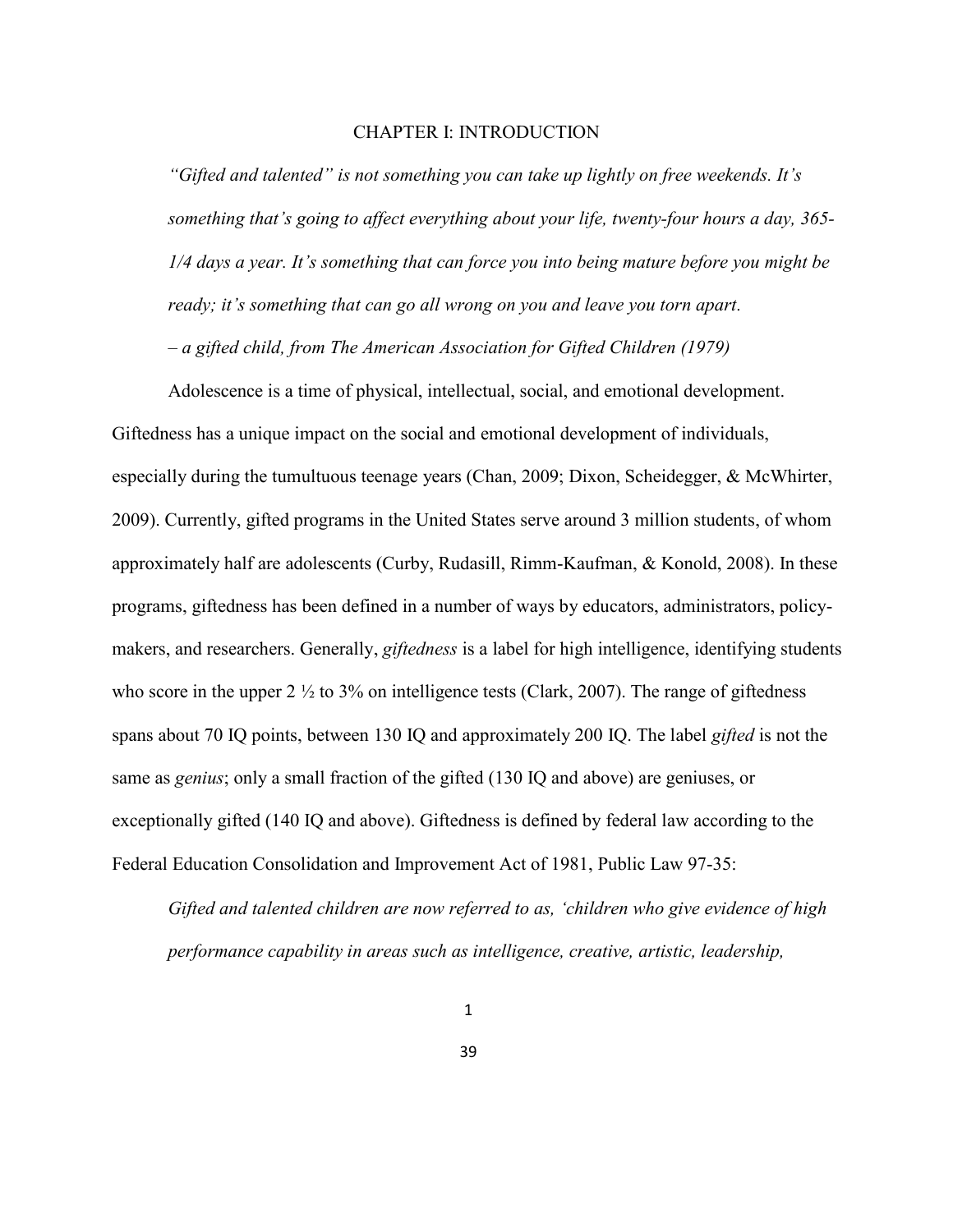*capacity, or special academic fields, and who require services or activities not ordinarily provided by the school in order to fully develop such capabilities.' (Clark, 207, p. 16)* 

The range of giftedness and gifted students is exceedingly diverse, and it is accepted that students can display giftedness in an infinite number of ways (Bracken & Brown, 2008).

The population of adolescents labeled gifted varies from individual to individual, each of whom displays specific social and emotional characteristics according to his or her unique cognitive and affective needs. In past research, studies on the social and emotional development of gifted individuals have focused on gifted students with learning disabilities, gifted underachievers, and perfectionists (Chan, 2009; Curby et al., 2008; Speirs, Neumeister & Finch, 2006). These groups of students display unique social and emotional characteristics that may result in negative academic performance. Such focus on the negative aspects of giftedness may have, in the past, led to the misconception that gifted students are socially disadvantaged.

Lewis Terman (1966) is credited with first dispelling the notion that gifted children are doomed to poor health, social isolation, and mental instability, based on a research study begun in 1921. Instead, Terman concluded that, on average, gifted students were superior to their peers both physically and academically. Most were emotionally stable and well-adjusted. He also noted that gifted children differed from each other in an unlimited number of ways, recommending that gifted children should not be stereotyped. Terman was also the first to suggest that the gifted have different academic needs (Clark, 2007). Gifted students' social needs were also assessed and found to be as diverse and complex as their academic needs. While gifted students may struggle in social situations in which non-gifted children experience no difficulties,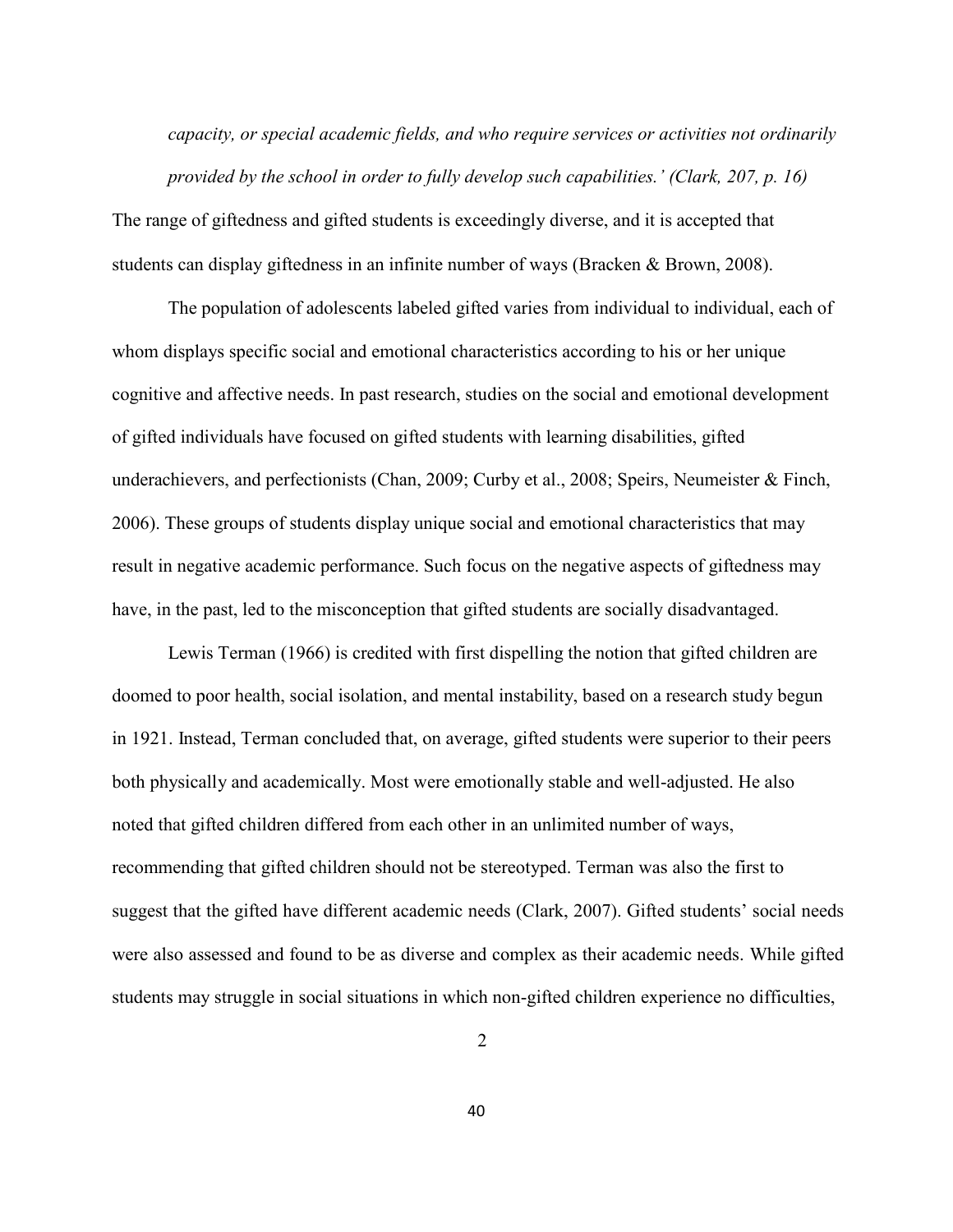#### **REFERENCES**

- Akbaş, A., & Kan, A. (2007). Affective factors that influence chemistry achievement (motivation and anxiety) and the power of these factors to predict Chemistry Achievement-II. *Journal of Turkish Science Education (TUSED), 4*(1), 10-19. Retrieved fro[m](http://www.tused.org/internet/tused/default12.asp) <http://www.tused.org/internet/tused/default12.asp>
- Akinoğlu, O., & Tandoğan, R. (2007). The effects of problem-based active learning in science education on students' academic achievement, attitude and concept learning. *Eurasia Journal of Mathematics, Science & Technology Eduation, 3*(1), 71-91. Retrieved from [www.ejmste.com/](http://www.ejmste.com/)
- Bilgin, I. (2006). The effects of hands-on activities incorporating a cooperative learning approach on eighth grade students' sciench process skills and attitudes toward science. *Journal of Baltic Science Education, 1*(9), 27-37. Retrieved from <http://www.jbse.webinfo.lt/journal.htm>
- Blalock, C., Lichtenstein, M.J., Owen, S., Pruski, L., Marchall, C., & Toepperwein, M. A. (2008). In pursuit of validity: A comprehensive review of science attitude instruments 1935-2005. *International Journal of Science Eduxation, 30*(7), 961-977, doi:10.1080/09500690701344578
- Busiser, M. (2000). Surviving managed care: The effect on job satisfaction in hospital-based nursing. *Official Journal of Academic Medical Surgery Nurses, 9*, 129-134.
- Dawson, J. (2005). US students retain middle-of-the-pack status. *Physics Today, 58*(3), 31-32. Retrieved from [www.physicstoday.org/](http://www.physicstoday.org/) 3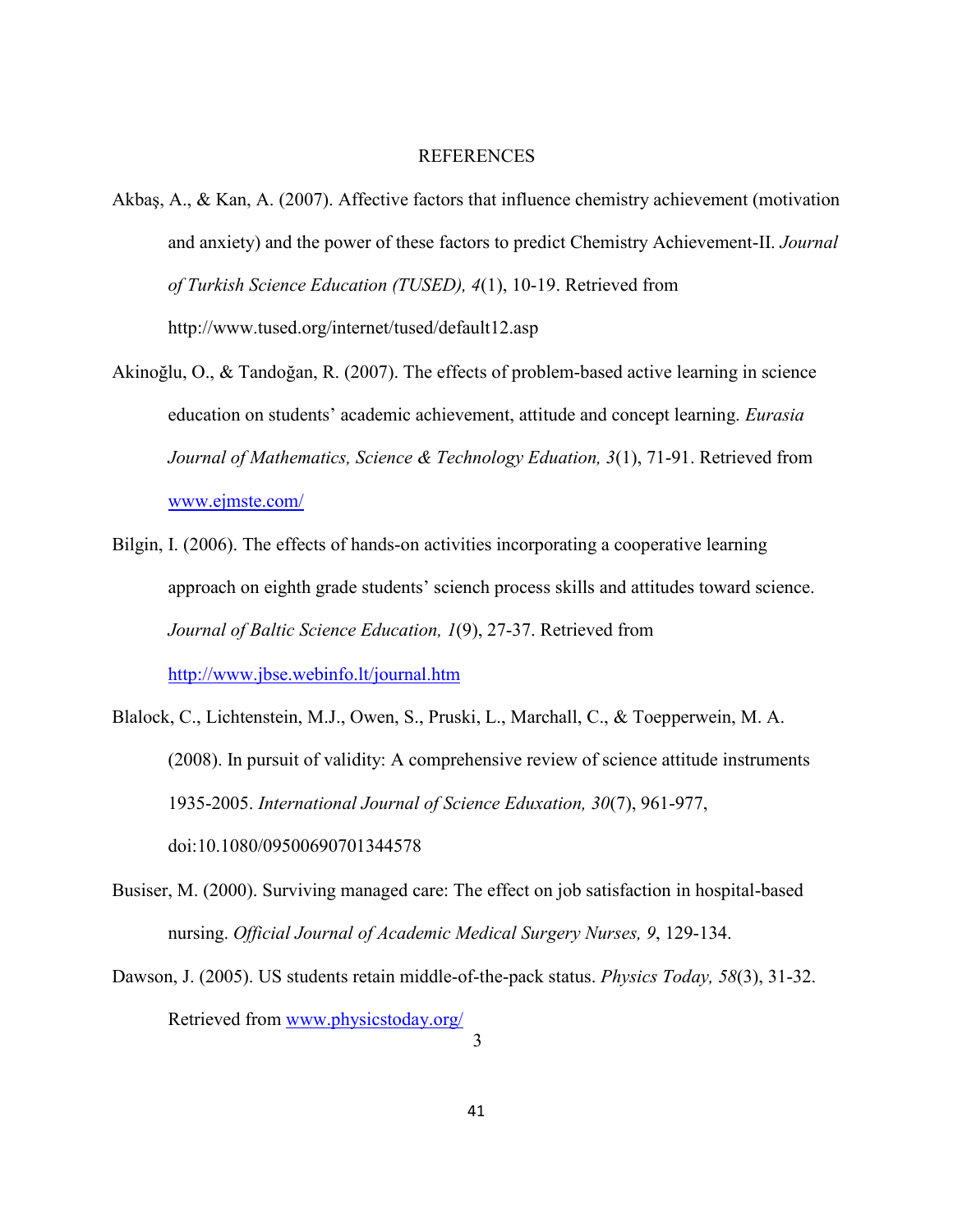#### WORKS CITED

Addison, Joseph. *Criticisms on John Milton*. London: Cassell, 1905.

- Bacon, Francis. *Francis Bacon: A Critical Edition of the Major Works*. Ed. Brian Vickers. Oxford: Oxford U P, 1996.
- Bennett, Joan S. "Milton's Antinomianism and the Separation Scene in *Paradise Lost*." *PMLA* 98.3 (1983): 388-404.
- Borris, Kenneth. "Union of Mind, or in Both One Soul': Allegories of Adam and Eve in *Paradise Lost*." *Milton Studies* 31 (1995): 45-72.

Bowers, Fredson. "Adam, Eve, and the Fall in *Paradise Lost*," *PMLA* 84.2 (1969): 264-73.

- Champagne, Claudia M. "Adam and His 'Other Self' in *Paradise Lost*: A Lacanian Study in Psychic Development." *Milton Quarterly* 25.2 (1991): 48-59.
- Collins, Dan S. "The Buoyant Mind in Milton's Eden." *Milton Studies* 5 (1973): 229-48.
- Deborah A. Interdonato. "'Render Me More Equal': Gender Inequality and the Fall in *Paradise Lost*, 9." *Milton Quarterly* 29.4 (1995): 95-105.

Dekker, Thomas. *Guls Horn Booke.* London, 1609.

Dod, John, and Robert Cleaver. *A Godly Forme of Houshold Gouernment*. London, 1650.

- Erasmus, Desiderius. *The Colloquies of Erasmus*. Trans. Craig R. Thompson. Chicago: U of Chicago P, 1965.
- ---. [*De Civilitate Morum Puerilium Puerilium*] *A lytell booke of good maners for children*. Trans. Robert Whytyngton. 2nd ed. London, 1532.

Erickson, Robert. *The Language of the Heart 1660-1750*. Philadelphia: U of Pennsylvania, 1997.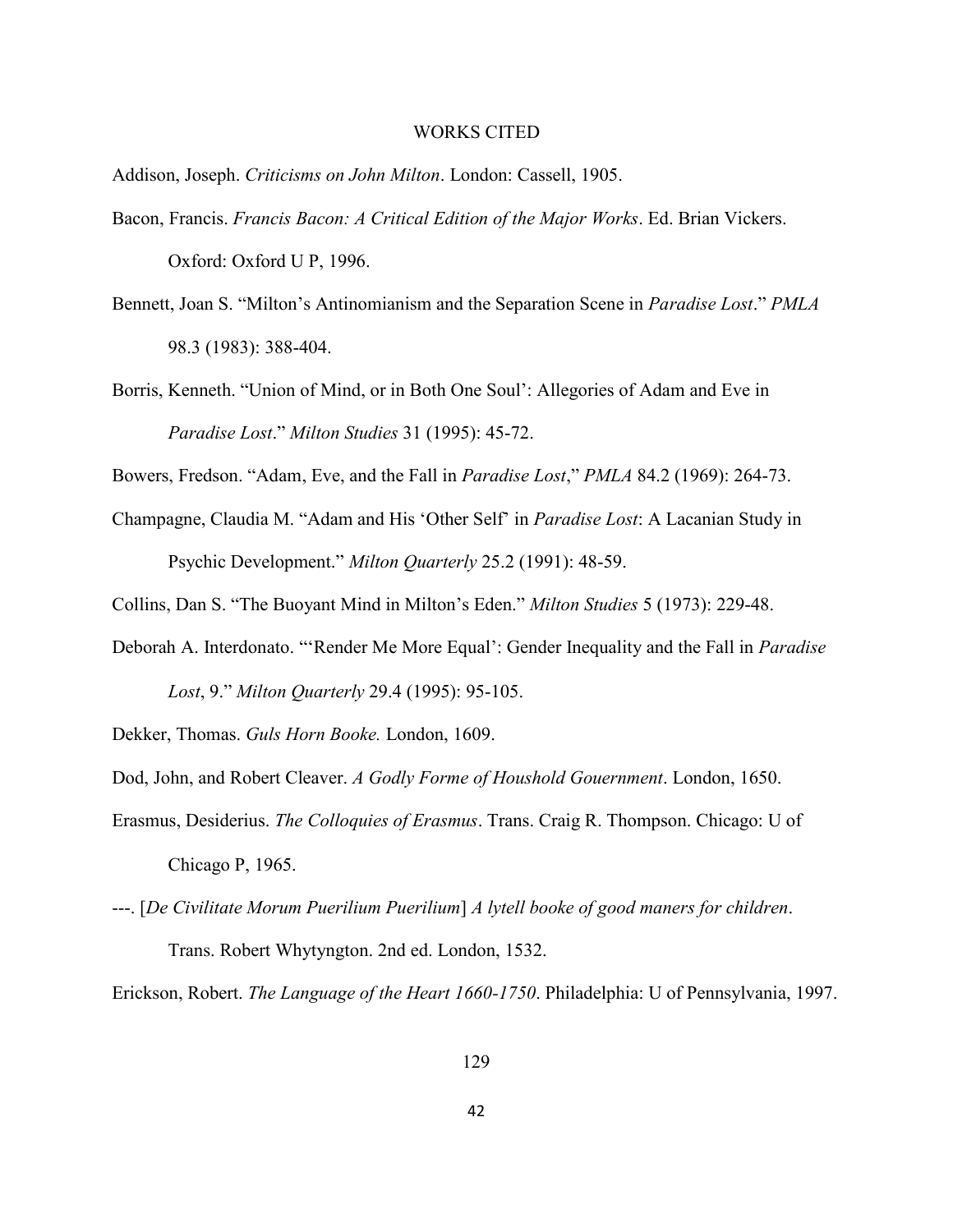# APPENDIX

# ABBREVIATIONS

| <b>ABA</b>       | Abscisic acid                  |
|------------------|--------------------------------|
| AP               | Ascorbate peroxidase           |
| <b>ATP</b>       | Adenosine triphosphate         |
| cAMP             | Cyclic adenosine monophosphate |
| <b>CI</b>        | Chloride ion                   |
| cGMP             | Cyclic guanosine monophosphate |
| <b>GDP</b>       | Guanosine diphosphate          |
| <b>GR</b>        | Glutathione reductase          |
| <b>GTP</b>       | Guanosine triphosphate         |
| $H_2O_2$         | Hydrogen peroxide              |
| $K^+$            | Potassium                      |
| LiC <sub>1</sub> | Lithium chloride               |
| $Na+$            | Sodium ion                     |
| <b>PLC</b>       | Phospholipase C                |
| <b>PDL</b>       | Phospholipase D                |
| <b>ROMs</b>      | Reactive oxygen metabolites    |
| SOD              | Superoxide dismutase           |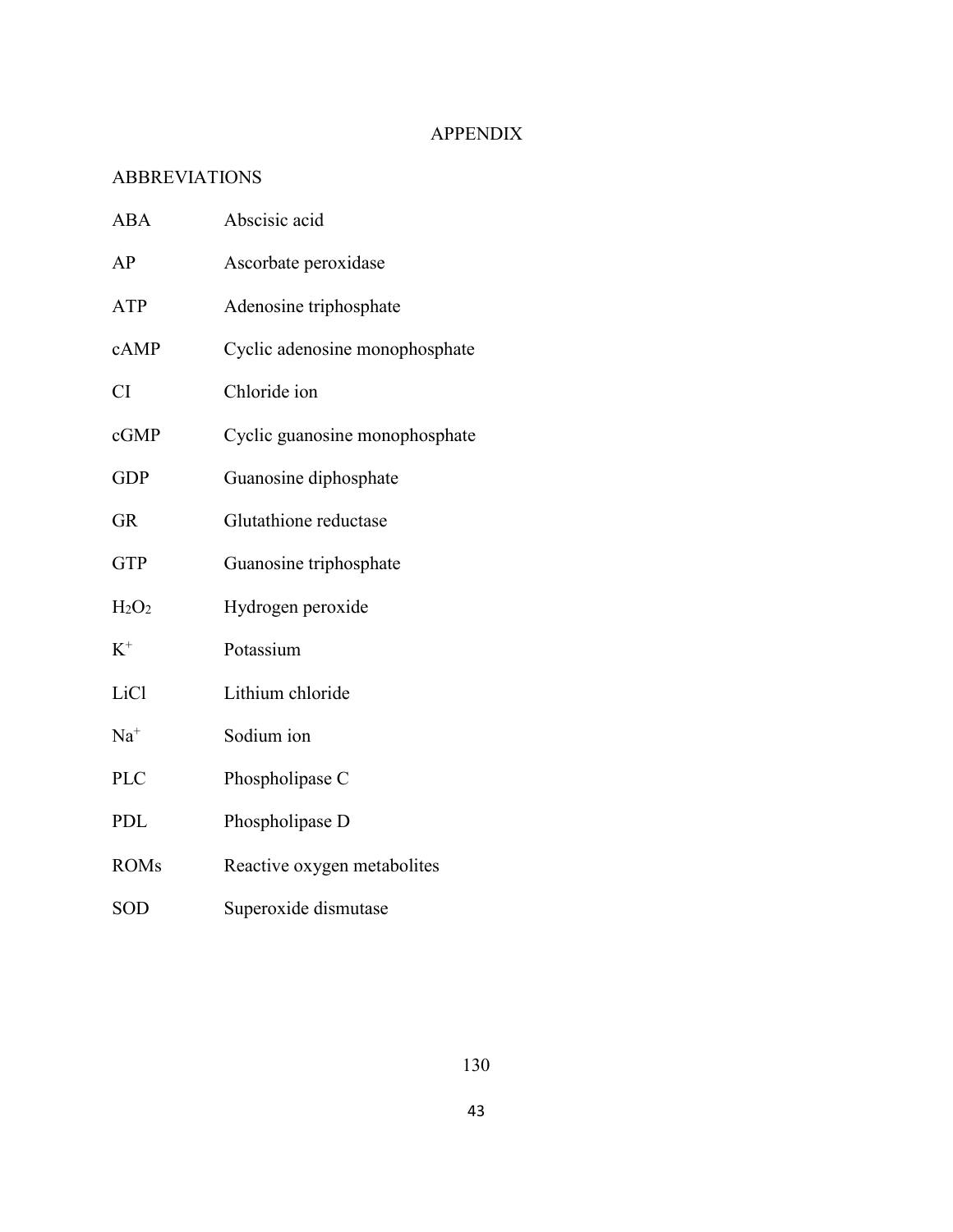# BIOGRAPHICAL SKETCH OF AUTHOR

Elise Ridolphi Parker was born in Memphis, Tennessee. She attended St. Agnes Academy in Memphis and received the Bachelor of Arts Degree from Louisiana State University in Shreveport in 2002. Her major interests include creative writing and reading. Currently, Elise is teaching 9<sup>th</sup> Grade Literature at a private Christian school in Shreveport, Louisiana. Her career objectives are to continue teaching and to pursue her doctoral degree when time permits.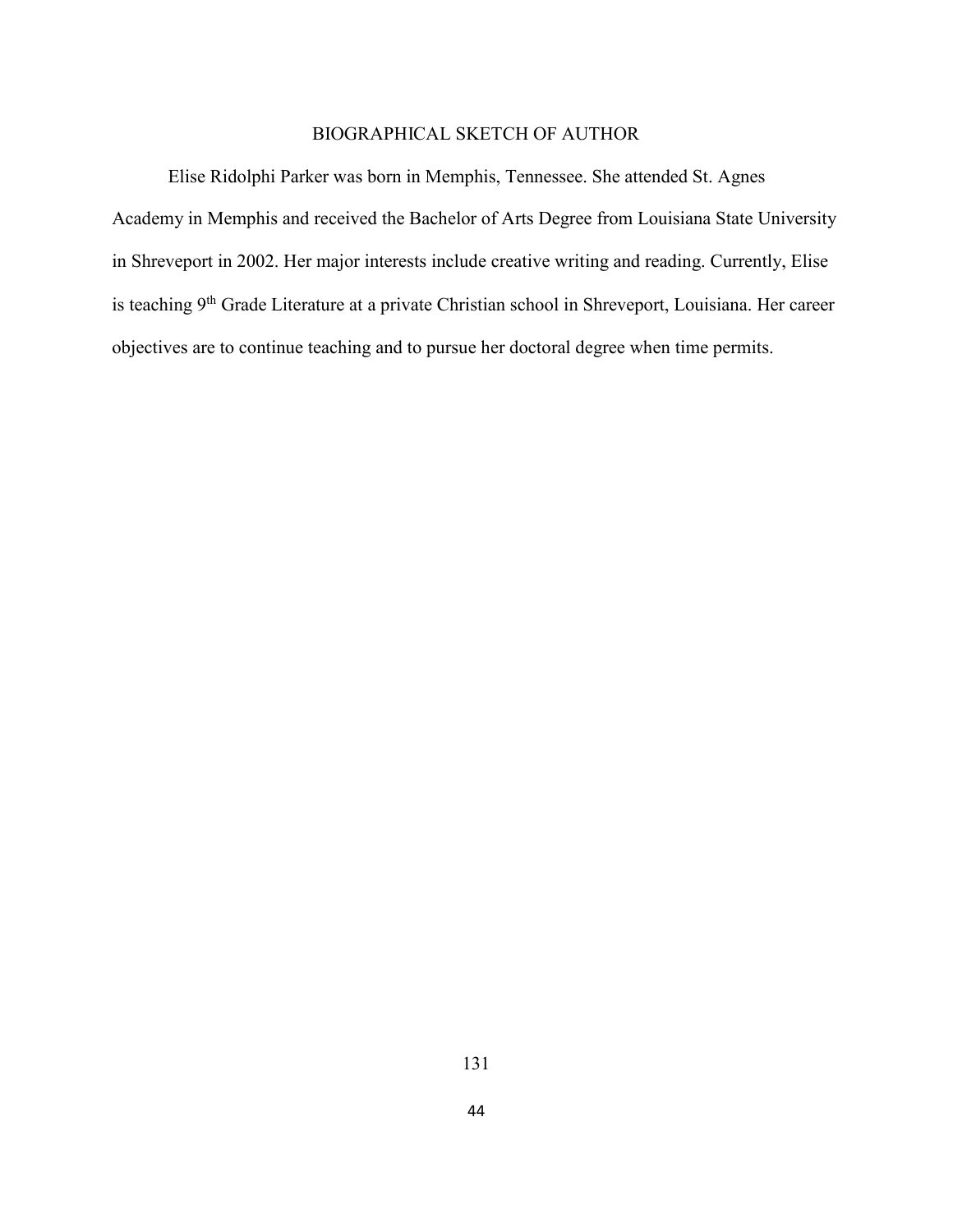# Appendix D

# GUIDE TO PROQUEST ELECTRONIC THESES AND DATABASES SUBMISSION

Follow these instructions to submit your thesis or dissertation to the ProQuest Electronic Theses and Databases Platform.

# Setting Up Your Account

- 1) Visit the ProQuest ETD Administrator at <http://www.etdadmin.com/lsus>
- 2) Click the orange button at the bottom of the screen that reads: **"**Sign up and get started today" and follow the prompts to create an account. NB: you will be required to confirm your email address by replying to a link in a confirmation email.
- 3) After confirmation and logging in, you will reach a welcome screen that outlines each step of the submission process. After reviewing the process, click "Continue" and advance through the subsequent steps.

# Submission Requirements and Options

## **Select Type of Publishing**

*Traditional publishing* allows the author (you) to receive royalties if a ProQuest user pays for access to the full-text of a work.

*Open Access Publishing* allows the author to make his or her work available at no cost. However, this option carries a \$95 fee for which the author is responsible.

*Delayed release*: You can also choose to delay the release of your work. You might choose to do this if, for instance, you have patents pending or have intend to submit sections of it elsewhere for publication.

## **ProQuest Agreement**

This agreement grants ProQuest the non-exclusive right to reproduce all or parts of the work, but the author retains all retains rights to the content, as well as the right to restrict usage.

## **Contact Information**

Make sure your information is correct: not only will it be used to contact you during the submission process, but it will also be the address to which royalties are sent.